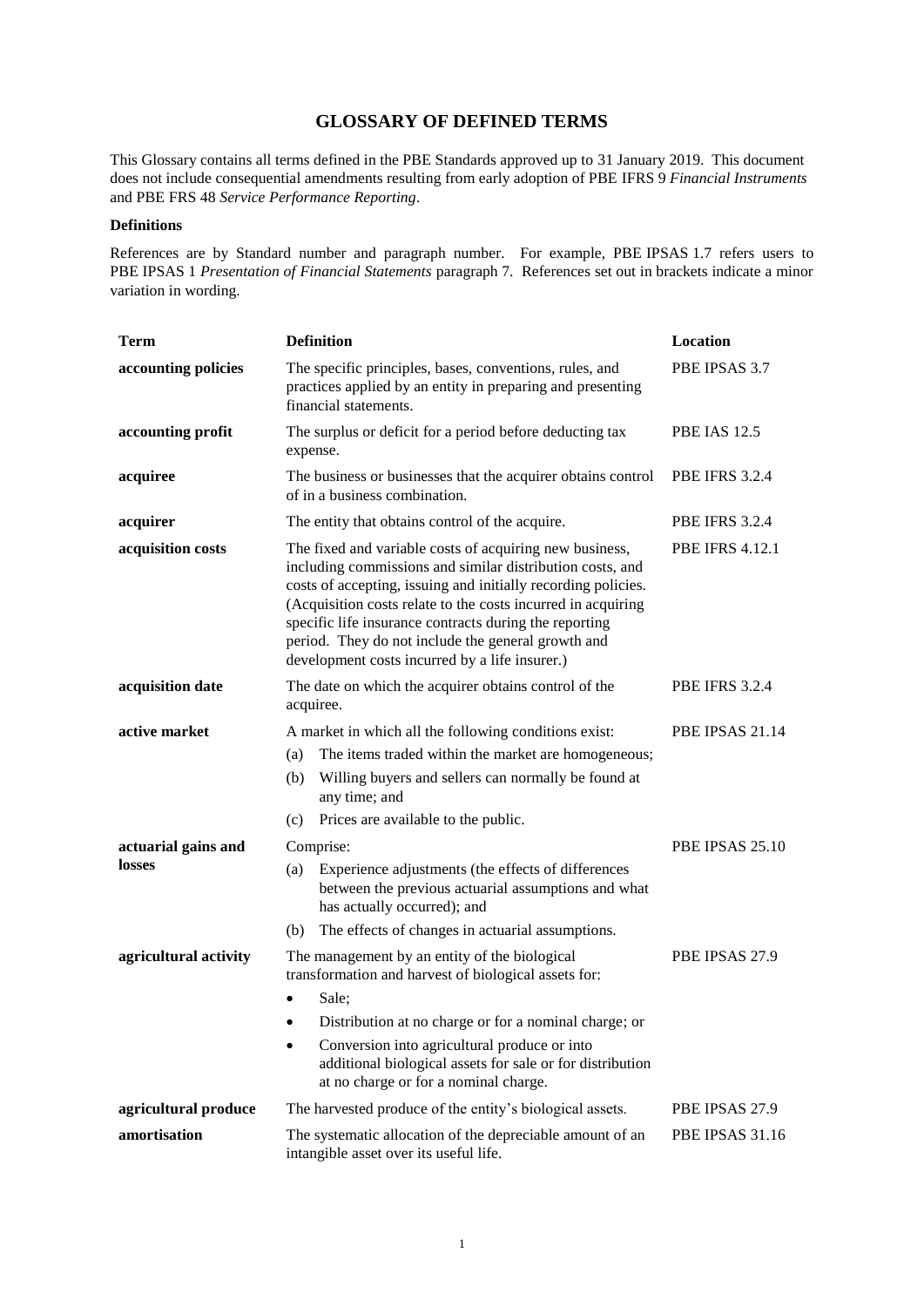| <b>Term</b>                                                      | <b>Definition</b>                                                                                                                                                                                                                                                                                                                                                                                                                                                                                                                                                                                                                                                                                                             | Location                          |
|------------------------------------------------------------------|-------------------------------------------------------------------------------------------------------------------------------------------------------------------------------------------------------------------------------------------------------------------------------------------------------------------------------------------------------------------------------------------------------------------------------------------------------------------------------------------------------------------------------------------------------------------------------------------------------------------------------------------------------------------------------------------------------------------------------|-----------------------------------|
| amortised cost of a<br>financial asset or<br>financial liability | The amount at which the financial asset or financial<br>liability is measured at initial recognition minus principal<br>repayments, plus or minus the cumulative amortisation<br>using the effective interest method of any difference<br>between that initial amount and the maturity amount, and<br>minus any reduction (directly or through the use of an<br>allowance account) for impairment or uncollectibility.                                                                                                                                                                                                                                                                                                        | PBE IPSAS 29.10                   |
| assets                                                           | Resources controlled by an entity as a result of past events<br>and from which future economic benefits or service<br>potential are expected to flow to the entity.                                                                                                                                                                                                                                                                                                                                                                                                                                                                                                                                                           | PBE IPSAS 1.7                     |
| assets held by a long-<br>term employee benefit<br>fund          | Assets (other than non-transferable financial instruments)<br>issued by the reporting entity) that:<br>Are held by an entity (a fund) that is legally separate<br>(a)<br>from the reporting entity and exists solely to pay or<br>fund employee benefits; and<br>Are available to be used only to pay or fund<br>(b)<br>employee benefits, are not available to the reporting<br>entity's own creditors (even in bankruptcy), and<br>cannot be returned to the reporting entity, unless<br>either:<br>The remaining assets of the fund are sufficient to<br>(i)<br>meet all the related employee benefit obligations<br>of the plan or the reporting entity; or<br>The assets are returned to the reporting entity to<br>(ii) | PBE IPSAS 25.10                   |
| associate                                                        | reimburse it for employee benefits already paid.<br>An entity over which the investor has significant influence.                                                                                                                                                                                                                                                                                                                                                                                                                                                                                                                                                                                                              | PBE IPSAS 36.8                    |
| attachment date                                                  | The date for a direct insurer from which the insurer accepts<br>risk from the insured under an insurance contract or<br>endorsement or, for a reinsurer, the date from which the<br>reinsurer accepts risk from the direct insurer or another<br>reinsurer under a reinsurance arrangement.                                                                                                                                                                                                                                                                                                                                                                                                                                   | <b>PBE IFRS 4.12.1</b>            |
| available-for-sale<br>financial assets                           | Those non-derivative financial assets that are designated as<br>available for sale or are not classified as (a) loans and<br>receivables, (b) held-to-maturity investments or (c)<br>financial assets at fair value through surplus or deficit.                                                                                                                                                                                                                                                                                                                                                                                                                                                                               | PBE IPSAS 29.10                   |
| bearer plant                                                     | A bearer plant is a living plant that:<br>Is used in the production or supply of agricultural<br>(a)<br>produce:<br>Is expected to bear produce for more than one period:<br>(b)<br>and<br>Has a remote likelihood of being sold as agricultural<br>(c)<br>produce, except for incidental scrap sales.<br>(Paragraphs 9A-9C of PBE IPSAS 27 elaborate on this<br>definition of a bearer plant.)                                                                                                                                                                                                                                                                                                                               | PBE IPSAS 17.13<br>PBE IPSAS 27.9 |
| benefits                                                         | The advantages an entity obtains from its involvement with<br>other entities. Benefits may be financial or non-financial.<br>The actual impact of an entity's involvement with another<br>entity can have positive or negative aspects.                                                                                                                                                                                                                                                                                                                                                                                                                                                                                       | PBE IPSAS 35.14                   |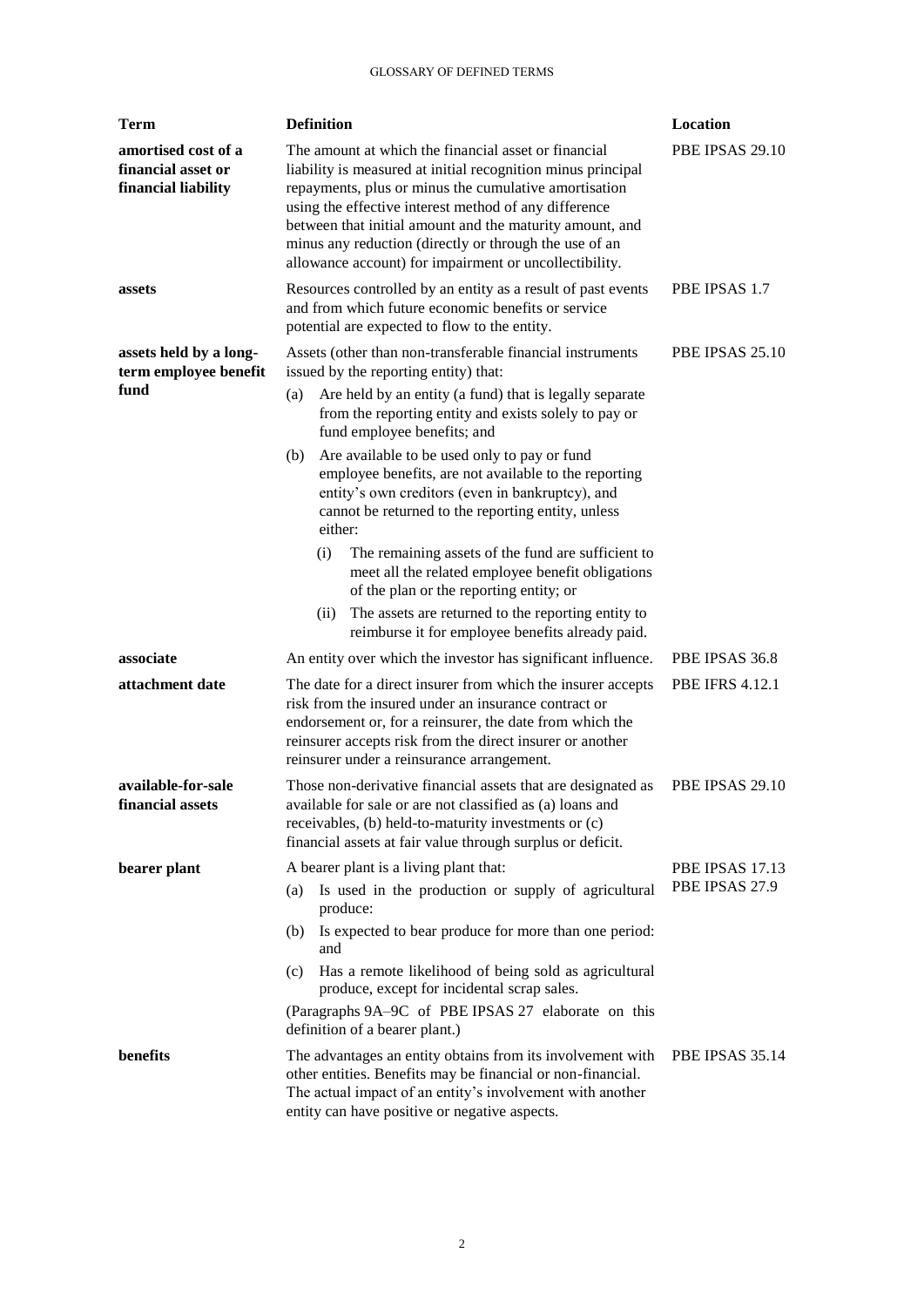| <b>Term</b>                                                         | <b>Definition</b>                                                                                                                                                                                                                                                                                                                                                                                                                                                                                                                                                               | Location                                                              |
|---------------------------------------------------------------------|---------------------------------------------------------------------------------------------------------------------------------------------------------------------------------------------------------------------------------------------------------------------------------------------------------------------------------------------------------------------------------------------------------------------------------------------------------------------------------------------------------------------------------------------------------------------------------|-----------------------------------------------------------------------|
| binding arrangement<br>(for interests in other<br>entities)         | An arrangement that confers enforceable rights and<br>obligations on the parties to it as if it were in the form of a<br>contract. It includes rights from contracts or other legal<br>rights.                                                                                                                                                                                                                                                                                                                                                                                  | PBE IPSAS 35.14<br>PBE IPSAS 36.8<br>PBE IPSAS 37.7<br>PBE IPSAS 38.7 |
| binding arrangement<br>(for a service<br>concession<br>arrangement) | Describes contracts and other arrangements that confer<br>similar rights and obligations on the parties to it as if they<br>were in the form of a contract.                                                                                                                                                                                                                                                                                                                                                                                                                     | PBE IPSAS 32.8                                                        |
| biological asset                                                    | A living animal or plant.                                                                                                                                                                                                                                                                                                                                                                                                                                                                                                                                                       | PBE IPSAS 27.9                                                        |
| biological<br>transformation                                        | Comprises the processes of growth, degeneration,<br>production, and procreation that cause qualitative or<br>quantitative changes in a biological asset.                                                                                                                                                                                                                                                                                                                                                                                                                        | PBE IPSAS 27.9                                                        |
| borrowing costs                                                     | Interest and other expenses incurred by an entity in<br>connection with the borrowing of funds.                                                                                                                                                                                                                                                                                                                                                                                                                                                                                 | PBE IPSAS 5.5                                                         |
| business                                                            | An integrated set of activities and assets that is capable of<br>being conducted and managed for the purpose of providing<br>a return in the form of dividends, lower costs or other<br>economic benefits directly to investors or other owners,<br>members or participants. In the context of this Standard,<br>"business" also includes an integrated set of activities that<br>is capable of being conducted or managed for the primary<br>objective of providing goods or services for community or<br>social benefit, rather than a financial return to equity<br>holders. | <b>PBE IFRS 3.2.4</b>                                                 |
| business combination                                                | A transaction or other event in which an acquirer obtains<br>control of one or more businesses. Transactions sometimes<br>referred to as 'true mergers' or 'mergers of equals' are also<br>business combinations as that term is used in this Standard.                                                                                                                                                                                                                                                                                                                         | <b>PBE IFRS 3.2.4</b>                                                 |
| carrying amount (of<br>an intangible asset)                         | The amount at which an asset is recognised after deducting<br>any accumulated amortisation and accumulated<br>impairment losses.                                                                                                                                                                                                                                                                                                                                                                                                                                                | <b>PBE IPSAS 31.16</b>                                                |
| carrying amount (of<br>investment property)                         | The amount at which an asset is recognised in the<br>statement of financial position.                                                                                                                                                                                                                                                                                                                                                                                                                                                                                           | PBE IPSAS 16.7                                                        |
| carrying amount (of<br>property, plant, and<br>equipment)           | The amount at which an asset is recognised after deducting<br>any accumulated depreciation and accumulated<br>impairment losses.                                                                                                                                                                                                                                                                                                                                                                                                                                                | PBE IPSAS 17.13                                                       |
| carrying amount of a<br>liability                                   | The amount at which a liability is recognised in the<br>statement of financial position.                                                                                                                                                                                                                                                                                                                                                                                                                                                                                        | PBE IPSAS 10.7                                                        |
| carrying amount of an<br>asset                                      | The amount at which an asset is recognised in the<br>statement of financial position, after deducting any<br>accumulated depreciation and accumulated impairment<br>losses thereon.                                                                                                                                                                                                                                                                                                                                                                                             | PBE IPSAS 10.7                                                        |
| cash                                                                | Comprises cash on hand and demand deposits.                                                                                                                                                                                                                                                                                                                                                                                                                                                                                                                                     | PBE IPSAS 2.8                                                         |
| cash equivalents                                                    | Short-term, highly liquid investments that are readily<br>convertible to known amounts of cash and which are<br>subject to an insignificant risk of changes in value.                                                                                                                                                                                                                                                                                                                                                                                                           | PBE IPSAS 2.8                                                         |
| cash flows                                                          | Inflows and outflows of cash and cash equivalents.                                                                                                                                                                                                                                                                                                                                                                                                                                                                                                                              | PBE IPSAS 2.8                                                         |
| cash-generating assets                                              | Assets held with the primary objective of generating a<br>commercial return.                                                                                                                                                                                                                                                                                                                                                                                                                                                                                                    | PBE IPSAS 21.14                                                       |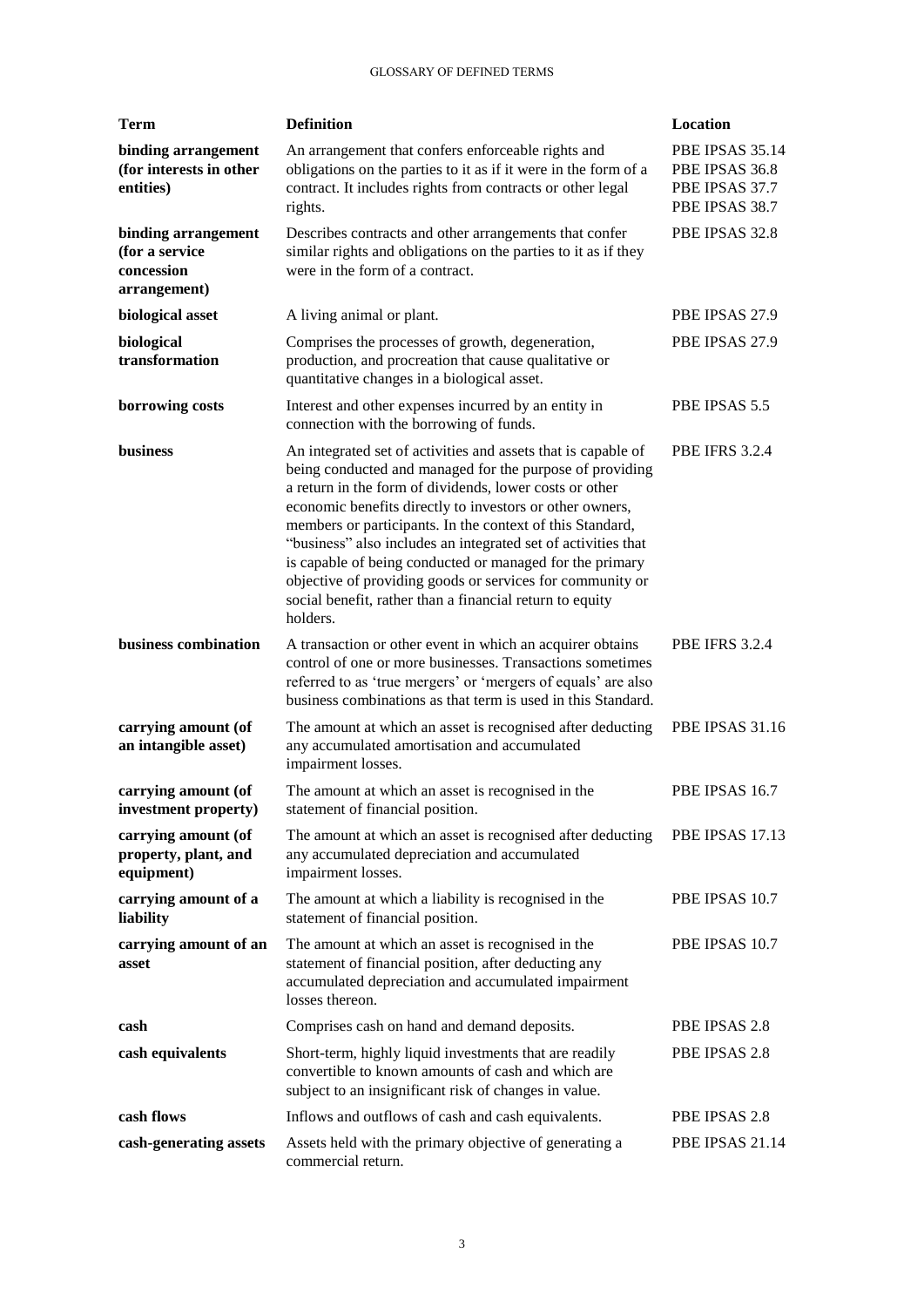| <b>Term</b>                                     | <b>Definition</b>                                                                                                                                                                                                                                                                                                                                                                                                             | Location                                  |
|-------------------------------------------------|-------------------------------------------------------------------------------------------------------------------------------------------------------------------------------------------------------------------------------------------------------------------------------------------------------------------------------------------------------------------------------------------------------------------------------|-------------------------------------------|
| cash-generating unit                            | The smallest identifiable group of assets held with the<br>primary objective of generating a commercial return that<br>generates cash inflows from continuing use that are largely<br>independent of the cash inflows from other assets or<br>groups of assets.                                                                                                                                                               | PBE IPSAS 26.13<br><b>PBE IFRS 5.5B.1</b> |
| cedant                                          | The policyholder under a reinsurance contract.                                                                                                                                                                                                                                                                                                                                                                                | <b>PBE IFRS 4.12.1</b>                    |
| change in accounting<br>estimate                | An adjustment of the carrying amount of an asset or a<br>liability, or the amount of the periodic consumption of an<br>asset, that results from the assessment of the present status<br>of, and expected future benefits and obligations associated<br>with, assets and liabilities. Changes in accounting<br>estimates result from new information or new<br>developments and, accordingly, are not correction of<br>errors. | PBE IPSAS 3.7                             |
| claim                                           | A demand by any party external to the entity for payment<br>by the insurer on account of an alleged loss resulting from<br>an insured event or events, that have occurred, alleged to<br>be covered by insurance.                                                                                                                                                                                                             | <b>PBE IFRS 4.12.1</b>                    |
| claims expense                                  | The charge to surplus or deficit for the reporting period<br>and represents the sum of claims settled and claims<br>management expenses relating to claims incurred in the<br>period and the movement in the gross outstanding claims<br>liability in the period.                                                                                                                                                             | <b>PBE IFRS 4.12.1</b>                    |
| claims incurred                                 | Claims that have occurred prior to the end of the reporting<br>period; the claims could be reported or unreported at the<br>end of the reporting period.                                                                                                                                                                                                                                                                      | <b>PBE IFRS 4.12.1</b>                    |
| class of property,<br>plant, and equipment      | A grouping of assets of a similar nature or function in an<br>entity's operations that is shown as a single item for the<br>purpose of disclosure in the financial statements.                                                                                                                                                                                                                                                | PBE IPSAS 17.13                           |
| close members of the<br>family of an individual | Those family members who may be expected to influence,<br>or be influenced by, that person in their dealings with the<br>entity and include:                                                                                                                                                                                                                                                                                  | <b>PBE IPSAS 20.4.1</b>                   |
|                                                 | (a) That person's children and spouse or domestic partner;                                                                                                                                                                                                                                                                                                                                                                    |                                           |
|                                                 | Children of that person's spouse or domestic partner;<br>(b)<br>and                                                                                                                                                                                                                                                                                                                                                           |                                           |
|                                                 | Dependants of that person or that person's spouse or<br>(c)<br>domestic partner.                                                                                                                                                                                                                                                                                                                                              |                                           |
| closing rate                                    | The spot exchange rate at the reporting date.                                                                                                                                                                                                                                                                                                                                                                                 | PBE IPSAS 4.10                            |
| commencement of the<br>lease term               | The date from which the lessee is entitled to exercise its<br>right to use the leased asset. It is the date of initial<br>recognition of the lease (i.e., the recognition of the assets,<br>liabilities, revenue, or expenses resulting from the lease, as<br>appropriate).                                                                                                                                                   | PBE IPSAS 13.8                            |
| component of an<br>entity                       | Operations and cash flows that can be clearly<br>distinguished, operationally and for financial reporting<br>purposes, from the rest of the entity.                                                                                                                                                                                                                                                                           | PBE IFRS 5.5B1                            |
| conditions on<br>transferred assets             | Stipulations that specify that the future economic benefits<br>or service potential embodied in the asset is required to be<br>consumed by the recipient as specified or future economic<br>benefits or service potential must be returned to the<br>transferor.                                                                                                                                                              | PBE IPSAS 23.7                            |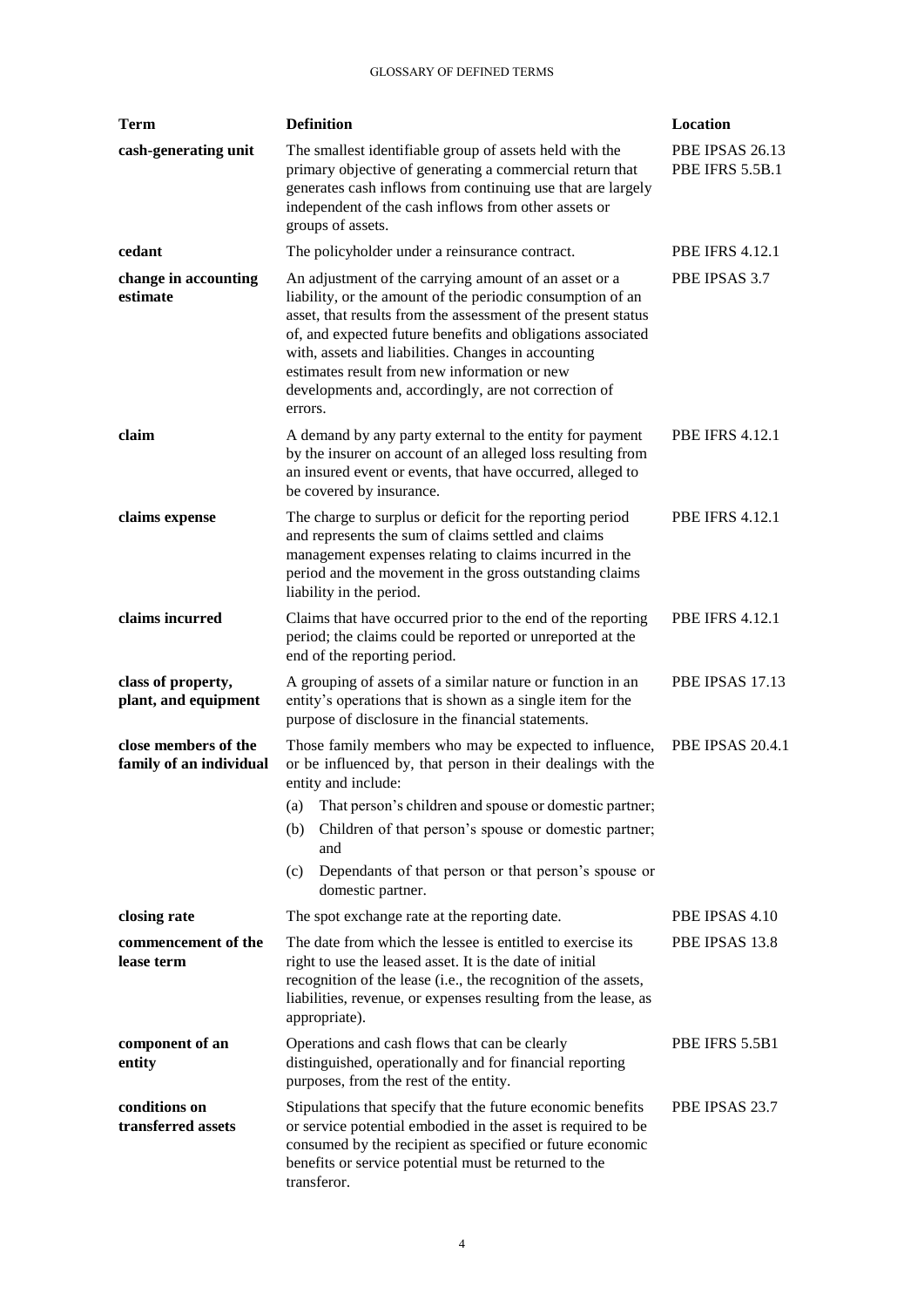| <b>Term</b>                          | <b>Definition</b>                                                                                                                                                                                                                                                                                                                                                                                                                                                                                                                                                                                                   | Location                                            |  |
|--------------------------------------|---------------------------------------------------------------------------------------------------------------------------------------------------------------------------------------------------------------------------------------------------------------------------------------------------------------------------------------------------------------------------------------------------------------------------------------------------------------------------------------------------------------------------------------------------------------------------------------------------------------------|-----------------------------------------------------|--|
| consolidated financial<br>statements | The financial statements of an economic entity in which<br>the assets, liabilities, net assets/equity, revenue, expenses<br>and cash flows of the controlling entity and its controlled<br>entities are presented as those of a single economic entity.                                                                                                                                                                                                                                                                                                                                                             | PBE IPSAS 34.6<br>PBE IPSAS 35.14<br>PBE IPSAS 36.8 |  |
| construction contract                | A contract, or a similar binding arrangement, specifically<br>negotiated for the construction of an asset or a combination<br>of assets that are closely interrelated or interdependent in<br>terms of their design, technology, and function or their<br>ultimate purpose or use.                                                                                                                                                                                                                                                                                                                                  | PBE IPSAS 11.4                                      |  |
| constructive<br>obligation           | An obligation that derives from an entity's actions where:<br>By an established pattern of past practice, published<br>(a)<br>policies, or a sufficiently specific current statement,<br>the entity has indicated to other parties that it will<br>accept certain responsibilities; and<br>As a result, the entity has created a valid expectation<br>(b)<br>on the part of those other parties that it will discharge<br>those responsibilities.                                                                                                                                                                   | PBE IPSAS 19.18                                     |  |
| contingent asset                     | A possible asset that arises from past events, and whose<br>existence will be confirmed only by the occurrence or non-<br>occurrence of one or more uncertain future events not<br>wholly within the control of the entity.                                                                                                                                                                                                                                                                                                                                                                                         | PBE IPSAS 19.18                                     |  |
| contingent<br>consideration          | Usually, an obligation of the acquirer to transfer additional<br>assets or equity interests to the former owners of an<br>acquiree as part of the exchange for control of the acquiree<br>if specified future events occur or conditions are met.<br>However, contingent consideration also may give the<br>acquirer the right to the return of previously transferred<br>consideration if specified conditions are met.                                                                                                                                                                                            | <b>PBE IFRS 3.2.4</b>                               |  |
| contingent liability                 | A possible obligation that arises from past events, and<br>(a)<br>whose existence will be confirmed only by the<br>occurrence or non-occurrence of one or more<br>uncertain future events not wholly within the control<br>of the entity; or<br>A present obligation that arises from past events, but<br>(b)<br>is not recognised because:<br>It is not probable that an outflow of resources<br>(i)<br>embodying economic benefits or service<br>potential will be required to settle the obligation;<br><sub>or</sub><br>The amount of the obligation cannot be<br>(ii)<br>measured with sufficient reliability. | PBE IPSAS 19.18                                     |  |
| contingent rent                      | PBE IPSAS 13.8<br>That portion of the lease payments that is not fixed in<br>amount, but is based on the future amount of a factor that<br>changes other than with the passage of time (e.g.,<br>percentage of future sales, amount of future use, future<br>price indices, future market rates of interest).                                                                                                                                                                                                                                                                                                       |                                                     |  |
| contractor                           | An entity that performs construction work pursuant to a<br>construction contract.                                                                                                                                                                                                                                                                                                                                                                                                                                                                                                                                   | PBE IPSAS 11.4                                      |  |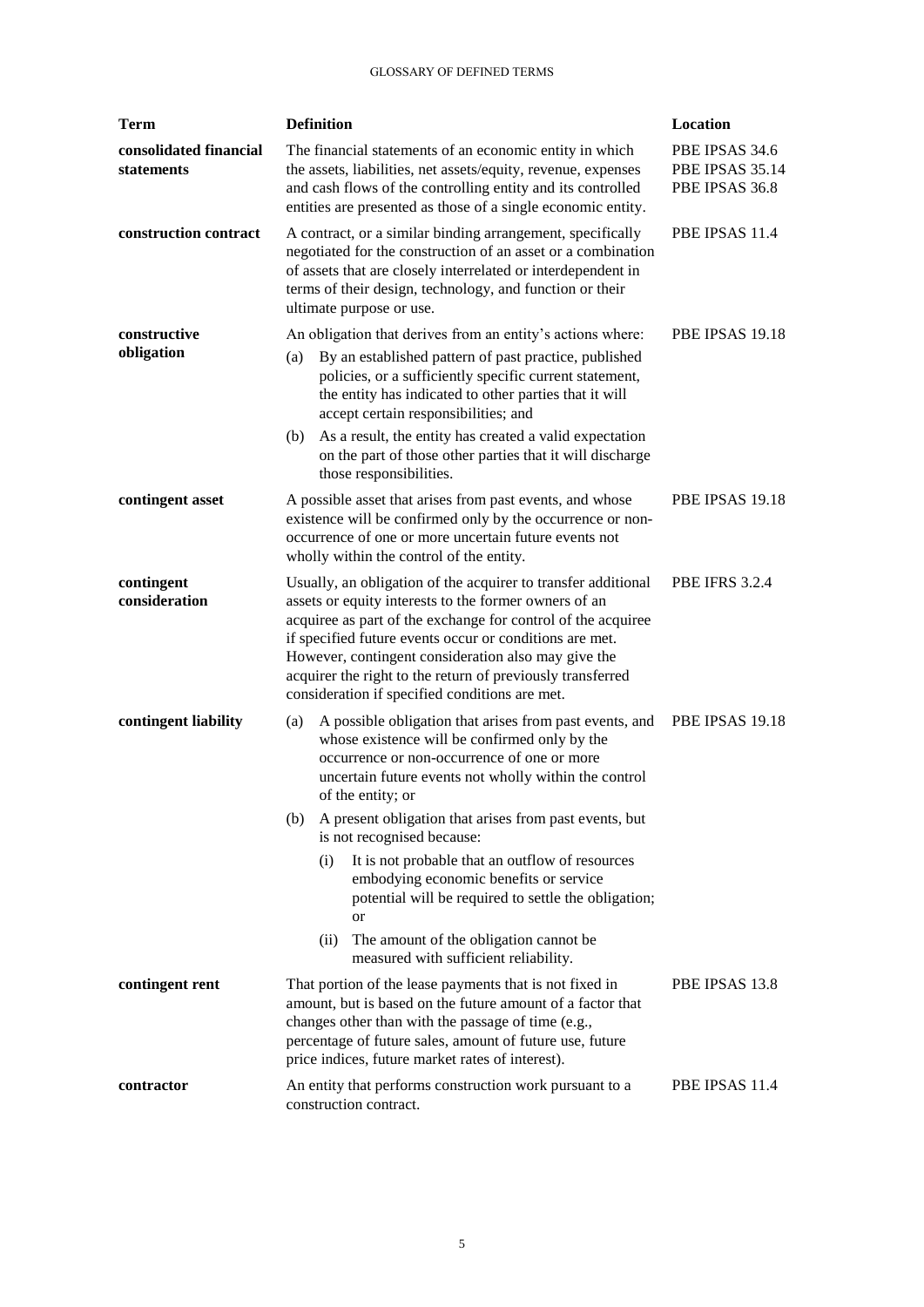| <b>Term</b>                          | <b>Definition</b>                                                                                                                                                                                                                                                                                                                                              | Location                         |  |
|--------------------------------------|----------------------------------------------------------------------------------------------------------------------------------------------------------------------------------------------------------------------------------------------------------------------------------------------------------------------------------------------------------------|----------------------------------|--|
| contributions from<br>owners         | Future economic benefits or service potential that has been<br>contributed to the entity by parties external to the entity,<br>other than those that result in liabilities of the entity, that<br>establish a financial interest in the net assets/equity of the<br>entity, which:                                                                             | PBE IPSAS 1.7                    |  |
|                                      | Conveys entitlement both to (i) distributions of future<br>(a)<br>economic benefits or service potential by the entity<br>during its life, such distributions being at the<br>discretion of the owners or their representatives, and<br>to (ii) distributions of any excess of assets over<br>liabilities in the event of the entity being wound up;<br>and/or |                                  |  |
|                                      | Can be sold, exchanged, transferred, or redeemed.<br>(b)                                                                                                                                                                                                                                                                                                       |                                  |  |
| control                              | An entity controls another entity when the entity is<br>exposed, or has rights, to variable benefits from its<br>involvement with the other entity and has the ability to<br>affect the nature or amount of those benefits through its<br>power over the other entity.                                                                                         | PBE IPSAS 2.8<br>PBE IPSAS 35.14 |  |
| control of an asset                  | Arises when the entity can use or otherwise benefit from<br>the asset in pursuit of its objectives, and can exclude or<br>otherwise regulate the access of others to that benefit.                                                                                                                                                                             | PBE IPSAS 23.7                   |  |
| controlled entity                    | An entity that is controlled by another entity.                                                                                                                                                                                                                                                                                                                | PBE IPSAS 35.14                  |  |
| controlling entity                   | An entity that controls one or more entities.                                                                                                                                                                                                                                                                                                                  | PBE IPSAS 35.14                  |  |
| cost                                 | The amount of cash or cash equivalents paid or the fair<br>value of the other consideration given to acquire an asset at<br>the time of its acquisition or construction.                                                                                                                                                                                       | PBE IPSAS 16.7                   |  |
| cost plus or cost-<br>based contract | A construction contract in which the contractor is<br>reimbursed for allowable or otherwise defined costs and, in<br>the case of a commercially based contract, an additional<br>percentage of these costs or a fixed fee, if any.                                                                                                                             | PBE IPSAS 11.4                   |  |
| costs of disposal                    | Incremental costs directly attributable to the disposal of an<br>asset, excluding finance costs and income tax expense.                                                                                                                                                                                                                                        | PBE IPSAS 21.14                  |  |
| costs of disposal                    | Incremental costs directly attributable to the disposal of an<br>asset (or disposal group), excluding finance costs and<br>income tax expense.                                                                                                                                                                                                                 | <b>PBE IFRS 5.5B.1</b>           |  |
| costs to sell                        | The incremental costs directly attributable to the disposal<br>of an asset, excluding finance costs and income taxes.<br>Disposal may occur through sale or through distribution at<br>no charge or for a nominal charge.                                                                                                                                      | PBE IPSAS 27.9                   |  |
| credit risk                          | The risk that one party to a financial instrument will cause<br>a financial loss for the other party by failing to discharge<br>an obligation.                                                                                                                                                                                                                 | PBE IPSAS 30.8                   |  |
| currency risk                        | The risk that the fair value or future cash flows of a<br>financial instrument will fluctuate because of changes in<br>foreign exchange rates.                                                                                                                                                                                                                 | PBE IPSAS 30.8                   |  |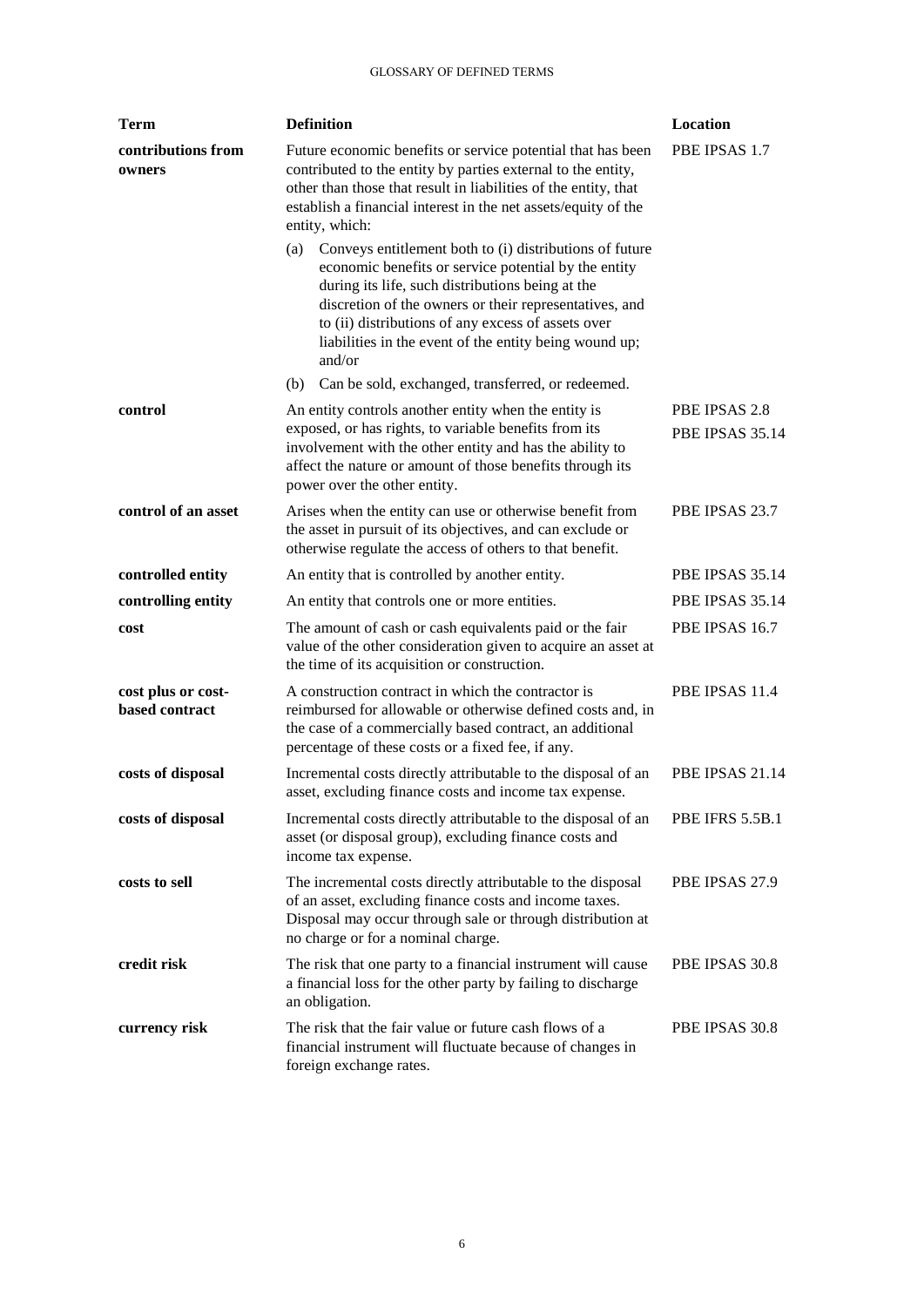| <b>Term</b>                                   | <b>Definition</b>                                                                                                                                                                                                                                                                                                                                   | Location                                   |  |
|-----------------------------------------------|-----------------------------------------------------------------------------------------------------------------------------------------------------------------------------------------------------------------------------------------------------------------------------------------------------------------------------------------------------|--------------------------------------------|--|
| current asset                                 | <b>PBE IFRS 5.5B.1</b><br>An entity shall classify an asset as a current asset when:                                                                                                                                                                                                                                                                |                                            |  |
|                                               | It expects to realise the asset, or intends to sell or<br>(a)<br>consume it, in its normal operating cycle;                                                                                                                                                                                                                                         |                                            |  |
|                                               | It holds the asset primarily for the purpose of trading<br>(b)<br>it;                                                                                                                                                                                                                                                                               |                                            |  |
|                                               | It expects to realise the asset within twelve months<br>(c)<br>after the reporting period; or                                                                                                                                                                                                                                                       |                                            |  |
|                                               | The asset is cash or a cash equivalent (as defined in<br>(d)<br>PBE IPSAS 2) unless the asset is restricted from being<br>exchanged or used to settle a liability for at least twelve<br>months after the reporting period.                                                                                                                         |                                            |  |
| current replacement<br>cost                   | The cost the entity would incur to acquire the asset on the<br>reporting date.                                                                                                                                                                                                                                                                      | PBE IPSAS 12.9                             |  |
| current service cost                          | The increase in the present value of the defined benefit<br>obligation resulting from employee service in the current<br>period.                                                                                                                                                                                                                    | PBE IPSAS 25.10                            |  |
| current tax                                   | The amount of income taxes payable (recoverable) in<br>respect of the taxable profit (tax loss) for a period.                                                                                                                                                                                                                                       | <b>PBE IAS 12.5</b>                        |  |
| date of transition to<br><b>PBE</b> Standards | The beginning of the earliest period for which an entity<br>presents full comparative information in its first set of<br>financial statements under PBE Standards.                                                                                                                                                                                  | <b>PBE FRS 46.8</b><br><b>PBE FRS 47.9</b> |  |
| decision-maker                                | An entity with decision-making rights that is either a<br>principal or an agent for other parties.                                                                                                                                                                                                                                                  | PBE IPSAS 35.14                            |  |
| deductible temporary<br>differences           | Temporary differences that will result in amounts that are<br>deductible in determining taxable profit (tax loss) of future<br>periods when the carrying amount of the asset or liability is<br>recovered or settled.                                                                                                                               | <b>PBE IAS 12.5</b>                        |  |
| deemed cost                                   | An amount used as a surrogate for cost or depreciated cost<br>at a given date. Subsequent depreciation or amortisation<br>assumes that the entity had initially recognised the asset or<br>liability at the given date and that its cost was equal to the<br>deemed cost.                                                                           | <b>PBE FRS 46.8</b><br><b>PBE FRS 47.9</b> |  |
| deferred tax assets                           | The amounts of income taxes recoverable in future periods PBE IAS 12.5<br>in respect of:<br>Deductible temporary differences;<br>(a)<br>The carryforward of unused tax losses; and<br>(b)<br>The carryforward of unused tax credits.<br>(c)                                                                                                         |                                            |  |
| deferred tax liabilities                      | The amounts of income taxes payable in future periods in<br>respect of taxable temporary differences.                                                                                                                                                                                                                                               | <b>PBE IAS 12.5</b>                        |  |
| defined benefit plans                         | Post-employment benefit plans other than defined<br>contribution plans.                                                                                                                                                                                                                                                                             | PBE IPSAS 25.10                            |  |
| defined contribution<br>plans                 | Post-employment benefit plans under which an entity pays<br>fixed contributions into a separate entity (a fund), and will<br>have no legal or constructive obligation to pay further<br>contributions if the fund does not hold sufficient assets to<br>pay all employee benefits relating to employee service in<br>the current and prior periods. | PBE IPSAS 25.10                            |  |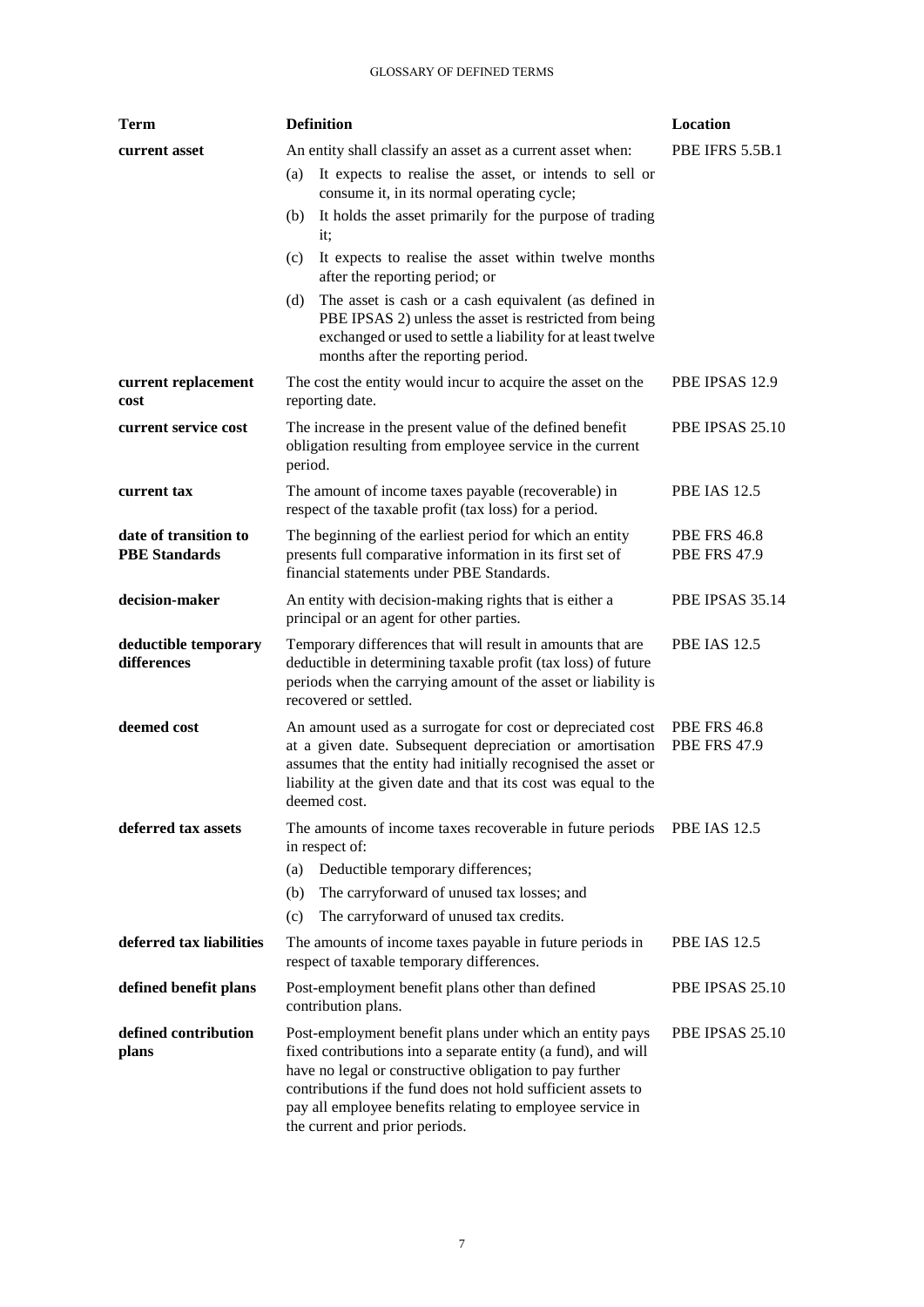| <b>Term</b>               | <b>Definition</b> |                                                                                                                                                                                                                                                                                                                                                                                                | Location               |
|---------------------------|-------------------|------------------------------------------------------------------------------------------------------------------------------------------------------------------------------------------------------------------------------------------------------------------------------------------------------------------------------------------------------------------------------------------------|------------------------|
| deposit component         |                   | A contractual component that is not accounted for as a<br>derivative under PBE IPSAS 28 and would be within the<br>scope of PBE IPSAS 28 if it were a separate instrument.                                                                                                                                                                                                                     | <b>PBE IFRS4.12.1</b>  |
| deposit premium           |                   | The premium charged by the insurer at the inception of a<br>contract under which the final premium depends on<br>conditions prevailing over the contract period and so is not<br>determined until the expiry of that period. Direct insurance<br>contract means an insurance contract that is not a<br>reinsurance contract.                                                                   | <b>PBE IFRS 4.12.1</b> |
| depreciable amount        |                   | The cost of an asset, or other amount substituted for cost,<br>less its residual value.                                                                                                                                                                                                                                                                                                        | PBE IPSAS 17.13        |
| depreciation              |                   | The systematic allocation of the depreciable amount of an<br>asset over its useful life.                                                                                                                                                                                                                                                                                                       | PBE IPSAS 17.13        |
| derecognition             | position.         | The removal of a previously recognised financial asset or<br>financial liability from an entity's statement of financial                                                                                                                                                                                                                                                                       | PBE IPSAS 29.10        |
| derivative                |                   | A financial instrument or other contract within the scope of<br>[PBE IPSAS 29] (see paragraphs 2–6) with all three of the<br>following characteristics:                                                                                                                                                                                                                                        | PBE IPSAS 29.10        |
|                           | (a)               | Its value changes in response to the change in a<br>specified interest rate, financial instrument price,<br>commodity price, foreign exchange rate, index of<br>prices or rates, credit rating or credit index, or other<br>variable, provided in the case of a non-financial<br>variable that the variable is not specific to a party to<br>the contract (sometimes called the "underlying"); |                        |
|                           | (b)               | It requires no initial net investment or an initial net<br>investment that is smaller than would be required for<br>other types of contracts that would be expected to<br>have a similar response to changes in market factors;<br>and                                                                                                                                                         |                        |
|                           | (c)               | It is settled at a future date.                                                                                                                                                                                                                                                                                                                                                                |                        |
| development               | use.              | The application of research findings or other knowledge to<br>a plan or design for the production of new or substantially<br>improved materials, devices, products, processes, systems<br>or services before the start of commercial production or                                                                                                                                             | PBE IPSAS 31.16        |
| discontinued<br>operation | and:              | A discontinued operation is a component of an entity that<br>either has been disposed of or is classified as held for sale                                                                                                                                                                                                                                                                     | PBE IFRS 5.5B.1        |
|                           | (a)               | Represents a separate major activity or geographical<br>area of operations,                                                                                                                                                                                                                                                                                                                    |                        |
|                           | (b)               | Is part of a single co-ordinated plan to dispose of a<br>separate major activity or geographical area of<br>operations or                                                                                                                                                                                                                                                                      |                        |
|                           | (c)               | Is a controlled entity acquired exclusively with a<br>view to resale.                                                                                                                                                                                                                                                                                                                          |                        |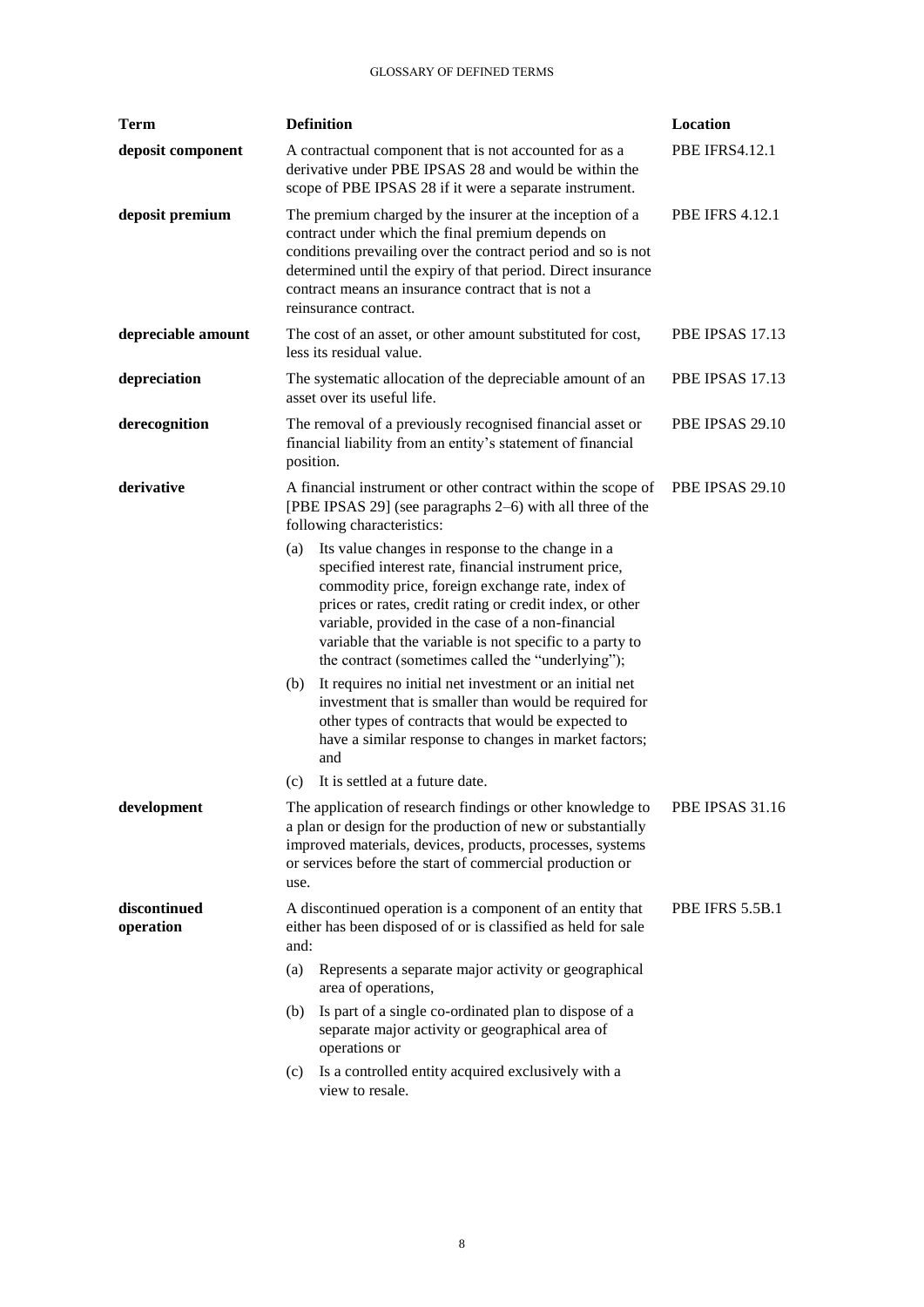| <b>Term</b>                            | <b>Definition</b> |                                                                                                                                                                                                                                                                                                                                                                                                                                      | Location                         |
|----------------------------------------|-------------------|--------------------------------------------------------------------------------------------------------------------------------------------------------------------------------------------------------------------------------------------------------------------------------------------------------------------------------------------------------------------------------------------------------------------------------------|----------------------------------|
| discretionary<br>participation feature |                   | A contractual right to receive, as a supplement<br>to guaranteed benefits, additional benefits:                                                                                                                                                                                                                                                                                                                                      | <b>PBE IFRS 4.12.1</b>           |
|                                        | (a)               | That are likely to be a significant portion of the total<br>contractual benefits;                                                                                                                                                                                                                                                                                                                                                    |                                  |
|                                        | (b)               | Whose amount or timing is contractually at the<br>discretion of the issuer; and                                                                                                                                                                                                                                                                                                                                                      |                                  |
|                                        | (c)               | That are contractually based on:                                                                                                                                                                                                                                                                                                                                                                                                     |                                  |
|                                        |                   | The performance of a specified pool of contracts<br>(i)<br>or a specified type of contract;                                                                                                                                                                                                                                                                                                                                          |                                  |
|                                        |                   | Realised and/or unrealised investment returns on<br>(ii)<br>a specified pool of assets held by the issuer; or                                                                                                                                                                                                                                                                                                                        |                                  |
|                                        |                   | (iii) The surplus or deficit of the company, fund or<br>other entity that issues the contract.                                                                                                                                                                                                                                                                                                                                       |                                  |
| disposal group                         |                   | A group of assets to be disposed of, by sale or otherwise,<br>together as a group in a single transaction, and liabilities<br>directly associated with those assets that will be transferred<br>in the transaction. The group includes goodwill acquired in<br>a business combination if the group is a cash-generating<br>unit to which goodwill has been allocated or if it is an<br>operation within such a cash-generating unit. | PBE IFRS 5.5B.1                  |
| distributions to<br>owners             |                   | Future economic benefits or service potential distributed<br>by the entity to all or some of its owners, either as a return<br>on investment or as a return of investment.                                                                                                                                                                                                                                                           | PBE IPSAS 1.7                    |
| economic entity                        |                   | A controlling entity and its controlled entities.                                                                                                                                                                                                                                                                                                                                                                                    | PBE IPSAS 1.7<br>PBE IPSAS 35.14 |
| economic life                          | Either:           |                                                                                                                                                                                                                                                                                                                                                                                                                                      | PBE IPSAS 13.8                   |
|                                        | (a)               | The period over which an asset is expected to yield<br>economic benefits or service potential to one or more<br>users; or                                                                                                                                                                                                                                                                                                            |                                  |
|                                        | (h)               | The number of production or similar units expected                                                                                                                                                                                                                                                                                                                                                                                   |                                  |

(b) The number of production or similar units expected to be obtained from the asset by one or more users.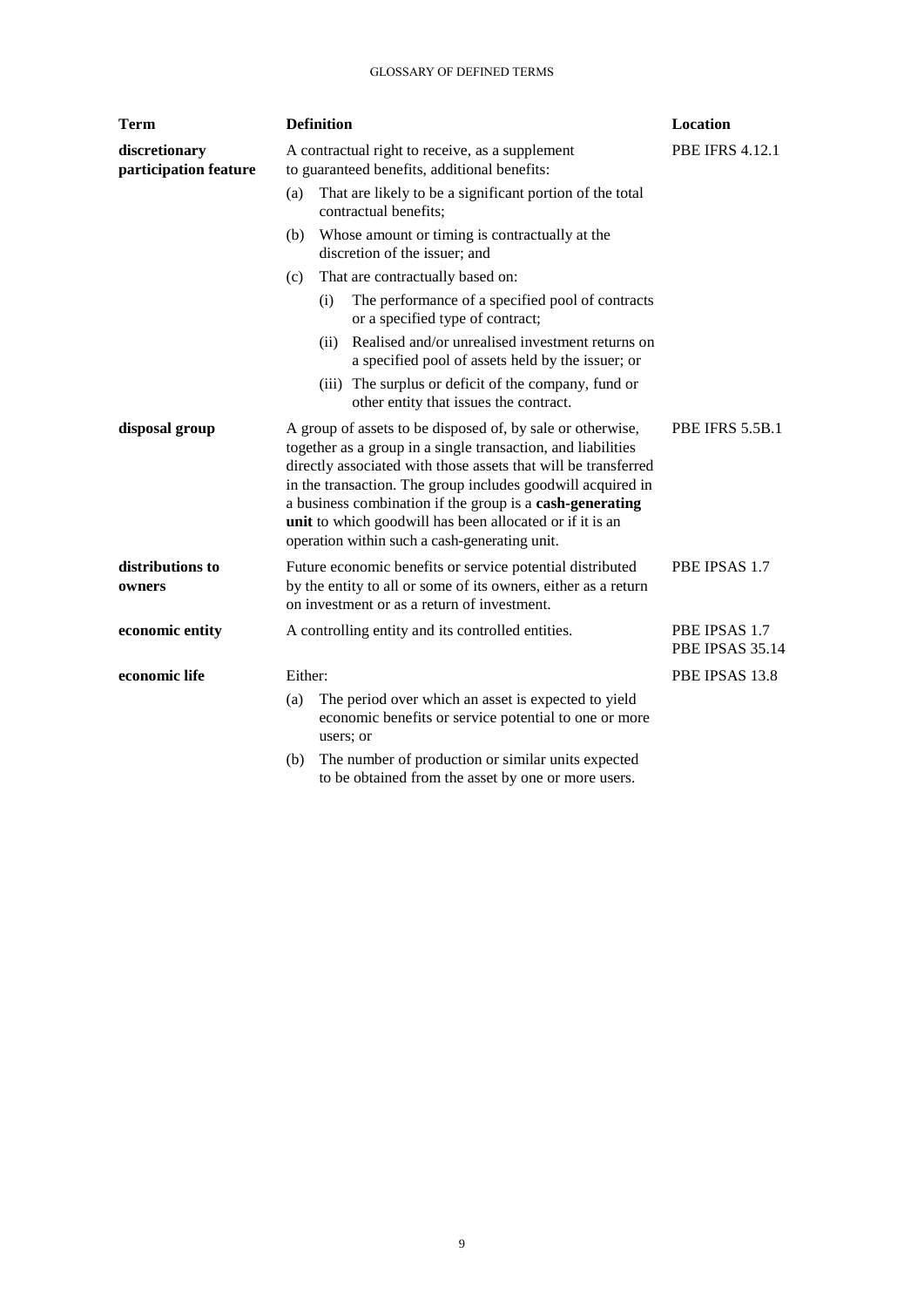| <b>Term</b>                                                                          | <b>Definition</b>                                                                                                                                                                                                                                                                                                                                                                                                                                                                                                                                                                                                                                                                                                                                                                                                                                                                                                                                                                                                                                                                                                                                                                                                                                                                                                                                                                                                                                                                                                                                                                  | Location              |
|--------------------------------------------------------------------------------------|------------------------------------------------------------------------------------------------------------------------------------------------------------------------------------------------------------------------------------------------------------------------------------------------------------------------------------------------------------------------------------------------------------------------------------------------------------------------------------------------------------------------------------------------------------------------------------------------------------------------------------------------------------------------------------------------------------------------------------------------------------------------------------------------------------------------------------------------------------------------------------------------------------------------------------------------------------------------------------------------------------------------------------------------------------------------------------------------------------------------------------------------------------------------------------------------------------------------------------------------------------------------------------------------------------------------------------------------------------------------------------------------------------------------------------------------------------------------------------------------------------------------------------------------------------------------------------|-----------------------|
| effective interest<br>method                                                         | A method of calculating the amortised cost of a financial<br>asset or a financial liability (or group of financial assets or<br>financial liabilities) and of allocating the interest revenue<br>or interest expense over the relevant period. The effective<br>interest rate is the rate that exactly discounts estimated<br>future cash payments or receipts through the expected life<br>of the financial instrument or, when appropriate, a shorter<br>period to the net carrying amount of the financial asset or<br>financial liability. When calculating the effective interest<br>rate, an entity shall estimate cash flows considering all<br>contractual terms of the financial instrument (e.g.,<br>prepayment, call and similar options) but shall not consider<br>future credit losses. The calculation includes all fees and<br>points paid or received between parties to the contract that<br>are an integral part of the effective interest rate (see PBE<br>IPSAS 9 Revenue from Exchange Transactions),<br>transaction costs, and all other premiums or discounts.<br>There is a presumption that the cash flows and the<br>expected life of a group of similar financial instruments<br>can be estimated reliably. However, in those rare cases<br>when it is not possible to estimate reliably the cash flows<br>or the expected life of a financial instrument (or group of<br>financial instruments), the entity shall use the contractual<br>cash flows over the full contractual term of the financial<br>instrument (or group of financial instruments). | PBE IPSAS 29.10       |
| employee benefits                                                                    | All forms of consideration given by an entity in exchange<br>for service rendered by employees.                                                                                                                                                                                                                                                                                                                                                                                                                                                                                                                                                                                                                                                                                                                                                                                                                                                                                                                                                                                                                                                                                                                                                                                                                                                                                                                                                                                                                                                                                    | PBE IPSAS 25.10       |
| entity-specific value                                                                | The present value of the cash flows an entity expects to<br>arise from the continuing use of an asset and from its<br>disposal at the end of its useful life or expects to incur<br>when settling a liability.                                                                                                                                                                                                                                                                                                                                                                                                                                                                                                                                                                                                                                                                                                                                                                                                                                                                                                                                                                                                                                                                                                                                                                                                                                                                                                                                                                     | PBE IPSAS 17.13       |
| equity instrument                                                                    | Any contract that evidences a residual interest in the assets<br>of an entity after deducting all of its liabilities.                                                                                                                                                                                                                                                                                                                                                                                                                                                                                                                                                                                                                                                                                                                                                                                                                                                                                                                                                                                                                                                                                                                                                                                                                                                                                                                                                                                                                                                              | PBE IPSAS 28.9        |
| equity interests                                                                     | For the purposes of PBE IFRS 3, is used broadly to mean<br>ownership interests of investor-owned entities and owner,<br>member or participant interests of mutual entities. In the<br>context of this Standard "equity interests" may also mean<br>ownership interests established by other mechanisms such<br>as deed or statute.                                                                                                                                                                                                                                                                                                                                                                                                                                                                                                                                                                                                                                                                                                                                                                                                                                                                                                                                                                                                                                                                                                                                                                                                                                                 | <b>PBE IFRS 3.2.4</b> |
| equity method<br>(relating to<br>investments in<br>associates and joint<br>ventures) | A method of accounting whereby the investment is initially<br>recognised at cost and adjusted thereafter for the post-<br>acquisition change in the investor's share of the investee's<br>net assets/equity of the associate or joint venture. The<br>investor's surplus or deficit includes its share of the<br>investee's surplus or deficit and the investor's other<br>comprehensive revenue and expense includes its share of<br>the investee's other comprehensive revenue and expense.                                                                                                                                                                                                                                                                                                                                                                                                                                                                                                                                                                                                                                                                                                                                                                                                                                                                                                                                                                                                                                                                                      | PBE IPSAS 36.8        |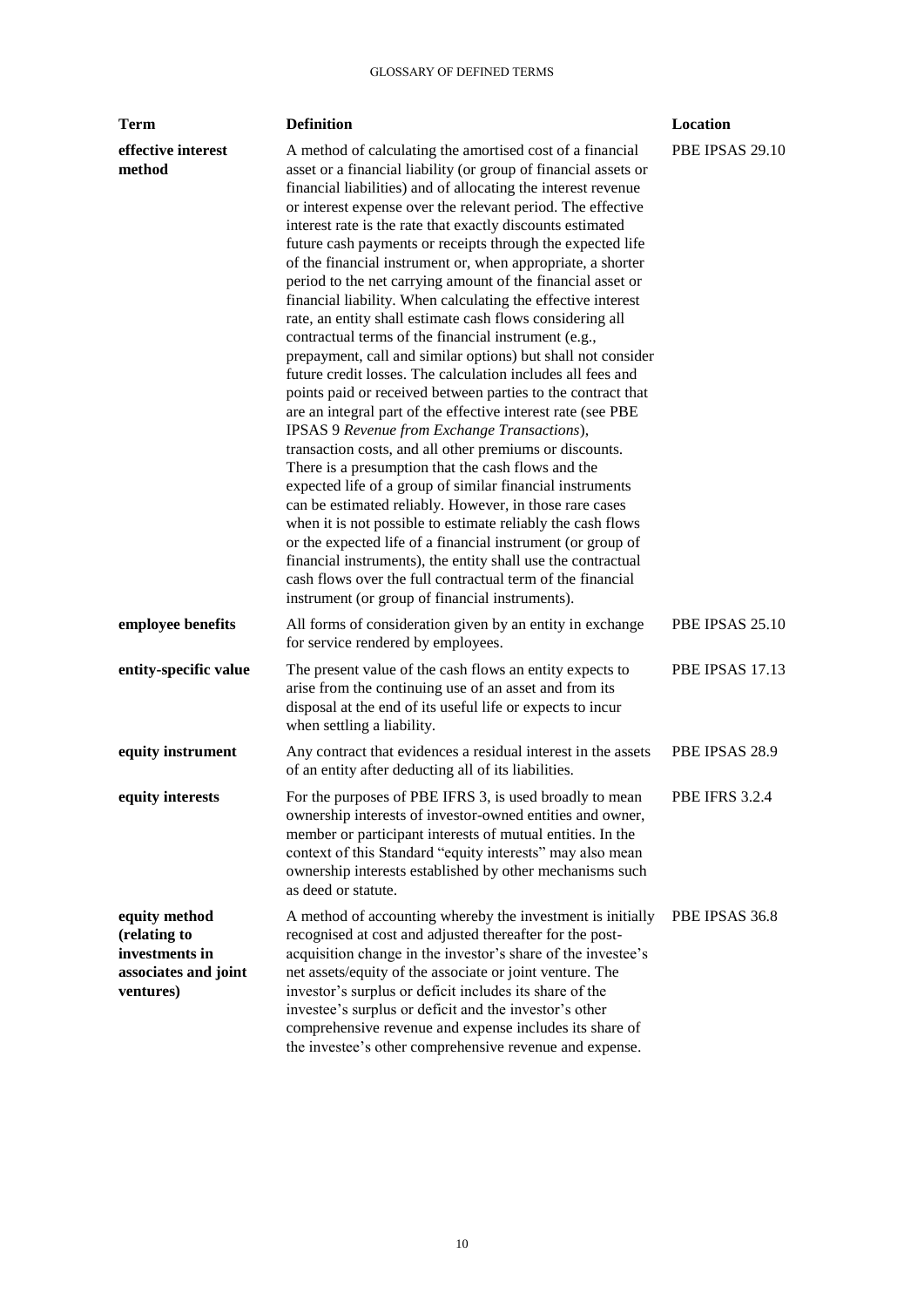| Term                                    | <b>Definition</b>                                                                                                                                                                                                                                                               | Location                                                                                                 |
|-----------------------------------------|---------------------------------------------------------------------------------------------------------------------------------------------------------------------------------------------------------------------------------------------------------------------------------|----------------------------------------------------------------------------------------------------------|
| events after the<br>reporting date      | Those events, both favourable and unfavourable, that occur<br>between the reporting date and the date when the financial<br>statements are authorised for issue. Two types of events<br>can be identified:                                                                      | PBE IPSAS 14.5                                                                                           |
|                                         | Those that provide evidence of conditions that existed<br>(a)<br>at the reporting date (adjusting events after the<br>reporting date); and                                                                                                                                      |                                                                                                          |
|                                         | Those that are indicative of conditions that arose after<br>(b)<br>the reporting date (non-adjusting events after the<br>reporting date).                                                                                                                                       |                                                                                                          |
| exchange difference                     | The difference resulting from translating a given number<br>of units of one currency into another currency at different<br>exchange rates.                                                                                                                                      | PBE IPSAS 4.10                                                                                           |
| exchange rate                           | The ratio of exchange for two currencies.                                                                                                                                                                                                                                       | PBE IPSAS 4.10                                                                                           |
| exchange transactions                   | Transactions in which one entity receives assets or<br>services, or has liabilities extinguished, and directly gives<br>approximately equal value (primarily in the form of cash,<br>goods, services, or use of assets) to another entity in<br>exchange.                       | PBE IPSAS 9.11                                                                                           |
| executory contracts                     | Contracts under which neither party has performed any of<br>its obligations, or both parties have partially performed<br>their obligations to an equal extent.                                                                                                                  | PBE IPSAS 19.18                                                                                          |
| expenses                                | Decreases in economic benefits or service potential during<br>the reporting period in the form of outflows or<br>consumption of assets or incurrences of liabilities that<br>result in decreases in net assets/equity, other than those<br>relating to distributions to owners. | PBE IPSAS 1.7                                                                                            |
| expenses paid through<br>the tax system | Amounts that are available to beneficiaries regardless of<br>whether or not they pay taxes.                                                                                                                                                                                     | PBE IPSAS 23.7                                                                                           |
| fair value                              | The amount for which an asset could be exchanged, or a<br>liability settled, between knowledgeable, willing parties in<br>an arm's length transaction.                                                                                                                          | PBE IPSAS 9.11<br><b>PBE IFRS 3.2.4</b><br>PBE IFRS 5.5B.1<br><b>PBE FRS 46.8</b><br><b>PBE FRS 47.9</b> |
| fair value less costs to<br>sell        | The amount obtainable from the sale of an asset in an<br>arm's length transaction between knowledgeable, willing<br>parties, less the costs of disposal.                                                                                                                        | PBE IPSAS 21.14                                                                                          |
| finance lease                           | A lease that transfers substantially all the risks and rewards<br>incidental to ownership of an asset. Title may or may not<br>eventually be transferred.                                                                                                                       | PBE IPSAS 13.8                                                                                           |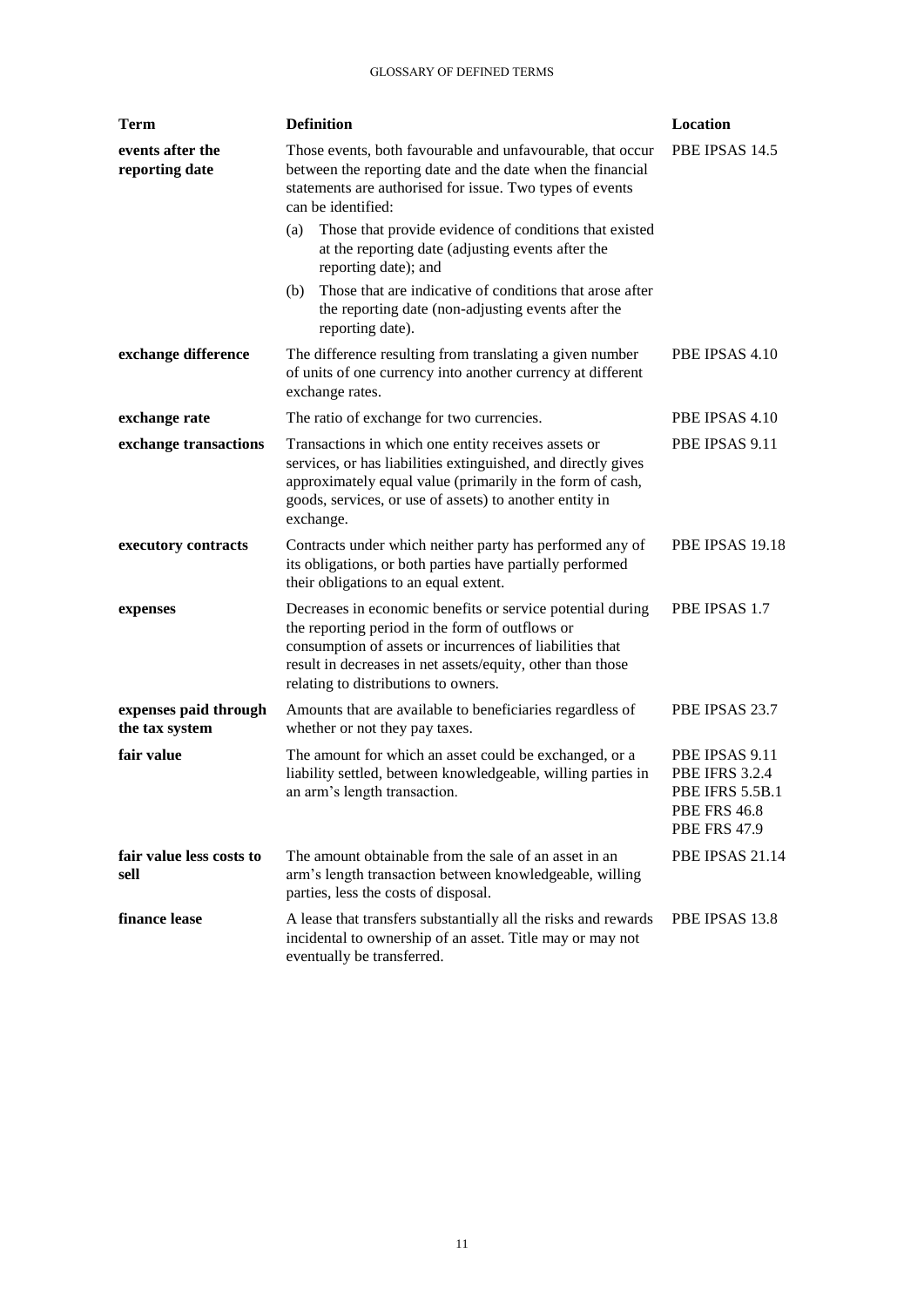| Term                                                                                     |     | <b>Definition</b>                                                                                                                                                                                                                                                                                                                                                                                                                                                                                                                                                                                                                                                                                                                                                      | Location        |
|------------------------------------------------------------------------------------------|-----|------------------------------------------------------------------------------------------------------------------------------------------------------------------------------------------------------------------------------------------------------------------------------------------------------------------------------------------------------------------------------------------------------------------------------------------------------------------------------------------------------------------------------------------------------------------------------------------------------------------------------------------------------------------------------------------------------------------------------------------------------------------------|-----------------|
| financial asset                                                                          |     | Any asset that is:                                                                                                                                                                                                                                                                                                                                                                                                                                                                                                                                                                                                                                                                                                                                                     | PBE IPSAS 28.9  |
|                                                                                          | (a) | Cash;                                                                                                                                                                                                                                                                                                                                                                                                                                                                                                                                                                                                                                                                                                                                                                  |                 |
|                                                                                          | (b) | An equity instrument of another entity;                                                                                                                                                                                                                                                                                                                                                                                                                                                                                                                                                                                                                                                                                                                                |                 |
|                                                                                          | (c) | A contractual right:                                                                                                                                                                                                                                                                                                                                                                                                                                                                                                                                                                                                                                                                                                                                                   |                 |
|                                                                                          |     | To receive cash or another financial asset from<br>(i)<br>another entity; or                                                                                                                                                                                                                                                                                                                                                                                                                                                                                                                                                                                                                                                                                           |                 |
|                                                                                          |     | To exchange financial assets or financial<br>(ii)<br>liabilities with another entity under conditions<br>that are potentially favourable to the entity; or                                                                                                                                                                                                                                                                                                                                                                                                                                                                                                                                                                                                             |                 |
|                                                                                          | (d) | A contract that will or may be settled in the entity's<br>own equity instruments and is:                                                                                                                                                                                                                                                                                                                                                                                                                                                                                                                                                                                                                                                                               |                 |
|                                                                                          |     | A non-derivative for which the entity is or may<br>(i)<br>be obliged to receive a variable number of the<br>entity's own equity instruments; or                                                                                                                                                                                                                                                                                                                                                                                                                                                                                                                                                                                                                        |                 |
|                                                                                          |     | A derivative that will or may be settled other<br>(ii)<br>than by the exchange of a fixed amount of cash<br>or another financial asset for a fixed number of<br>the entity's own equity instruments. For this<br>purpose the entity's own equity instruments do<br>not include puttable financial instruments<br>classified as equity instruments in accordance<br>with paragraphs 15 and 16, instruments that<br>impose on the entity an obligation to deliver to<br>another party a pro rata share of the net assets<br>of the entity only on liquidation and are<br>classified as equity instruments in accordance<br>with paragraphs 17 and 18, or instruments that<br>are contracts for the future receipt or delivery<br>of the entity's own equity instruments. |                 |
| financial asset or<br>financial liability at<br>fair value through<br>surplus or deficit |     | A financial asset or financial liability that meets any of the<br>following conditions:                                                                                                                                                                                                                                                                                                                                                                                                                                                                                                                                                                                                                                                                                | PBE IPSAS 29.10 |
|                                                                                          | (a) | It is classified as held for trading. A financial asset or<br>financial liability is held for trading if:                                                                                                                                                                                                                                                                                                                                                                                                                                                                                                                                                                                                                                                              |                 |
|                                                                                          |     | (i)<br>It is acquired or incurred principally for the<br>purpose of selling or repurchasing it in the near<br>term;                                                                                                                                                                                                                                                                                                                                                                                                                                                                                                                                                                                                                                                    |                 |
|                                                                                          |     | On initial recognition it is part of a portfolio of<br>(ii)<br>identified financial instruments that are                                                                                                                                                                                                                                                                                                                                                                                                                                                                                                                                                                                                                                                               |                 |

- managed together and for which there is evidence of a recent actual pattern of short-term profit-making; or (i) It is a derivative (except for a derivative that is a
- financial guarantee contract or a designated and effective hedging instrument).
- (aa) It is contingent consideration of an acquirer in a business combination to which PBE IFRS 3 *Business Combinations* applies.
- (b) Upon initial recognition it is designated by the entity as at fair value through surplus or deficit. An entity may use this designation only when permitted by paragraph 13 or when doing so results in more relevant information, because either;

12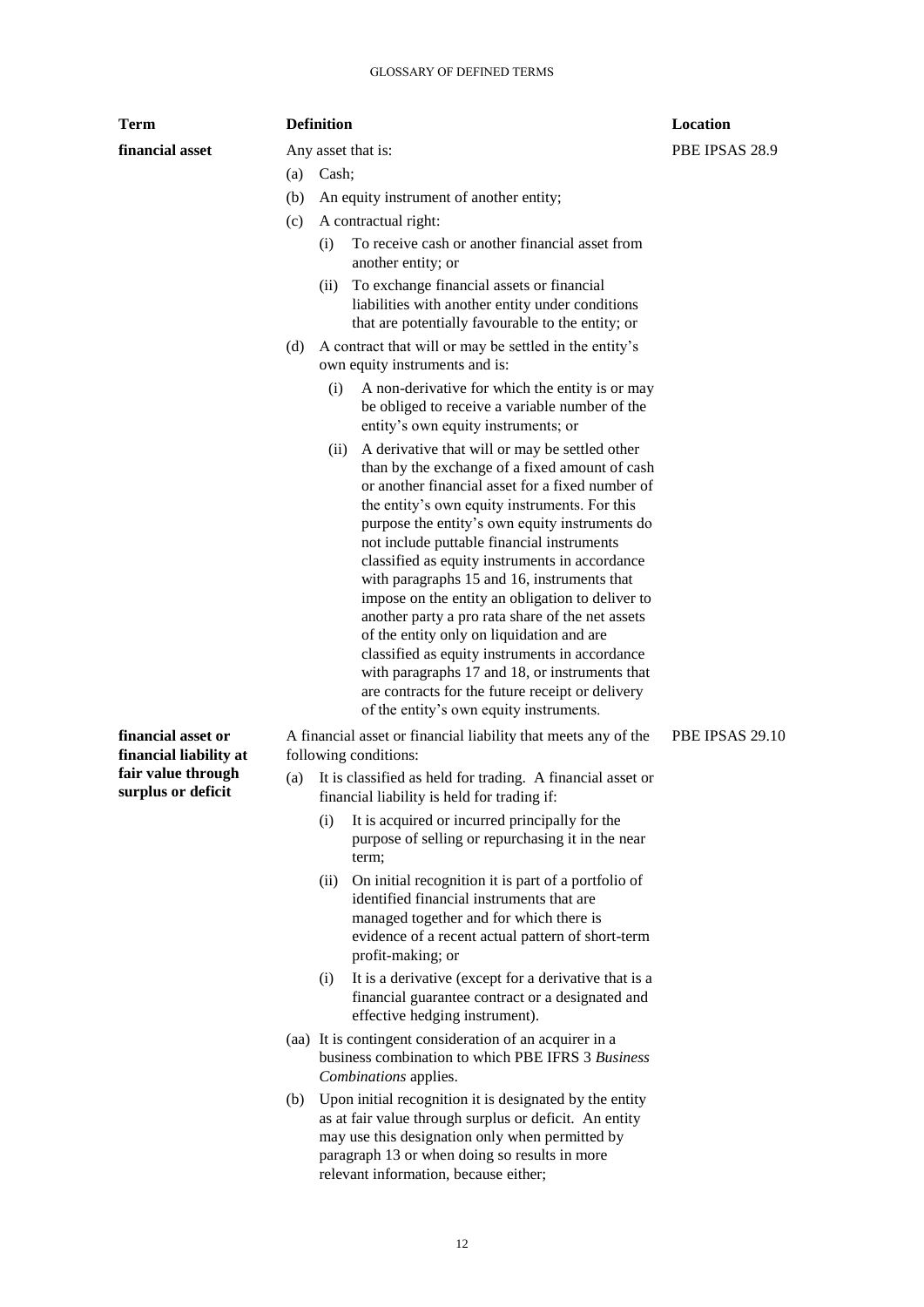| <b>Term</b>                     |     | <b>Definition</b> |                                                                                                                                                                                                                                                                                                                                                                                                                                                                                                                                                                                                                                                                                                                            | Location        |
|---------------------------------|-----|-------------------|----------------------------------------------------------------------------------------------------------------------------------------------------------------------------------------------------------------------------------------------------------------------------------------------------------------------------------------------------------------------------------------------------------------------------------------------------------------------------------------------------------------------------------------------------------------------------------------------------------------------------------------------------------------------------------------------------------------------------|-----------------|
|                                 |     | (i)               | It eliminates or significantly reduces a<br>measurement or recognition inconsistency<br>(sometimes referred to as "an accounting<br>mismatch") that would otherwise arise from<br>measuring assets or liabilities or recognising the<br>gains and losses on them on difference bases; or                                                                                                                                                                                                                                                                                                                                                                                                                                   |                 |
|                                 |     | (ii)              | A group of financial assets, financial liabilities<br>or both is managed and its performance is<br>evaluated on a fair value basis, in accordance<br>with a documented risk management or<br>investment strategy, and information about the<br>group is provided internally on that basis to the<br>entity's key management personnel (as defined<br>in PBE IPSAS 20 Related Party Disclosures),<br>for example the entity's governing body and<br>chief executive officer.                                                                                                                                                                                                                                                |                 |
| financial guarantee<br>contract |     | instrument.       | A contract that requires the issuer to make specified<br>payments to reimburse the holder for a loss it incurs<br>because a specified debtor fails to make payment when due<br>in accordance with the original or modified terms of a debt                                                                                                                                                                                                                                                                                                                                                                                                                                                                                 | PBE IPSAS 29.10 |
| financial instrument            |     | another entity.   | Any contract that gives rise to both a financial asset of one<br>entity and a financial liability or equity instrument of                                                                                                                                                                                                                                                                                                                                                                                                                                                                                                                                                                                                  | PBE IPSAS 28.9  |
| financial liability             |     |                   | Any liability that is:                                                                                                                                                                                                                                                                                                                                                                                                                                                                                                                                                                                                                                                                                                     | PBE IPSAS 28.9  |
|                                 | (a) |                   | A contractual obligation:                                                                                                                                                                                                                                                                                                                                                                                                                                                                                                                                                                                                                                                                                                  |                 |
|                                 |     | (i)               | To deliver cash or another financial asset to<br>another entity; or                                                                                                                                                                                                                                                                                                                                                                                                                                                                                                                                                                                                                                                        |                 |
|                                 |     | (ii)              | To exchange financial assets or financial<br>liabilities with another entity under conditions<br>that are potentially unfavourable to the entity; or                                                                                                                                                                                                                                                                                                                                                                                                                                                                                                                                                                       |                 |
|                                 | (b) |                   | A contract that will or may be settled in the entity's<br>own equity instruments and is:                                                                                                                                                                                                                                                                                                                                                                                                                                                                                                                                                                                                                                   |                 |
|                                 |     | (i)               | A non-derivative for which the entity is or may<br>be obliged to deliver a variable number of the<br>entity's own equity instruments; or                                                                                                                                                                                                                                                                                                                                                                                                                                                                                                                                                                                   |                 |
|                                 |     | (ii)              | A derivative that will or may be settled other<br>than by the exchange of a fixed amount of cash<br>or another financial asset for a fixed number of<br>the entity's own equity instruments. For this<br>purpose the entity's own equity instruments do<br>not include puttable financial instruments<br>classified as equity instruments in accordance<br>with paragraphs 15 and 16, instruments that<br>impose on the entity an obligation to deliver to<br>another party a pro rata share of the net assets of<br>the entity only on liquidation and are classified<br>as equity instruments in accordance with<br>paragraphs 17 and 18, or instruments that are<br>contracts for the future receipt or delivery of the |                 |
|                                 |     |                   | entity's own equity instruments.                                                                                                                                                                                                                                                                                                                                                                                                                                                                                                                                                                                                                                                                                           |                 |
|                                 |     |                   | As an exception, an instrument that meets the definition of                                                                                                                                                                                                                                                                                                                                                                                                                                                                                                                                                                                                                                                                |                 |

a financial liability is classified as an equity instrument if it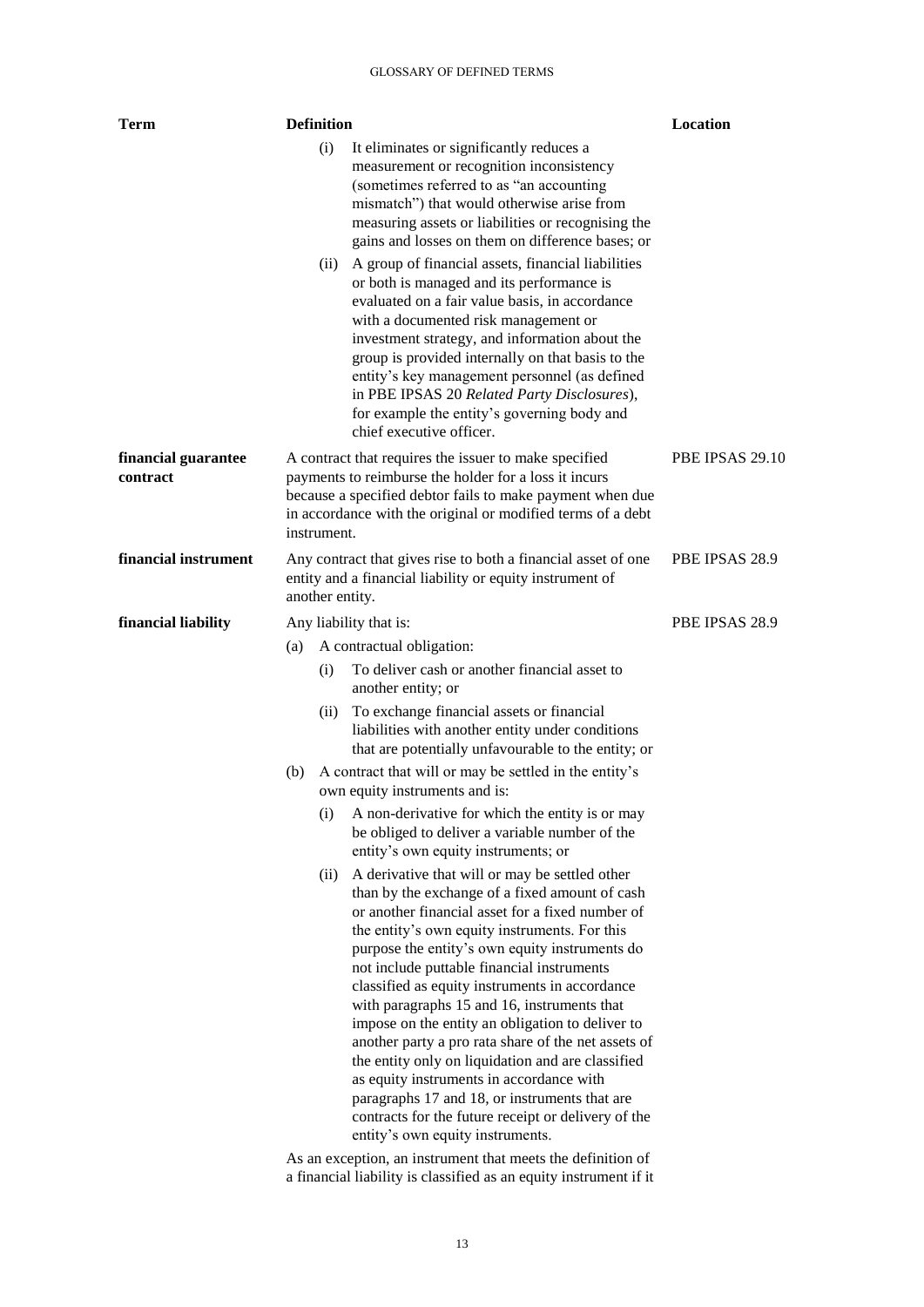| Term                                                                   | <b>Definition</b>                                                                                                                                                                                                                                                                                                                                              | Location                                   |
|------------------------------------------------------------------------|----------------------------------------------------------------------------------------------------------------------------------------------------------------------------------------------------------------------------------------------------------------------------------------------------------------------------------------------------------------|--------------------------------------------|
|                                                                        | has all the features and meets the conditions in<br>paragraph 15 and 16 or paragraphs 17 and 18.                                                                                                                                                                                                                                                               |                                            |
| financial risk                                                         | The risk of a possible future change in one or more of a<br>specified interest rate, financial instrument price,<br>commodity price, foreign exchange rate, index of prices or<br>rates, credit rating or credit index or other variable,<br>provided in the case of a non-financial variable that the<br>variable is not specific to a party to the contract. | <b>PBE IFRS 4.12.1</b>                     |
| financing activities                                                   | Activities that result in changes in the size and<br>composition of the contributed capital and borrowings of<br>the entity.                                                                                                                                                                                                                                   | PBE IPSAS 2.8                              |
| fines                                                                  | Economic benefits or service potential received or<br>receivable by public sector entities, as determined by a<br>court or other law enforcement body, as a consequence of<br>the breach of laws or regulations.                                                                                                                                               | PBE IPSAS 23.7                             |
| firm commitment                                                        | A binding agreement for the exchange of a specified<br>quantity of resources at a specified price on a specified<br>future date or dates.                                                                                                                                                                                                                      | PBE IPSAS 29.10                            |
| firm purchase<br>commitment                                            | An agreement with an unrelated party, binding on both<br>parties and usually legally enforceable, that (a) specifies all<br>significant terms, including the price and timing of the<br>transactions, and (b) includes a disincentive for non-<br>performance that is sufficiently large to make performance<br>highly probable.                               | PBE IFRS 5.5B.1                            |
| first reporting period<br>under PBE Standards                          | The latest reporting period covered by an entity's first set<br>of financial statements under PBE Standards.                                                                                                                                                                                                                                                   | <b>PBE FRS 46.8</b><br><b>PBE FRS 47.9</b> |
| first set of financial<br>statements under PBE<br><b>Standards</b>     | The first annual financial statements in which an entity<br>applies PBE Standards.                                                                                                                                                                                                                                                                             | <b>PBE FRS 46.8</b><br><b>PBE FRS 47.9</b> |
| first set of financial<br>statements under PBE<br><b>Standards RDR</b> | The first annual financial statements in which an entity<br>applies PBE Standards RDR.                                                                                                                                                                                                                                                                         | <b>PBE FRS 46.8</b><br><b>PBE FRS 47.9</b> |
| first-time adopter                                                     | An entity that presents its financial statements under PBE<br>Standards for the first time.                                                                                                                                                                                                                                                                    | <b>PBE FRS 46.8</b><br><b>PBE FRS 47.9</b> |
| fixed price contract                                                   | A construction contract in which the contractor agrees to a<br>fixed contract price, or a fixed rate per unit of output,<br>which in some cases is subject to cost escalation clauses.                                                                                                                                                                         | PBE IPSAS 11.4                             |
| forecast transaction                                                   | An uncommitted but anticipated future transaction.                                                                                                                                                                                                                                                                                                             | PBE IPSAS 29.10                            |
| foreign currency                                                       | A currency other than the functional currency of the entity.                                                                                                                                                                                                                                                                                                   | PBE IPSAS 4.10                             |
| foreign operation                                                      | An entity that is a controlled entity, associate, joint<br>arrangement, or branch of a reporting entity, the activities<br>of which are based or conducted in a country or currency<br>other than those of the reporting entity.                                                                                                                               | PBE IPSAS 4.10                             |
| full financial<br>statements                                           | The annual general purpose financial statements of an<br>entity that are required to comply with all the requirements<br>under PBE Standards.                                                                                                                                                                                                                  | <b>PBE FRS 43.8.1</b>                      |
| functional currency                                                    | The currency of the primary economic environment in<br>which the entity operates.                                                                                                                                                                                                                                                                              | PBE IPSAS 4.10                             |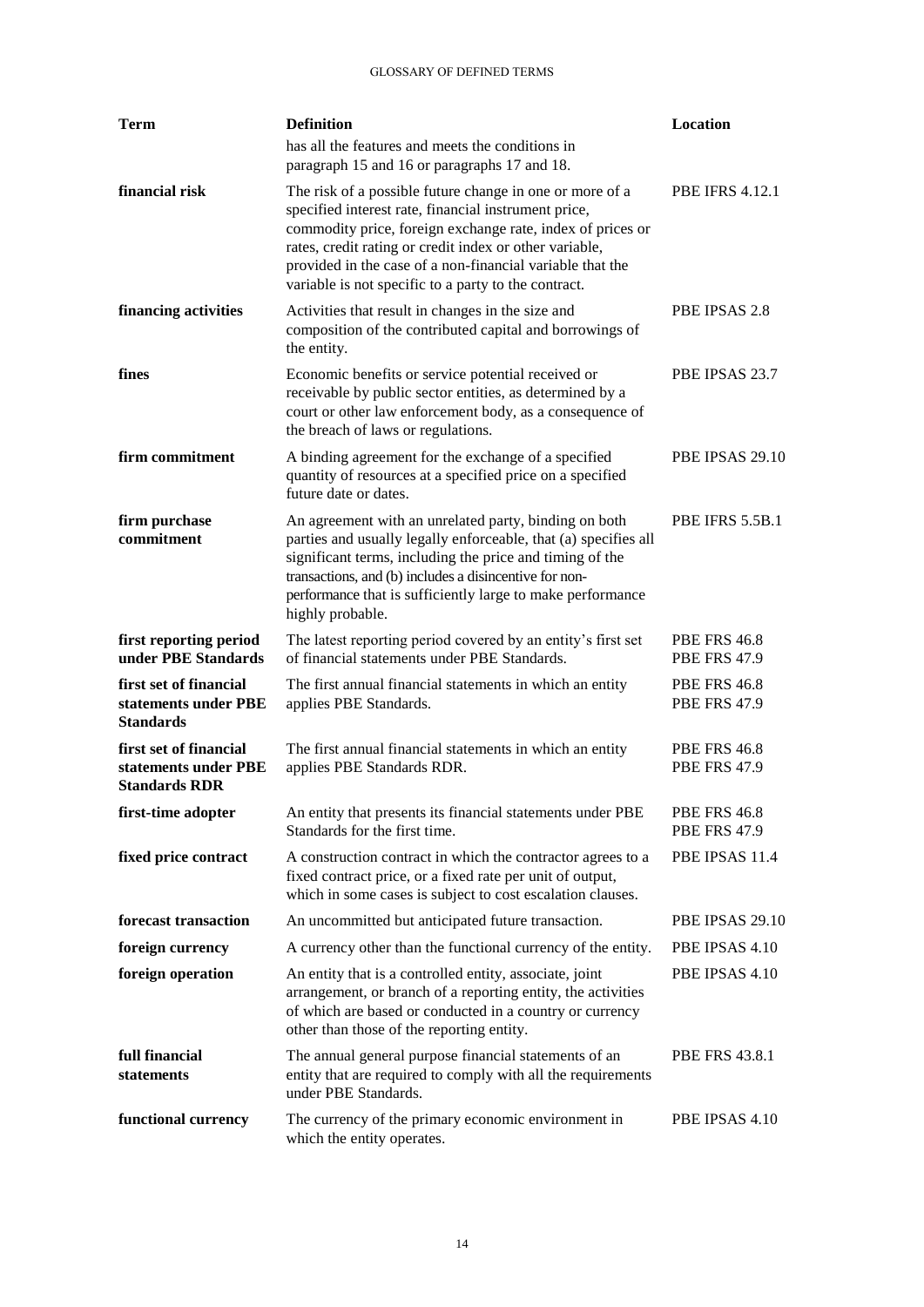| Term                                                    | <b>Definition</b>                                                                                                                                                                                              | Location               |
|---------------------------------------------------------|----------------------------------------------------------------------------------------------------------------------------------------------------------------------------------------------------------------|------------------------|
| future claims                                           | Claims in respect of insured events that are expected to<br>occur in future reporting periods under policies where the<br>attachment date is prior to the end of the reporting period.                         | <b>PBE IFRS 4.12.1</b> |
| general government<br>sector                            | Comprises all organisational entities of the general<br>government as defined in statistical bases of financial<br>reporting                                                                                   | PBE IPSAS 22.15        |
| general insurance<br>contract                           | An insurance contract that is not a life insurance contract.                                                                                                                                                   | <b>PBE IFRS 4.12.1</b> |
| general insurer                                         | An insurer that writes general insurance contracts.                                                                                                                                                            | <b>PBE IFRS 4.12.1</b> |
| general purpose<br>financial statements                 | Statements provide to meet the information needs of<br>external users who are unable to require, or contract for,<br>the preparation of special reports to meet their specific<br>information needs.           | <b>PBE FRS 43.8.1</b>  |
| general purpose<br>prospective financial<br>information | One or more future-oriented financial statements prepared<br>for external users who are unable to require, or contract<br>for, the preparation of special reports to meet their specific<br>information needs. | PBE FRS 42.11.1        |
| general purpose<br>prospective financial<br>statements  | Future-oriented financial statements prepared for external<br>users who are unable to require, or contract for, the<br>preparation of special reports to meet their specific<br>information needs.             | <b>PBE FRS 42.11.1</b> |
| general reinsurance<br>contract                         | A reinsurance contract that is not a life reinsurance<br>contract.                                                                                                                                             | <b>PBE IFRS 4.12.1</b> |
| goodwill                                                | An asset representing the future economic benefits arising<br>from other assets acquired in a business combination that<br>are not individually identified and separately recognised.                          | <b>PBE IFRS 3.2.4</b>  |
| grantor (in a service<br>concession<br>arrangement)     | The entity that grants the right to use the service<br>concession asset to the operator.                                                                                                                       | PBE IPSAS 32.8         |
| gross investment in                                     | The aggregate of:                                                                                                                                                                                              | PBE IPSAS 13.8         |
| the lease                                               | The minimum lease payments receivable by the<br>(a)<br>lessor under a finance lease; and                                                                                                                       |                        |
|                                                         | Any unguaranteed residual value accruing to the<br>(b)<br>lessor.                                                                                                                                              |                        |
| group of biological<br>assets                           | An aggregation of similar living animals or plants.                                                                                                                                                            | PBE IPSAS 27.9         |
| guaranteed benefits                                     | Payments or other benefits to which a particular<br>policyholder or investor has an unconditional right that is<br>not subject to the contractual discretion of the issuer.                                    | <b>PBE IFRS 4.12.1</b> |
| guaranteed element                                      | An obligation to pay guaranteed benefits, included in a<br>contract that contains a discretionary participation feature.                                                                                       | <b>PBE IFRS 4.12.1</b> |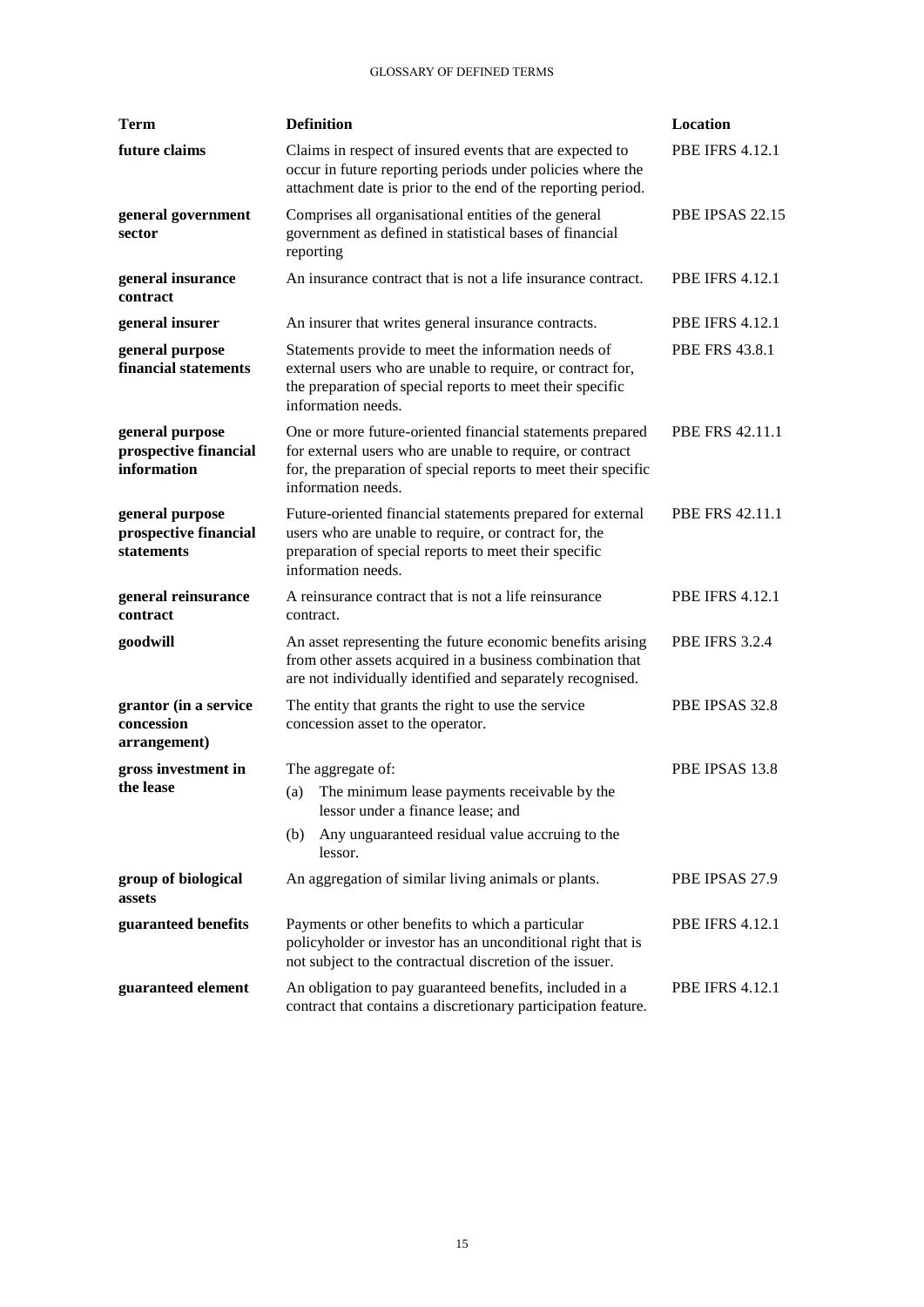| Term                            | <b>Definition</b><br>Location     |                                                                                                                                                                                                                                                                                                                                                                                                                                                                                                                                                                                                                                                                                                                                                                                                                                                                                                                                                                                             |                 |  |
|---------------------------------|-----------------------------------|---------------------------------------------------------------------------------------------------------------------------------------------------------------------------------------------------------------------------------------------------------------------------------------------------------------------------------------------------------------------------------------------------------------------------------------------------------------------------------------------------------------------------------------------------------------------------------------------------------------------------------------------------------------------------------------------------------------------------------------------------------------------------------------------------------------------------------------------------------------------------------------------------------------------------------------------------------------------------------------------|-----------------|--|
| guaranteed residual<br>value    | (a)                               | For a lessee, that part of the residual value that is<br>guaranteed by the lessee or by a party related to the<br>lessee (the amount of the guarantee being the<br>maximum amount that could, in any event, become<br>payable); and                                                                                                                                                                                                                                                                                                                                                                                                                                                                                                                                                                                                                                                                                                                                                         | PBE IPSAS 13.8  |  |
|                                 | (b)                               | For a lessor, that part of the residual value that is<br>guaranteed by the lessee, or by a third party unrelated<br>to the lessor, that is financially capable of discharging<br>the obligations under the guarantee.                                                                                                                                                                                                                                                                                                                                                                                                                                                                                                                                                                                                                                                                                                                                                                       |                 |  |
| harvest                         |                                   | The detachment of produce from a biological asset or the<br>cessation of a biological asset's life processes.                                                                                                                                                                                                                                                                                                                                                                                                                                                                                                                                                                                                                                                                                                                                                                                                                                                                               | PBE IPSAS 27.9  |  |
| hedged item                     |                                   | An asset, liability, firm commitment, highly probable<br>forecast transaction or net investment in a foreign<br>operation that (a) exposes the entity to risk of changes in<br>fair value or future cash flows and (b) is designated as<br>being hedged ([PBE IPSAS 29] paragraphs 87-94 and<br>Appendix A paragraphs AG131-AG141 elaborate on the<br>definition of hedged items).                                                                                                                                                                                                                                                                                                                                                                                                                                                                                                                                                                                                          | PBE IPSAS 29.10 |  |
| hedge effectiveness             |                                   | The degree to which changes in the fair value or cash<br>flows of the hedged item that are attributable to a hedged<br>risk are offset by changes in the fair value or cash flows of<br>the hedging instrument (see [PBE IPSAS 29] Appendix A<br>paragraphs AG145-AG156).                                                                                                                                                                                                                                                                                                                                                                                                                                                                                                                                                                                                                                                                                                                   | PBE IPSAS 29.10 |  |
| hedging instrument              |                                   | A designated derivative or (for a hedge of the risk of<br>changes in foreign currency exchange rates only) a<br>designated non-derivative financial asset or non-derivative<br>financial liability whose fair value or cash flows are<br>expected to offset changes in the fair value or cash flows<br>of a designated hedged item ([PBE IPSAS 29] paragraphs<br>81-86 and Appendix A paragraphs AG127-AG130<br>elaborate on the definition of a hedging instrument).                                                                                                                                                                                                                                                                                                                                                                                                                                                                                                                       | PBE IPSAS 29.10 |  |
| held-to-maturity<br>investments | (a)<br>(b)<br>(c)<br>that:<br>(a) | Non-derivative financial assets with fixed or determinable<br>payments and fixed maturity that an entity has the positive<br>intention and ability to hold to maturity (see<br>[PBE IPSAS 29] Appendix A paragraphs AG29-AG38)<br>other than:<br>Those that the entity upon initial recognition<br>designates as at fair value through surplus or deficit;<br>Those that the entity designates as available for sale;<br>and<br>Those that meet the definition of loans and<br>receivables.<br>An entity shall not classify any financial assets as held to<br>maturity if the entity has, during the current financial year<br>or during the two preceding financial years, sold or<br>reclassified more than an insignificant amount of held-to-<br>maturity investments before maturity (more than<br>insignificant in relation to the total amount of held-to-<br>maturity investments) other than sales or reclassifications<br>Are so close to maturity or the financial asset's call | PBE IPSAS 29.10 |  |
|                                 |                                   | date (e.g., less than three months before maturity) that                                                                                                                                                                                                                                                                                                                                                                                                                                                                                                                                                                                                                                                                                                                                                                                                                                                                                                                                    |                 |  |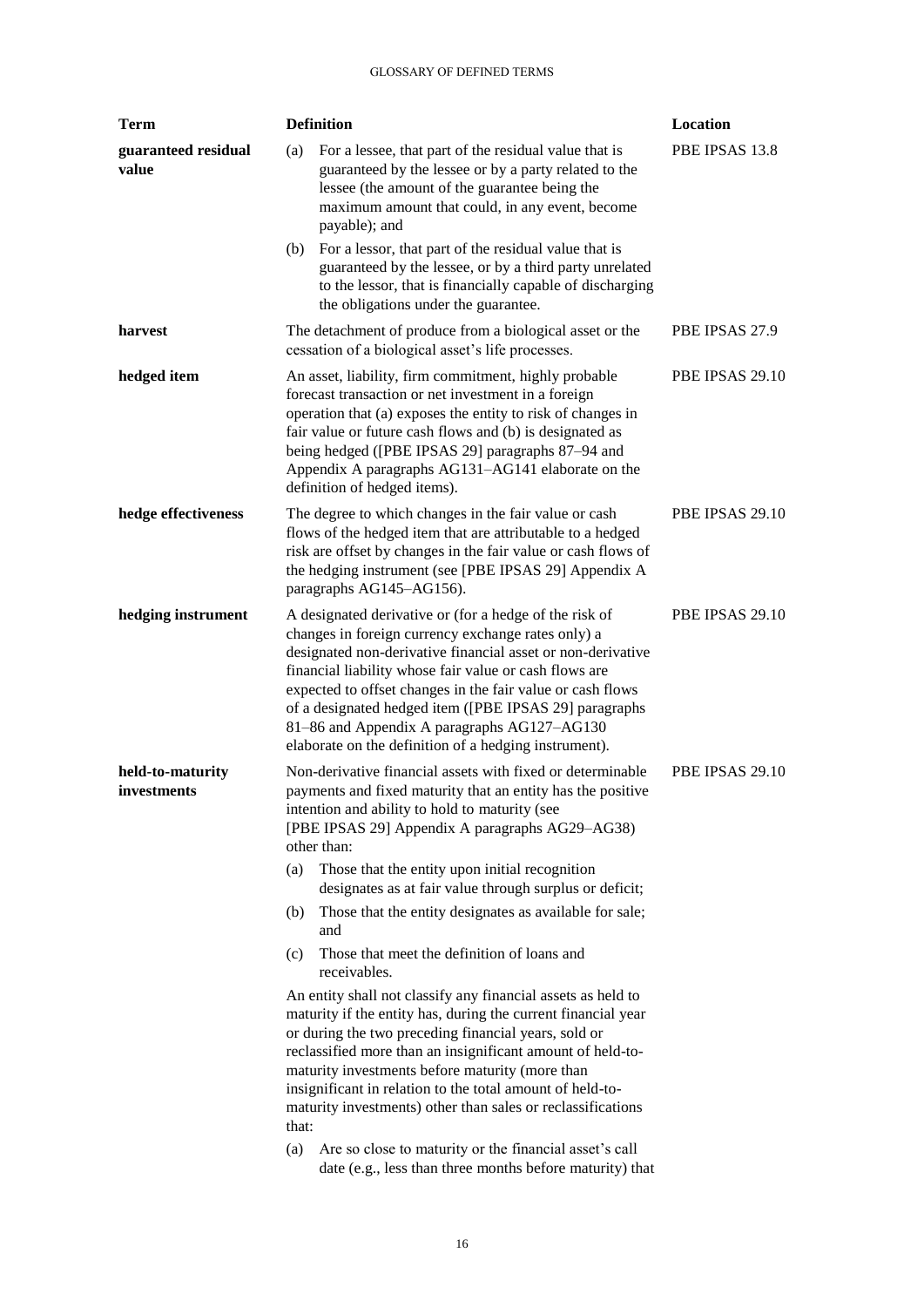| Term                                                 |     | <b>Definition</b>                                                                                                                                                                                                                                                                                              | Location               |
|------------------------------------------------------|-----|----------------------------------------------------------------------------------------------------------------------------------------------------------------------------------------------------------------------------------------------------------------------------------------------------------------|------------------------|
|                                                      |     | changes in the market rate of interest would not have<br>a significant effect on the financial asset's fair value;                                                                                                                                                                                             |                        |
|                                                      | (b) | Occur after the entity has collected substantially all of<br>the financial asset's original principal through<br>scheduled payments or prepayments; or                                                                                                                                                         |                        |
|                                                      | (c) | Are attributable to an isolated event that is beyond the<br>entity's control, is non-recurring and could not have<br>been reasonably anticipated by the entity.                                                                                                                                                |                        |
| highly probable                                      |     | Significantly more likely than probable.                                                                                                                                                                                                                                                                       | <b>PBE IFRS 5.5B.1</b> |
| identifiable                                         |     | An asset is identifiable if it either:                                                                                                                                                                                                                                                                         | <b>PBE IFRS 3.2.4</b>  |
|                                                      | (a) | Is separable, i.e., capable of being separated or<br>divided from the entity and sold, transferred,<br>licensed, rented or exchanged, either individually or<br>together with a related contract, identifiable asset or<br>liability, regardless of whether the entity intends to do<br>so; or                 |                        |
|                                                      | (b) | Arises from contractual or other legal rights,<br>regardless of whether those rights are transferable or<br>separable from the entity or from other rights and<br>obligations.                                                                                                                                 |                        |
| impairment                                           |     | A loss in the future economic benefits or service potential<br>of an asset, over and above the systematic recognition of<br>the loss of the asset's future economic benefits or service<br>potential through depreciation.                                                                                     | PBE IPSAS 21.14        |
| impairment loss of a<br>cash-generating asset        |     | The amount by which the carrying amount of an asset<br>exceeds its recoverable amount.                                                                                                                                                                                                                         | <b>PBE IPSAS 17.13</b> |
| impairment loss of a<br>non-cash-generating<br>asset |     | The amount by which the carrying amount of an asset<br>exceeds its recoverable service amount.                                                                                                                                                                                                                 | PBE IPSAS 17.13        |
| impracticable (1)                                    | SO. | Applying a requirement is impracticable when the entity<br>cannot apply it after making every reasonable effort to do                                                                                                                                                                                          | PBE IPSAS 1.7          |
| impracticable (2)                                    |     | Applying a requirement is impracticable when the entity<br>cannot apply it after making every reasonable effort to do<br>so. For a particular prior period, it is impracticable to apply<br>a change in an accounting policy retrospectively or to make<br>a retrospective restatement to correct an error if: | PBE IPSAS 3.7          |
|                                                      | (a) | The effects of the retrospective application or<br>retrospective restatement are not determinable;                                                                                                                                                                                                             |                        |
|                                                      | (b) | The retrospective application or retrospective<br>restatement requires assumptions about what<br>management's intent would have been in that period;<br>or                                                                                                                                                     |                        |
|                                                      | (c) | The retrospective application or retrospective<br>restatement requires significant estimates of amounts<br>and it is impossible to distinguish objectively<br>information about those estimates that:                                                                                                          |                        |
|                                                      |     | Provides evidence of circumstances that existed<br>(i)<br>on the date(s) as at which those amounts are to<br>be recognised, measured, or disclosed; and                                                                                                                                                        |                        |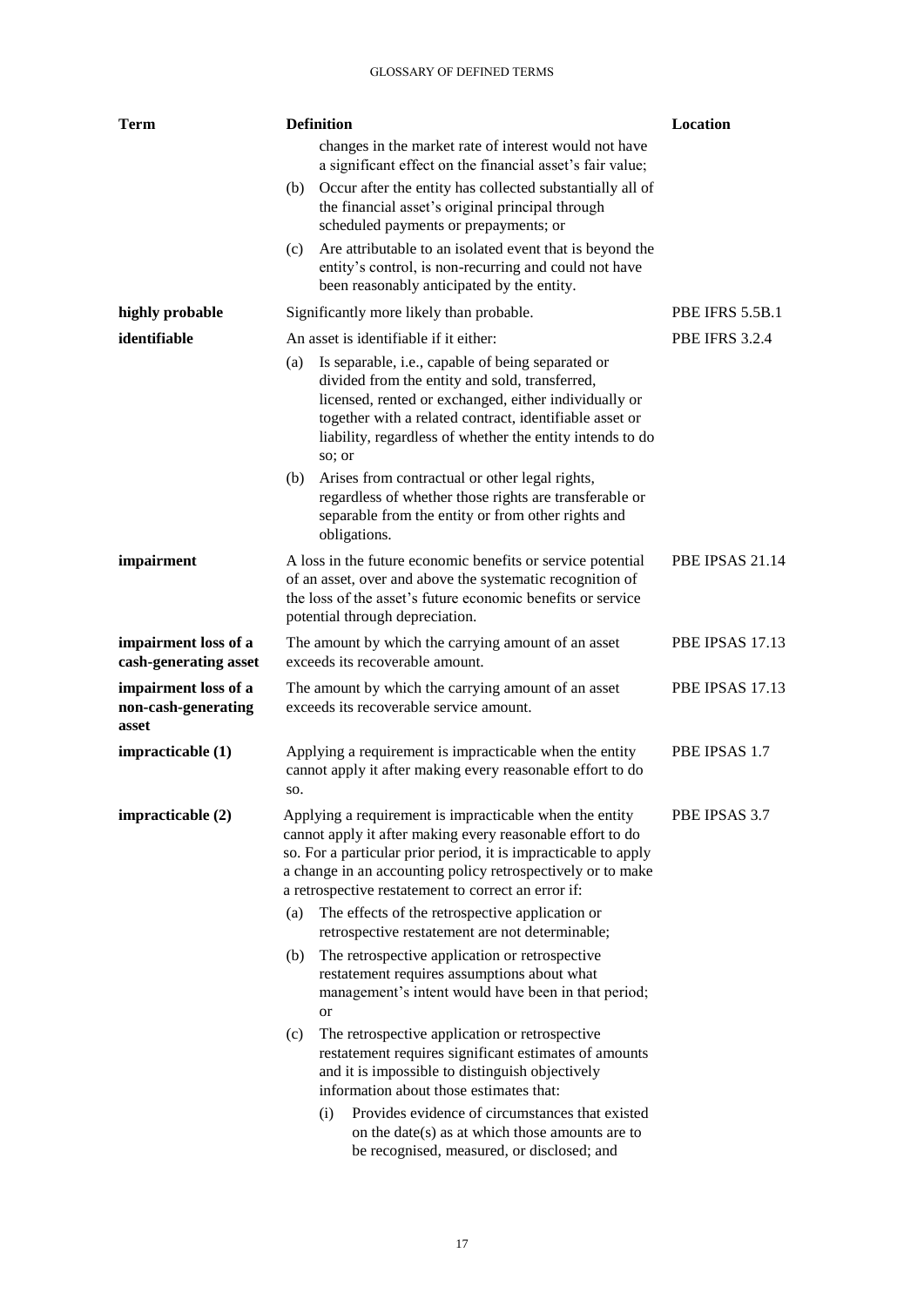| <b>Term</b>                                                        | <b>Definition</b>                                                                                                                                                                                                                                                                                                                                                                                                                                                                                                                                                                                                                                                                                                           | Location                                        |
|--------------------------------------------------------------------|-----------------------------------------------------------------------------------------------------------------------------------------------------------------------------------------------------------------------------------------------------------------------------------------------------------------------------------------------------------------------------------------------------------------------------------------------------------------------------------------------------------------------------------------------------------------------------------------------------------------------------------------------------------------------------------------------------------------------------|-------------------------------------------------|
|                                                                    | Would have been available when the financial<br>(ii)<br>statements for that prior period were authorised<br>for issue;<br>from other information.                                                                                                                                                                                                                                                                                                                                                                                                                                                                                                                                                                           |                                                 |
| inception of the lease                                             | The earlier of the date of the lease agreement and the date<br>of commitment by the parties to the principal provisions of<br>the lease. As at this date:                                                                                                                                                                                                                                                                                                                                                                                                                                                                                                                                                                   | PBE IPSAS 13.8                                  |
|                                                                    | A lease is classified as either an operating or a<br>(a)<br>finance lease; and                                                                                                                                                                                                                                                                                                                                                                                                                                                                                                                                                                                                                                              |                                                 |
|                                                                    | In the case of a finance lease, the amounts to be<br>(b)<br>recognised at the commencement of the lease term<br>are determined.                                                                                                                                                                                                                                                                                                                                                                                                                                                                                                                                                                                             |                                                 |
| initial direct costs                                               | Incremental costs that are directly attributable to<br>negotiating and arranging a lease, except for such costs<br>incurred by manufacturer or trader lessors.                                                                                                                                                                                                                                                                                                                                                                                                                                                                                                                                                              | PBE IPSAS 13.8                                  |
| inputs                                                             | The resources used to produce the goods and services<br>which are the outputs of the entity.                                                                                                                                                                                                                                                                                                                                                                                                                                                                                                                                                                                                                                | PBE IPSAS 1.7.1                                 |
| insurance asset                                                    | An insurer's net contractual rights under an insurance<br>contract.                                                                                                                                                                                                                                                                                                                                                                                                                                                                                                                                                                                                                                                         | <b>PBE IFRS 4.12.1</b>                          |
| insurance contract                                                 | A contract under which one party (the insurer) accepts<br>significant insurance risk from another party (the<br>policyholder) by agreeing to compensate the policyholder<br>if a specified uncertain future event (the insured event)<br>adversely affects the policyholder.                                                                                                                                                                                                                                                                                                                                                                                                                                                | <b>PBE IFRS 4.12.1</b>                          |
| insurance liability                                                | An insurer's net contractual obligations under an insurance<br>contract.                                                                                                                                                                                                                                                                                                                                                                                                                                                                                                                                                                                                                                                    | <b>PBE IFRS 4.12.1</b>                          |
| insurance risk                                                     | Risk, other than financial risk, transferred from the holder<br>of a contract to the issuer.                                                                                                                                                                                                                                                                                                                                                                                                                                                                                                                                                                                                                                | <b>PBE IFRS 4.12.1</b>                          |
| insured event                                                      | An uncertain future event that is covered by an insurance<br>contract and creates insurance risk.                                                                                                                                                                                                                                                                                                                                                                                                                                                                                                                                                                                                                           | <b>PBE IFRS 4.12.1</b>                          |
| insurer                                                            | The party that has an obligation under an insurance<br>contract to compensate a policyholder if an insured event<br>occurs.                                                                                                                                                                                                                                                                                                                                                                                                                                                                                                                                                                                                 | <b>PBE IFRS 4.12.1</b>                          |
| intangible asset                                                   | An identifiable non-monetary asset without physical<br>substance.                                                                                                                                                                                                                                                                                                                                                                                                                                                                                                                                                                                                                                                           | <b>PBE IPSAS 31.16</b><br><b>PBE IFRS 3.2.4</b> |
| interest cost                                                      | The increase during a period in the present value of a<br>defined benefit obligation that arises because the benefits<br>are one period closer to settlement.                                                                                                                                                                                                                                                                                                                                                                                                                                                                                                                                                               | PBE IPSAS 25.10                                 |
| interest in another<br>entity (for interests in<br>other entities) | Refers to involvement by way of binding arrangements or<br>otherwise that exposes an entity to variability of benefits<br>from the performance of the other entity. An interest in<br>another entity can be evidenced by, but is not limited to,<br>the holding of equity or debt instruments as well as other<br>forms of involvement such as the provision of funding,<br>liquidity support, credit enhancement and guarantees. It<br>includes the means by which an entity has control or joint<br>control of, or significant influence over, another entity. An<br>entity does not necessarily have an interest in another<br>entity solely because of a typical funder/recipient or<br>customer/supplier relationship. | PBE IPSAS 38.7                                  |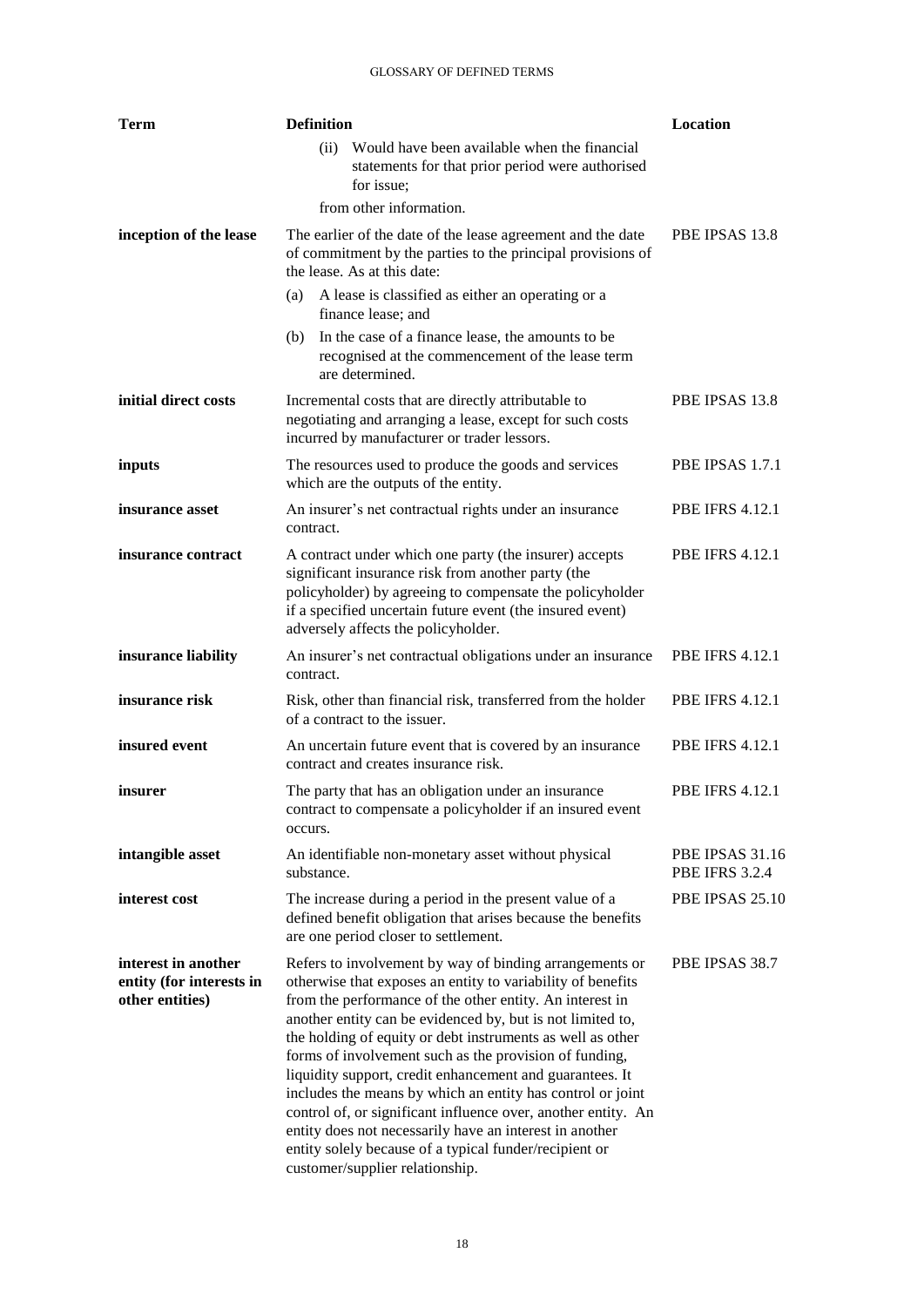| <b>Term</b>                            | <b>Definition</b>                                                                                                                                                                                                                                            | Location                         |
|----------------------------------------|--------------------------------------------------------------------------------------------------------------------------------------------------------------------------------------------------------------------------------------------------------------|----------------------------------|
| interest rate implicit<br>in the lease | The discount rate that, at the inception of the lease, causes<br>the aggregate present value of:                                                                                                                                                             | PBE IPSAS 13.8                   |
|                                        | The minimum lease payments; and<br>(a)                                                                                                                                                                                                                       |                                  |
|                                        | The unguaranteed residual value<br>(b)                                                                                                                                                                                                                       |                                  |
|                                        | to be equal to the sum of (i) the fair value of the leased<br>asset, and (ii) any initial direct costs of the lessor.                                                                                                                                        |                                  |
| interest rate risk                     | The risk that the fair value or future cash flows of a<br>financial instrument will fluctuate because of changes in<br>market interest rates.                                                                                                                | PBE IPSAS 30.8                   |
| interim period                         | A financial reporting period shorter than a full financial<br>year.                                                                                                                                                                                          | <b>PBE IAS 34.4</b>              |
| interim financial<br>report            | A financial report containing either a complete set of<br>financial statements (as described in PBE IPSAS 1<br>Presentation of Financial Statements) or a set of<br>condensed financial statements (as described in this<br>Standard) for an interim period. | <b>PBE IAS 34.4</b>              |
| inventories                            | Assets:                                                                                                                                                                                                                                                      | PBE IPSAS 12.9                   |
|                                        | In the form of materials or supplies to be consumed<br>(a)<br>in the production process;                                                                                                                                                                     |                                  |
|                                        | In the form of materials or supplies to be consumed<br>(b)<br>or distributed in the rendering of services;                                                                                                                                                   |                                  |
|                                        | Held for sale or distribution in the ordinary course of<br>(c)<br>operations; or                                                                                                                                                                             |                                  |
|                                        | In the process of production for sale or distribution.<br>(d)                                                                                                                                                                                                |                                  |
| investing activities                   | The acquisition and disposal of long-term assets and other<br>investments not included in cash equivalents.                                                                                                                                                  | PBE IPSAS 2.8                    |
| investment entity                      | An entity that:                                                                                                                                                                                                                                              | PBE IPSAS 35.14                  |
|                                        | Obtains funds from one or more investors for the<br>(a)<br>purpose of providing those investor(s) with<br>investment management services;                                                                                                                    |                                  |
|                                        | Has the purpose of investing funds solely for returns<br>(b)<br>from capital appreciation, investment revenue, or<br>both; and                                                                                                                               |                                  |
|                                        | Measures and evaluates the performance of<br>(c)<br>substantially all of its investments on a fair value<br>basis.                                                                                                                                           |                                  |
| investment-linked                      | Where the benefit amount under a life insurance contract<br>or life investment contract is directly linked to the market<br>value of the investments held in the particular investment-<br>linked fund.                                                      | <b>PBE IFRS 4.12.1</b>           |
| investment property                    | Property (land or a building – or part of a building – or<br>both) held to earn rentals or for capital appreciation, or<br>both, rather than for:                                                                                                            | PBE IPSAS 16.7                   |
|                                        | Use in the production or supply of goods or services,<br>(a)<br>or for administrative purposes; or                                                                                                                                                           |                                  |
|                                        | Sale in the ordinary course of operations.<br>(b)                                                                                                                                                                                                            |                                  |
| inwards reinsurance                    | Reinsurance contracts written by reinsurers.                                                                                                                                                                                                                 | <b>PBE IFRS 4.12.1</b>           |
| joint arrangement                      | An arrangement of which two or more parties have joint<br>control.                                                                                                                                                                                           | PBE IPSAS 36.8<br>PBE IPSAS 37.7 |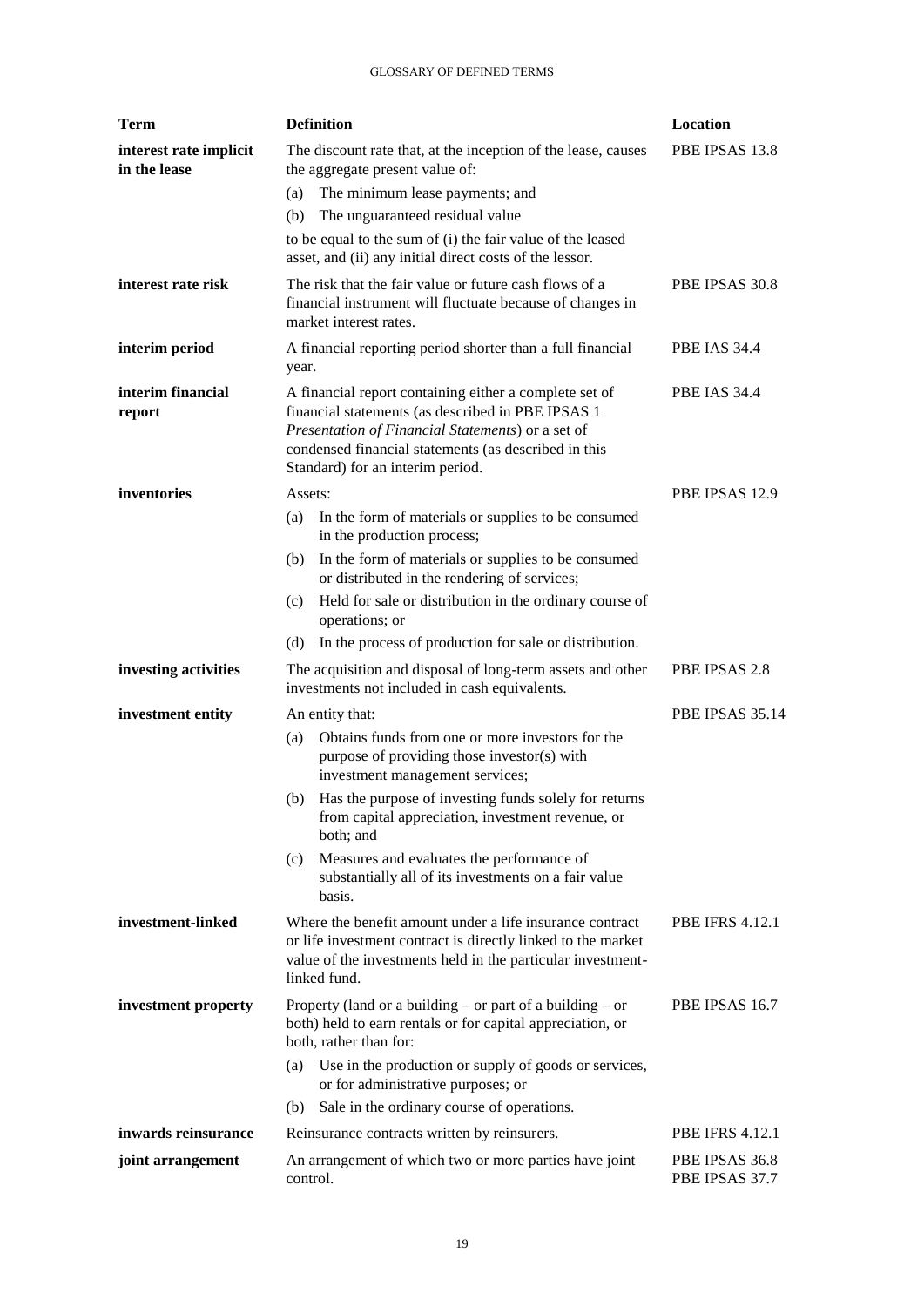| <b>Term</b>                                           | <b>Definition</b>                                                                                                                                                                                                                                                                                                                                                                                                                                                                                                                                                                                                                                                                                    | Location                         |
|-------------------------------------------------------|------------------------------------------------------------------------------------------------------------------------------------------------------------------------------------------------------------------------------------------------------------------------------------------------------------------------------------------------------------------------------------------------------------------------------------------------------------------------------------------------------------------------------------------------------------------------------------------------------------------------------------------------------------------------------------------------------|----------------------------------|
| joint control                                         | The agreed sharing of control of an arrangement by way of<br>a binding arrangement, which exists only when decisions<br>about the relevant activities require the unanimous consent<br>of the parties sharing control.                                                                                                                                                                                                                                                                                                                                                                                                                                                                               | PBE IPSAS 36.8<br>PBE IPSAS 37.7 |
| joint operation                                       | A joint arrangement whereby the parties that have joint<br>control of the arrangement have rights to the assets, and<br>obligations for the liabilities, relating to the arrangement.                                                                                                                                                                                                                                                                                                                                                                                                                                                                                                                | PBE IPSAS 37.7                   |
| joint operator                                        | A party to a joint operation that has joint control of that<br>joint operation.                                                                                                                                                                                                                                                                                                                                                                                                                                                                                                                                                                                                                      | PBE IPSAS 37.7                   |
| joint venture                                         | A joint arrangement whereby the parties that have joint<br>control of the arrangement have rights to the net assets of<br>the arrangement.                                                                                                                                                                                                                                                                                                                                                                                                                                                                                                                                                           | PBE IPSAS 36.8<br>PBE IPSAS 37.7 |
| joint venturer                                        | A party to a joint venture that has joint control of that joint<br>venture.                                                                                                                                                                                                                                                                                                                                                                                                                                                                                                                                                                                                                          | PBE IPSAS 36.8<br>PBE IPSAS 37.7 |
| key management<br>personnel                           | All directors or members of the governing body of<br>(a)<br>the entity; and                                                                                                                                                                                                                                                                                                                                                                                                                                                                                                                                                                                                                          | PBE IPSAS 20.4                   |
|                                                       | Other persons having the authority and responsibility<br>(b)<br>for planning, directing and controlling the activities<br>of the reporting entity. Where they meet this<br>requirement, key management personnel include:<br>Where there is a member of the governing body<br>(i)<br>of a whole-of-government entity who has the<br>authority and responsibility for planning,<br>directing, and controlling the activities of the<br>reporting entity, that member;<br>Any key advisors of that member; and<br>(ii)<br>(iii) Unless already included in (a), the senior<br>management group of the reporting entity,<br>including the chief executive or permanent head<br>of the reporting entity. |                                  |
| lease                                                 | An agreement whereby the lessor conveys to the lessee, in<br>return for a payment or series of payments, the right to use<br>an asset for an agreed period of time.                                                                                                                                                                                                                                                                                                                                                                                                                                                                                                                                  | PBE IPSAS 13.8                   |
| lease term                                            | The non-cancellable period for which the lessee has<br>contracted to lease the asset, together with any further<br>terms for which the lessee has the option to continue to<br>lease the asset, with or without further payment, when at<br>the inception of the lease it is reasonably certain that the<br>lessee will exercise the option.                                                                                                                                                                                                                                                                                                                                                         | PBE IPSAS 13.8                   |
| legal obligation                                      | An obligation that derives from:<br>A contract (through its explicit or implicit terms);<br>(a)<br>Legislation; or<br>(b)<br>Other operation of law.<br>(c)                                                                                                                                                                                                                                                                                                                                                                                                                                                                                                                                          | PBE IPSAS 19.18                  |
| lessee's incremental<br>borrowing rate of<br>interest | The rate of interest the lessee would have to pay on a<br>similar lease or, if that is not determinable, the rate that, at<br>the inception of the lease, the lessee would incur to borrow<br>over a similar term, and with a similar security, the funds<br>necessary to purchase the asset.                                                                                                                                                                                                                                                                                                                                                                                                        | PBE IPSAS 13.8                   |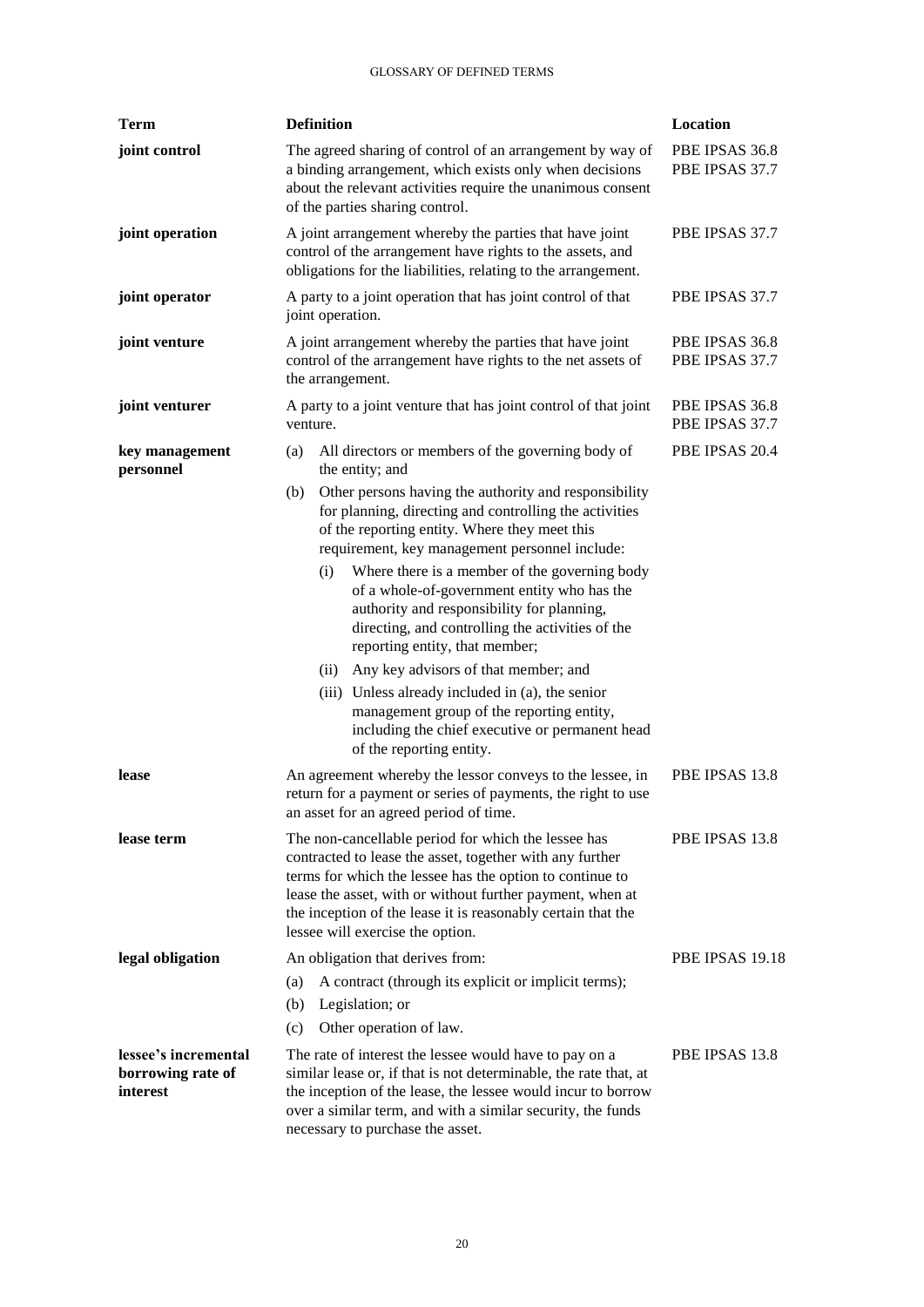| <b>Term</b>                  | <b>Definition</b>                                                                                                                                                                                                                                                                                                                  | Location               |
|------------------------------|------------------------------------------------------------------------------------------------------------------------------------------------------------------------------------------------------------------------------------------------------------------------------------------------------------------------------------|------------------------|
| liabilities                  | Present obligations of the entity arising from past events,<br>the settlement of which is expected to result in an outflow<br>from the entity of resources embodying economic benefits<br>or service potential.                                                                                                                    | PBE IPSAS 1.7          |
| liability adequacy test      | An assessment of whether the carrying amount of an<br>insurance liability needs to be increased (or the carrying<br>amount of related deferred acquisition costs or related<br>intangible assets decreased), based on a review of future<br>cash flows.                                                                            | <b>PBE IFRS 4.12.1</b> |
| life insurance business      | All life insurance contract and life investment contract<br>business conducted by a life insurer.                                                                                                                                                                                                                                  | <b>PBE IFRS 4.12.1</b> |
| life insurance contract      | An insurance contract, or a financial instrument with a<br>discretionary participation feature, issued by a life insurer.                                                                                                                                                                                                          | <b>PBE IFRS 4.12.1</b> |
| life insurance liability     | A life insurer's net contractual obligations under a life<br>insurance contract.                                                                                                                                                                                                                                                   | <b>PBE IFRS 4.12.1</b> |
| life insurer                 | An entity operating under the Life Insurance Act 1908 and<br>similar entities operating outside New Zealand.                                                                                                                                                                                                                       | <b>PBE IFRS 4.12.1</b> |
| life investment<br>contract  | A contract which is not an insurance contract but is issued<br>by life insurers, and gives rise to a financial asset and<br>financial liability (as defined by PBE IPSAS 29). An<br>investment contract cannot be a contract exempted from<br>the definition of an insurance contract as found in<br>paragraph 4 of this Standard. | <b>PBE IFRS 4.12.1</b> |
| life investment<br>liability | A life insurer's net contractual obligations under a life<br>investment contract which arise under the financial<br>instrument component of a life investment contract.                                                                                                                                                            | <b>PBE IFRS 4.12.1</b> |
| life investment<br>liability | A life insurer's net contractual obligations under a life<br>investment contract which arise under the financial<br>instrument component of a life investment contract.                                                                                                                                                            | <b>PBE IFRS 4.12.1</b> |
| life reinsurance<br>contract | A life insurance contract issued by one insurer (the<br>reinsurer) to compensate another insurer (the cedant) for<br>losses on one or more contracts issued by the cedant.                                                                                                                                                         | <b>PBE IFRS 4.12.1</b> |
| liquidity risk               | The risk that an entity will encounter difficulty in meeting<br>obligations associated with financial liabilities that are<br>settled by delivering cash or another financial asset.                                                                                                                                               | PBE IPSAS 30.8         |
| loans and receivables        | Non-derivative financial assets with fixed or determinable<br>payments that are not quoted in an active market other<br>than:                                                                                                                                                                                                      | PBE IPSAS 29.10        |
|                              | Those that the entity intends to sell immediately or in<br>(a)<br>the near term, which shall be classified as held for<br>trading, and those that the entity upon initial<br>recognition designates as at fair value through surplus<br>or deficit;                                                                                |                        |
|                              | Those that the entity upon initial recognition<br>(b)<br>designates as available for sale; or                                                                                                                                                                                                                                      |                        |
|                              | Those for which the holder may not recover<br>(c)<br>substantially all of its initial investment, other than<br>because of credit deterioration, which shall be<br>classified as available for sale.                                                                                                                               |                        |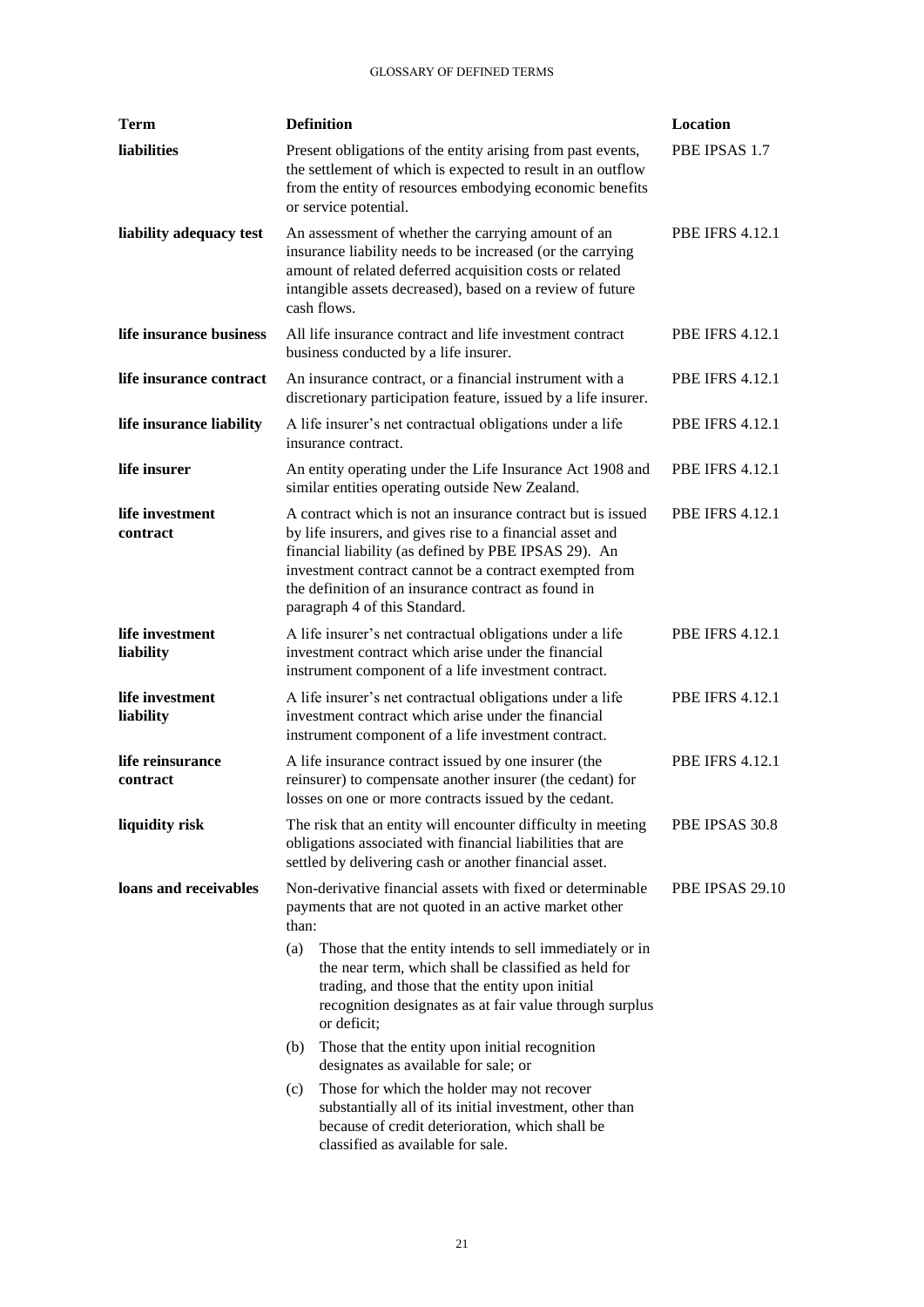| <b>Term</b>               | <b>Definition</b>                                                                                                                                                                                                                                                                                                                                                                                                             | Location              |
|---------------------------|-------------------------------------------------------------------------------------------------------------------------------------------------------------------------------------------------------------------------------------------------------------------------------------------------------------------------------------------------------------------------------------------------------------------------------|-----------------------|
| loans payable             | Financial liabilities, other than short-term trade payables<br>on normal credit terms.                                                                                                                                                                                                                                                                                                                                        | PBE IPSAS 30.8        |
| local authority           | In the context of PBE IFRS 3 means:                                                                                                                                                                                                                                                                                                                                                                                           | <b>PBE IFRS 3.2.4</b> |
| reorganisation            | The union of districts or regions; or<br>(a)                                                                                                                                                                                                                                                                                                                                                                                  |                       |
|                           | The constitution of a new district or region, including<br>(b)<br>the constitution of a new local authority for that<br>district or region; or                                                                                                                                                                                                                                                                                |                       |
|                           | The abolition of a district or region, including the<br>(c)<br>dissolution or abolition of the local authority for that<br>district or region; or                                                                                                                                                                                                                                                                             |                       |
|                           | The alteration of boundaries of any district or region;<br>(d)<br><b>or</b>                                                                                                                                                                                                                                                                                                                                                   |                       |
|                           | The transfer of a statutory obligation from one local<br>(e)<br>authority to another; or                                                                                                                                                                                                                                                                                                                                      |                       |
|                           | A proposal that a territorial authority assume the<br>(f)<br>power of a regional council                                                                                                                                                                                                                                                                                                                                      |                       |
|                           | where assets and liabilities are transferred to a local<br>authority from another local authority at no cost, or for<br>nominal consideration, pursuant to legislation, ministerial<br>directive or other externally imposed requirement.                                                                                                                                                                                     |                       |
| market risk               | The risk that the fair value or future cash flows of a<br>financial instrument will fluctuate because of changes in<br>market prices. Market risk comprises three types of risk:<br>currency risk, interest rate risk, and other price risk.                                                                                                                                                                                  | PBE IPSAS 30.8        |
| material                  | Omissions or misstatements of items are material if they<br>could, individually or collectively, influence the decisions<br>or assessments of users made on the basis of the financial<br>statements. Materiality depends on the nature and size of<br>the omission or misstatement judged in the surrounding<br>circumstances. The nature or size of the item, or a<br>combination of both, could be the determining factor. | PBE IPSAS 1.7         |
| minimum lease<br>payments | The payments over the lease term that the lessee is, or can<br>be, required to make, excluding contingent rent, costs for<br>services and, where appropriate, taxes to be paid by and<br>reimbursed to the lessor, together with:                                                                                                                                                                                             | PBE IPSAS 13.8        |
|                           | For a lessee, any amounts guaranteed by the lessee or<br>(a)<br>by a party related to the lessee; or                                                                                                                                                                                                                                                                                                                          |                       |
|                           | For a lessor, any residual value guaranteed to the<br>(b)<br>lessor by:                                                                                                                                                                                                                                                                                                                                                       |                       |
|                           | The lessee;<br>(i)                                                                                                                                                                                                                                                                                                                                                                                                            |                       |
|                           | A party related to the lessee; or<br>(ii)                                                                                                                                                                                                                                                                                                                                                                                     |                       |
|                           | (iii) An independent third party unrelated to the<br>lessor that is financially capable of discharging<br>the obligations under the guarantee.                                                                                                                                                                                                                                                                                |                       |
|                           | However, if the lessee has an option to purchase the asset<br>at a price that is expected to be sufficiently lower than the<br>fair value at the date the option becomes exercisable for it<br>to be reasonably certain, at the inception of the lease, that<br>the option will be exercised, the minimum lease payments<br>comprise the minimum payments payable over the lease                                              |                       |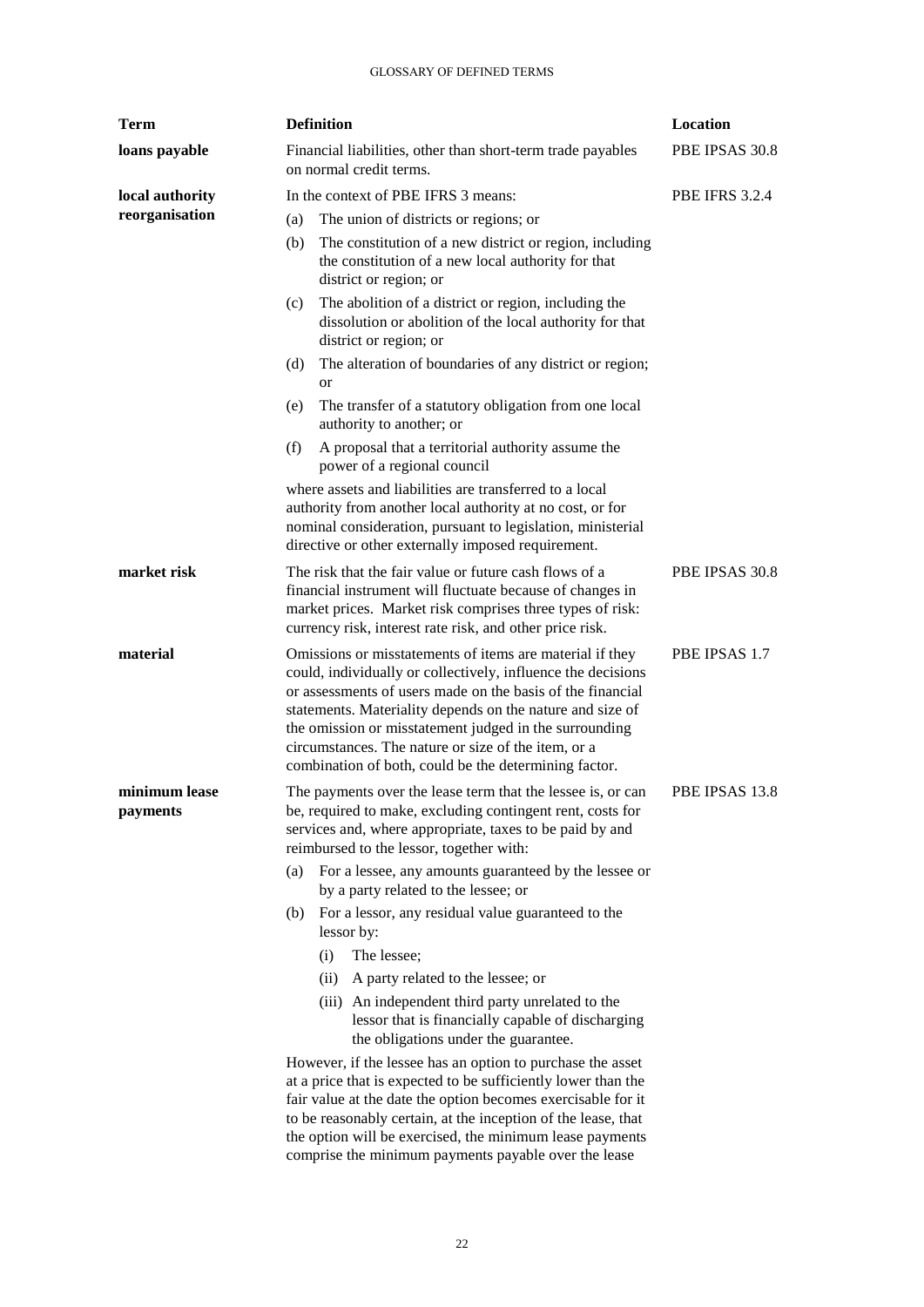| Term                                     |        | <b>Definition</b>                                                                                                                                                                                                                                                                       | Location                                 |
|------------------------------------------|--------|-----------------------------------------------------------------------------------------------------------------------------------------------------------------------------------------------------------------------------------------------------------------------------------------|------------------------------------------|
|                                          |        | term to the expected date of exercise of this purchase<br>option and the payment required to exercise it.                                                                                                                                                                               |                                          |
| monetary items                           |        | Units of currency held and assets and liabilities to be<br>received or paid in a fixed or determinable number of units<br>of currency.                                                                                                                                                  | PBE IPSAS 4.10                           |
| multi-employer plans                     |        | Defined contribution plans (other than state plans and<br>composite social security programs) or defined benefit<br>plans (other than state plans) that:                                                                                                                                | PBE IPSAS 25.10                          |
|                                          | (a)    | Pool the assets contributed by various entities that are<br>not under common control; and                                                                                                                                                                                               |                                          |
|                                          | (b)    | Use those assets to provide benefits to employees of<br>more than one entity, on the basis that contribution<br>and benefit levels are determined without regard to<br>the identity of the entity that employs the employees<br>concerned.                                              |                                          |
| mutual entity                            |        | An entity, other than an investor-owned entity, that<br>provides dividends, lower costs or other economic benefits<br>directly to its owners, members or participants. For<br>example, a mutual insurance company, a credit union and a<br>co-operative entity are all mutual entities. | <b>PBE IFRS 3.2.4</b>                    |
| net assets/equity                        |        | The residual interest in the assets of the entity after<br>deducting all its liabilities.                                                                                                                                                                                               | PBE IPSAS 1.7                            |
| net claims incurred                      |        | Direct claims costs net of reinsurance and other recoveries,<br>and indirect claims handling costs, determined on a<br>discounted basis.                                                                                                                                                | <b>PBE IFRS 4.12.1</b>                   |
| net investment in a<br>foreign operation |        | The amount of the reporting entity's interest in the net<br>assets/equity of that operation.                                                                                                                                                                                            | PBE IPSAS 4.10                           |
| net investment in the<br>lease           |        | The gross investment in the lease discounted at the interest<br>rate implicit in the lease.                                                                                                                                                                                             | PBE IPSAS 13.8                           |
| net realisable value                     |        | The estimated selling price in the ordinary course of<br>operations, less the estimated costs of completion and the<br>estimated costs necessary to make the sale, exchange or<br>distribution.                                                                                         | PBE IPSAS 12.9                           |
| non-cancellable lease                    |        | A lease that is cancellable only:                                                                                                                                                                                                                                                       | PBE IPSAS 13.8                           |
|                                          | (a)    | Upon the occurrence of some remote contingency;                                                                                                                                                                                                                                         |                                          |
|                                          | (b)    | With the permission of the lessor;                                                                                                                                                                                                                                                      |                                          |
|                                          | (c)    | If the lessee enters into a new lease for the same or an<br>equivalent asset with the same lessor; or                                                                                                                                                                                   |                                          |
|                                          | (d)    | Upon payment by the lessee of such an additional<br>amount that, at inception of the lease, continuation of<br>the lease is reasonably certain.                                                                                                                                         |                                          |
| non-cash-generating<br>assets            |        | Assets other than cash-generating assets.                                                                                                                                                                                                                                               | PBE IPSAS 21.14                          |
| non-controlling<br>interest              |        | The net assets/equity in a controlled entity not attributable,<br>directly or indirectly, to a controlling entity.                                                                                                                                                                      | PBE IPSAS 35.14<br><b>PBE IFRS 3.2.4</b> |
| non-current asset                        | asset. | An asset that does not meet the definition of a current                                                                                                                                                                                                                                 | <b>PBE IFRS 5.5B.1</b>                   |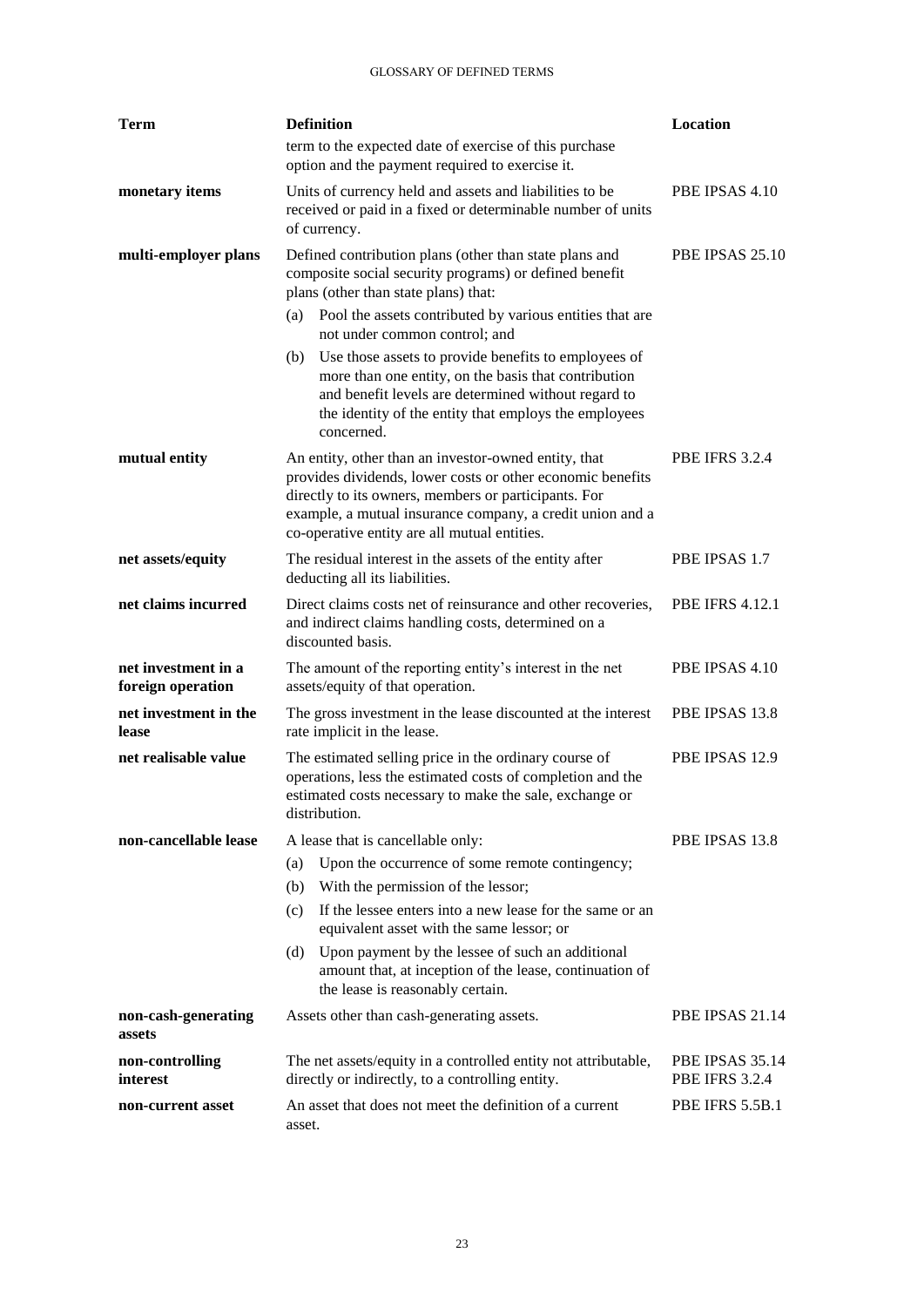| <b>Term</b>                                             | <b>Definition</b>                                                                                                                                                                                                                                                                                                                                                                                      | Location                                   |
|---------------------------------------------------------|--------------------------------------------------------------------------------------------------------------------------------------------------------------------------------------------------------------------------------------------------------------------------------------------------------------------------------------------------------------------------------------------------------|--------------------------------------------|
| non-exchange<br>transactions                            | Transactions that are not exchange transactions. In a non-<br>exchange transaction, an entity either receives value from<br>another entity without directly giving approximately equal<br>value in exchange, or gives value to another entity without<br>directly receiving approximately equal value in exchange.                                                                                     | PBE IPSAS 9.11                             |
| non-investment-linked<br><b>business</b>                | Life insurance business other than investment-linked<br>business.                                                                                                                                                                                                                                                                                                                                      | <b>PBE IFRS 4.12.1</b>                     |
| non-monetary items                                      | Items that are not monetary items.                                                                                                                                                                                                                                                                                                                                                                     | PBE IPSAS 10.7                             |
| not-for-profit public<br>benefit entities (NFP<br>PBEs) | Are reporting entities that are public benefit entities but<br>that are not public sector public benefit entities.                                                                                                                                                                                                                                                                                     | All PBE Standards                          |
| notes                                                   | Contain information in addition to that presented in the<br>statement of financial position, statement of financial<br>performance, statement of changes in net assets/equity and<br>cash flow statement. Notes provide narrative descriptions<br>or disaggregations of items disclosed in those statements<br>and information about items that do not qualify for<br>recognition in those statements. | PBE IPSAS 1.7                              |
| NZ IFRS                                                 | Standards and Interpretations issued by the External<br>Reporting Board (XRB) or the New Zealand Accounting<br>Standards Board of the XRB comprising:                                                                                                                                                                                                                                                  | <b>PBE FRS 46.8</b><br><b>PBE FRS 47.9</b> |
|                                                         | New Zealand equivalents to:<br>(a)                                                                                                                                                                                                                                                                                                                                                                     |                                            |
|                                                         | International Financial Reporting Standards;<br>(i)                                                                                                                                                                                                                                                                                                                                                    |                                            |
|                                                         | International Accounting Standards;<br>(ii)                                                                                                                                                                                                                                                                                                                                                            |                                            |
|                                                         | (iii) IFRIC Interpretations; and                                                                                                                                                                                                                                                                                                                                                                       |                                            |
|                                                         | (iv) SIC Interpretations; and                                                                                                                                                                                                                                                                                                                                                                          |                                            |
|                                                         | Domestic Financial Reporting Standards.<br>(b)                                                                                                                                                                                                                                                                                                                                                         |                                            |
| <b>NZ IFRS RDR</b>                                      | NZ IFRS with disclosure concessions for Tier 2 public<br>benefit entities.                                                                                                                                                                                                                                                                                                                             | <b>PBE FRS 46.8</b><br><b>PBE FRS 47.9</b> |
| obligating event                                        | An event that creates a legal or constructive obligation that<br>results in an entity having no realistic alternative to settling<br>that obligation.                                                                                                                                                                                                                                                  | PBE IPSAS 19.18                            |
| onerous contract                                        | A contract for the exchange of assets or services in which<br>the unavoidable costs of meeting the obligations under the<br>contract exceed the economic benefits or service potential<br>expected to be received under it.                                                                                                                                                                            | PBE IPSAS 19.18                            |
| opening statement of<br>financial position              | An entity's statement of financial position at the date of<br>transition to PBE Standards.                                                                                                                                                                                                                                                                                                             | <b>PBE FRS 46.8</b><br><b>PBE FRS 47.9</b> |
| operating activities                                    | The activities of the entity that are not investing or<br>financing activities.                                                                                                                                                                                                                                                                                                                        | PBE IPSAS 2.8                              |
| operating lease                                         | A lease other than a finance lease.                                                                                                                                                                                                                                                                                                                                                                    | PBE IPSAS 13.8                             |
| operator (in a service<br>concession<br>arrangement)    | The entity that uses the service concession asset to provide<br>public services subject to the grantor's control of the asset.                                                                                                                                                                                                                                                                         | PBE IPSAS 32.8                             |
| other comprehensive<br>revenue and expense              | Items of revenue and expense (including reclassification<br>adjustments) that are not recognised in surplus or deficit as<br>required or permitted by other PBE Standards.                                                                                                                                                                                                                             | PBE IPSAS 1.7                              |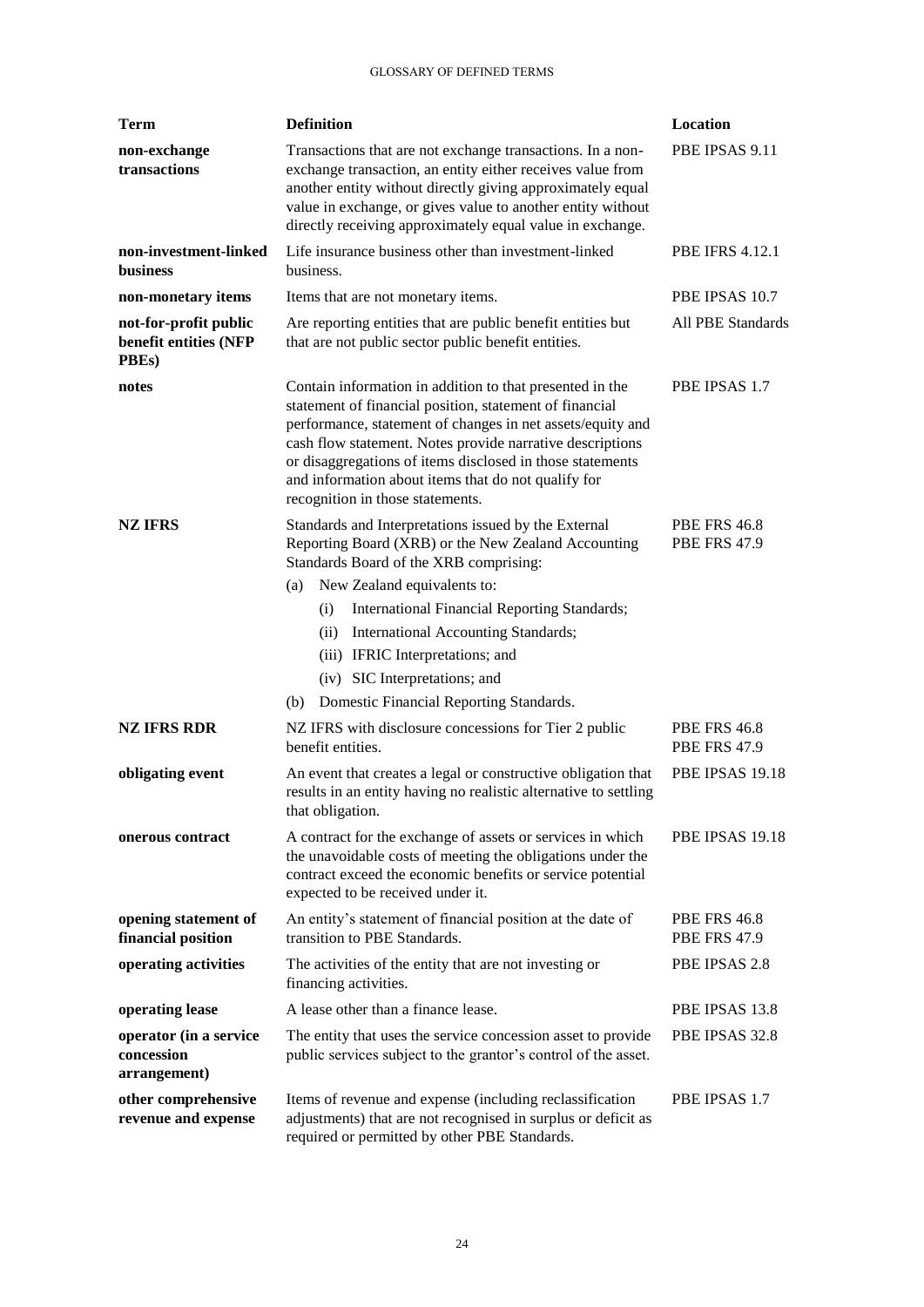| <b>Term</b>                          | <b>Definition</b>                                                                                                                                                                                                                                                                                                                                                                                                                                                                                                                                         | Location               |
|--------------------------------------|-----------------------------------------------------------------------------------------------------------------------------------------------------------------------------------------------------------------------------------------------------------------------------------------------------------------------------------------------------------------------------------------------------------------------------------------------------------------------------------------------------------------------------------------------------------|------------------------|
| other long-term<br>employee benefits | Employee benefits (other than post-employment benefits<br>and termination benefits) that are not due to be settled<br>within twelve months after the end of the period in which<br>the employees render the related service.                                                                                                                                                                                                                                                                                                                              | PBE IPSAS 25.10        |
| other price risk                     | The risk that the fair value or future cash flows of a<br>financial instrument will fluctuate because of changes in<br>market prices (other than those arising from interest rate<br>risk or currency risk), whether those changes are caused by<br>factors specific to the individual financial instrument or its<br>issuer, or factors affecting all similar financial instruments<br>traded in the market.                                                                                                                                             | PBE IPSAS 30.8         |
| outcomes                             | The impacts on, or consequences for, the community<br>resulting from the existence and operations of the entity.                                                                                                                                                                                                                                                                                                                                                                                                                                          | PBE IPSAS 1.7.1        |
| outputs                              | The goods and services produced by the entity.                                                                                                                                                                                                                                                                                                                                                                                                                                                                                                            | PBE IPSAS 1.7.1        |
| outstanding claims<br>liability      | All unpaid claims and related claims handling expenses<br>relating to claims incurred prior to the end of the reporting<br>period.                                                                                                                                                                                                                                                                                                                                                                                                                        | <b>PBE IFRS 4.12.1</b> |
| oversight                            | The supervision of the activities of an entity, with the<br>authority and responsibility to control, or exercise<br>significant influence over, the financial and operating<br>decisions of the entity.                                                                                                                                                                                                                                                                                                                                                   | PBE IPSAS 20.4         |
| owners                               | For the purposes of PBE IFRS 3 is used broadly to include<br>holders of equity interests of investor-owned entities and<br>owners or members of, or participants in, mutual entities.                                                                                                                                                                                                                                                                                                                                                                     | <b>PBE IFRS 3.2.4</b>  |
| owner-occupied<br>property           | Property held (by the owner or by the lessee under a<br>finance lease) for use in the production or supply of goods<br>or services, or for administrative purposes.                                                                                                                                                                                                                                                                                                                                                                                       | PBE IPSAS 16.7         |
| party to a joint<br>arrangement      | An entity that participates in a joint arrangement,<br>regardless of whether that entity has joint control of the<br>arrangement.                                                                                                                                                                                                                                                                                                                                                                                                                         | PBE IPSAS 37.7         |
| past due                             | A financial asset is past due when a counterparty has failed<br>to make a payment when contractually due.                                                                                                                                                                                                                                                                                                                                                                                                                                                 | PBE IPSAS 30.8         |
| past service cost                    | The change in the present value of the defined benefit<br>obligation for employee service in prior periods, resulting<br>in the current period from the introduction of, or changes<br>to, post-employment benefits or other long-term employee<br>benefits. Past service cost may be either positive (when<br>benefits are introduced or changed so that the present value<br>of the defined benefit obligation increases) or negative<br>(when existing benefits are changed so that the present<br>value of the defined benefit obligation decreases). | PBE IPSAS 25.10        |
| plan assets                          | Comprise:                                                                                                                                                                                                                                                                                                                                                                                                                                                                                                                                                 | PBE IPSAS 25.10        |
|                                      | Assets held by a long-term employee benefit fund;<br>(a)<br>and                                                                                                                                                                                                                                                                                                                                                                                                                                                                                           |                        |
|                                      | Qualifying insurance policies.<br>(b)                                                                                                                                                                                                                                                                                                                                                                                                                                                                                                                     |                        |
| policyholder                         | A party that has a right to compensation under an<br>insurance contract if an insured event occurs.                                                                                                                                                                                                                                                                                                                                                                                                                                                       | <b>PBE IFRS 4.12.1</b> |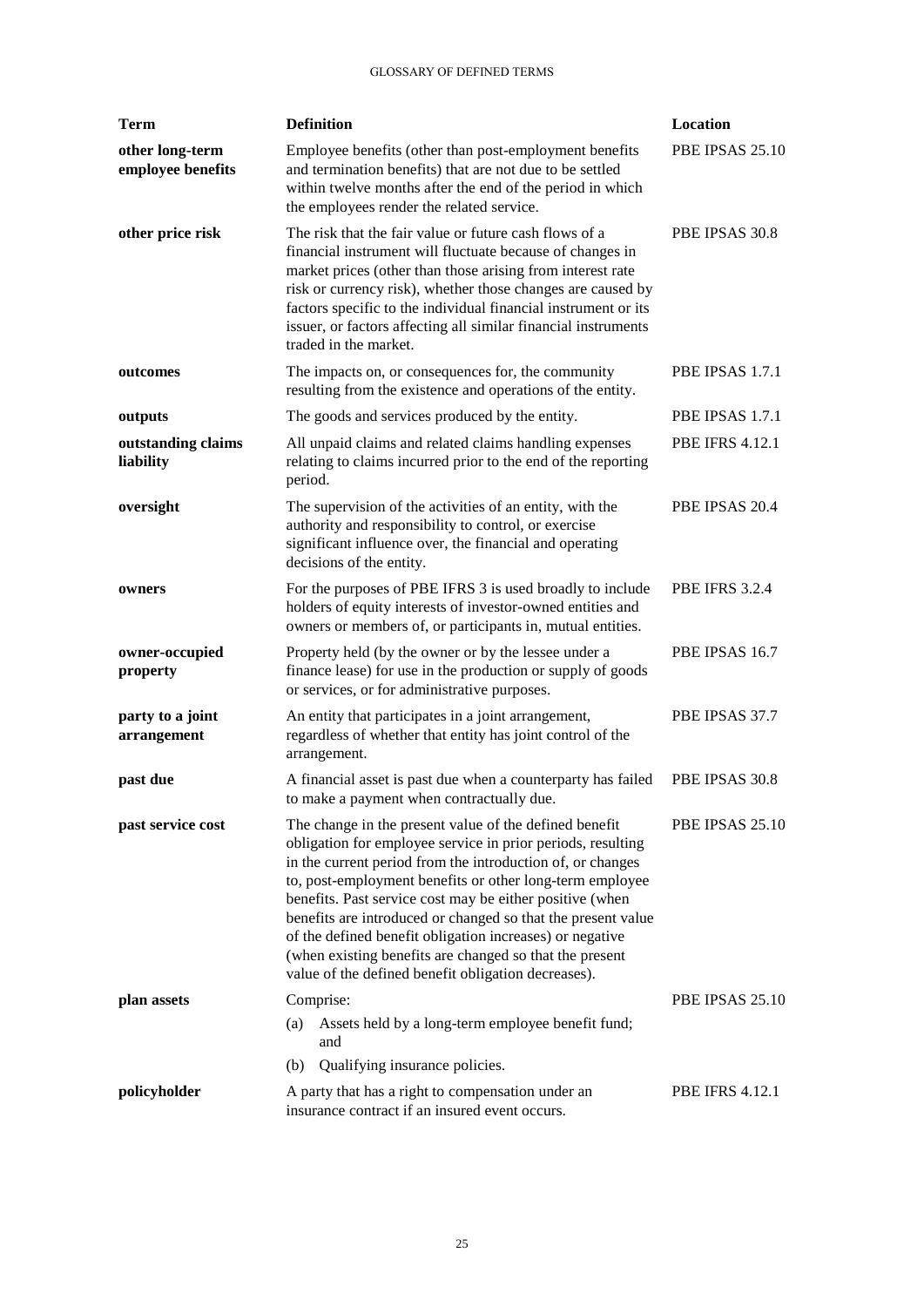| <b>Term</b>                                         | <b>Definition</b>                                                                                                                                                                                                          | Location                                   |  |
|-----------------------------------------------------|----------------------------------------------------------------------------------------------------------------------------------------------------------------------------------------------------------------------------|--------------------------------------------|--|
| policy liability                                    | A liability that arises under a life insurance contract or a<br>life investment contract including any asset or liability<br>arising in respect of the management services element of a<br>life investment contract.       | <b>PBE IFRS 4.12.1</b>                     |  |
| post-employment<br>benefit plans                    | Formal or informal arrangements under which an entity<br>provides post-employment benefits for one or more<br>employees.                                                                                                   | PBE IPSAS 25.10                            |  |
| post-employment<br>benefits                         | Employee benefits (other than termination benefits) that<br>are payable after the completion of employment.                                                                                                                | PBE IPSAS 25.10                            |  |
| power                                               | Existing rights that give the current ability to direct the<br>relevant activities of another entity.                                                                                                                      | PBE IPSAS 35.14                            |  |
| premium                                             | The amount charged in relation to accepting risk from the<br>insured, but does not include amounts collected on behalf<br>of third parties.                                                                                | <b>PBE IFRS 4.12.1</b>                     |  |
| present value of a<br>defined benefit<br>obligation | The present value, without deducting any plan assets, of<br>expected future payments required to settle the obligation<br>resulting from employee service in the current and prior<br>periods.                             | <b>PBE IPSAS 25.10</b>                     |  |
| presentation currency                               | The currency in which the financial statements are<br>presented.                                                                                                                                                           | PBE IPSAS 4.10                             |  |
| previous GAAP                                       | The basis of accounting that a first-time adopted used<br>immediately before adopting PBE Standards.                                                                                                                       | <b>PBE FRS 46.8</b><br><b>PBE FRS 47.9</b> |  |
| prior period errors                                 | Omissions from, and misstatements in, the entity's<br>PBE IPSAS 3.7<br>financial statements for one or more prior periods arising<br>from a failure to use, or a misuse of, faithfully<br>representative information that: |                                            |  |
|                                                     | Was available when financial statements for those<br>(a)<br>periods were authorised for issue; and                                                                                                                         |                                            |  |
|                                                     | (b) Could reasonably be expected to have been obtained<br>and taken into account in the preparation and<br>presentation of those financial statements.                                                                     |                                            |  |
|                                                     | Such errors include the effects of mathematical mistakes.<br>mistakes in applying accounting policies, oversights or<br>misinterpretations of facts, and fraud.                                                            |                                            |  |
| probable                                            | More likely than not.                                                                                                                                                                                                      | PBE IFRS 5.5B.1                            |  |
| property, plant and<br>equipment                    | Tangible items that:                                                                                                                                                                                                       | PBE IPSAS 17.13                            |  |
|                                                     | Are held for use in the production or supply of goods<br>(a)<br>or services, for rental to others, or for administrative<br>purposes; and                                                                                  |                                            |  |
|                                                     | Are expected to be used during more than one<br>(b)<br>reporting period.                                                                                                                                                   |                                            |  |
| prospective<br>application                          | Prospective application of a change in accounting policy<br>and of recognising the effect of a change in an accounting<br>estimate, respectively, are:                                                                     | PBE IPSAS 3.7                              |  |
|                                                     | Applying the new accounting policy to transactions,<br>(a)<br>other events and conditions occurring after the date as<br>at which the policy is changed; and                                                               |                                            |  |
|                                                     | Recognising the effect of the change in the<br>(b)<br>accounting estimate in the current and future periods<br>affected by the change                                                                                      |                                            |  |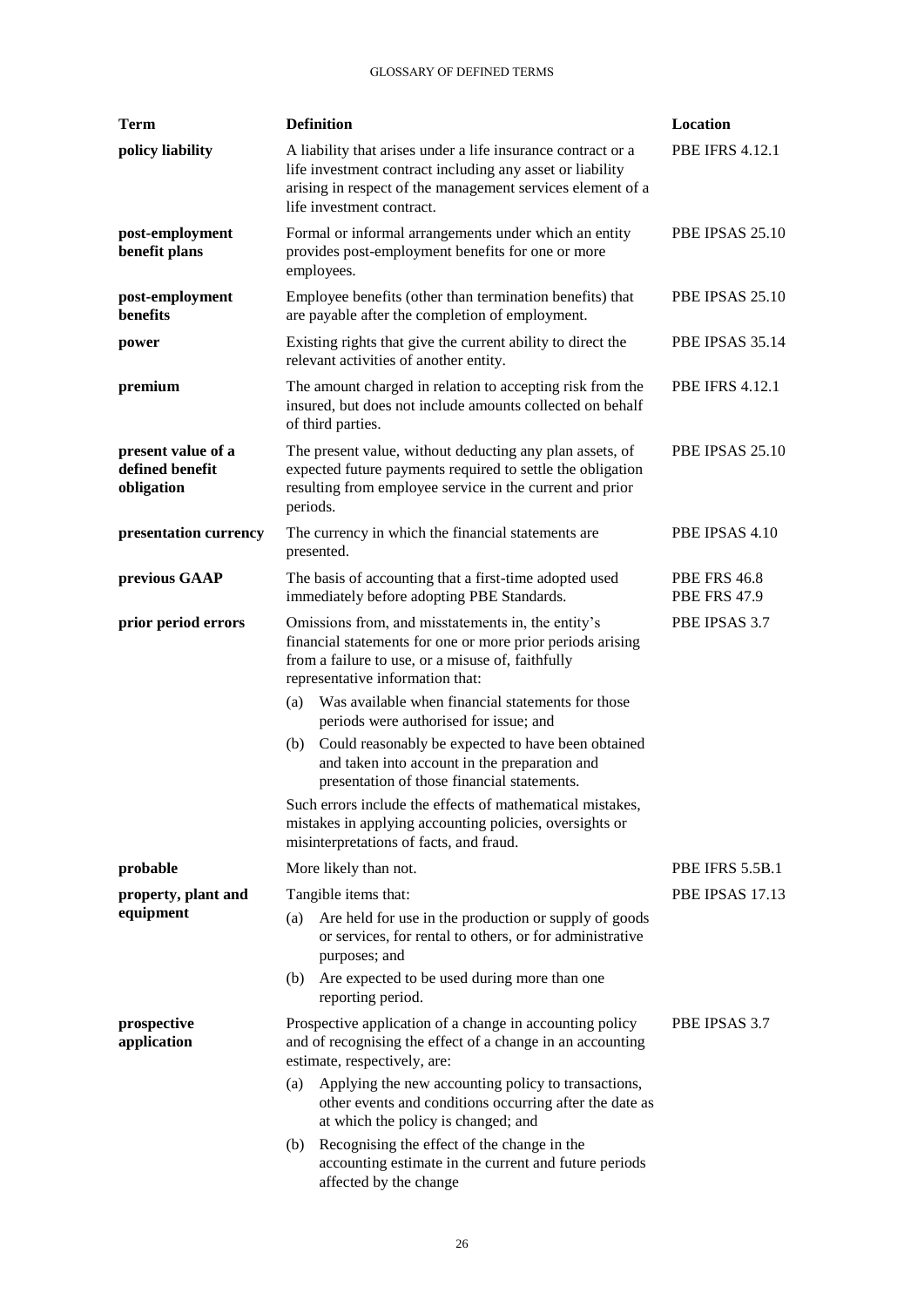| <b>Term</b>                                                                                                 | <b>Definition</b>                                                                                                                                                                                                                                                                                                                                                                                                                                                                                                                                                                                                                                                                                                | Location                                                                     |
|-------------------------------------------------------------------------------------------------------------|------------------------------------------------------------------------------------------------------------------------------------------------------------------------------------------------------------------------------------------------------------------------------------------------------------------------------------------------------------------------------------------------------------------------------------------------------------------------------------------------------------------------------------------------------------------------------------------------------------------------------------------------------------------------------------------------------------------|------------------------------------------------------------------------------|
| protective rights                                                                                           | Rights designed to protect the interest of the party holding<br>those rights without giving that party power over the entity<br>to which those rights relate.                                                                                                                                                                                                                                                                                                                                                                                                                                                                                                                                                    | PBE IPSAS 35.14                                                              |
| provision                                                                                                   | A liability of uncertain timing or amount.                                                                                                                                                                                                                                                                                                                                                                                                                                                                                                                                                                                                                                                                       | PBE IPSAS 9.18                                                               |
| public benefit entities                                                                                     | Reporting entities whose primary objective is to provide<br>goods or services for community or social benefit and<br>where any equity has been provided with a view to<br>supporting that primary objective rather than for a financial<br>return to equity holders.                                                                                                                                                                                                                                                                                                                                                                                                                                             | <b>PBE FRS 46.8</b><br><b>PBE FRS 47.9</b>                                   |
| <b>Public Benefit Entity</b><br><b>Standards</b><br>(PBE Standards)                                         | Public Benefit Entity Standards (PBE Standards) are<br>standards issued by the External Reporting Board (XRB)<br>or the New Zealand Accounting Standards Board of the<br>XRB comprising:<br>Public Benefit Entity International Public Sector<br>(a)<br><b>Accounting Standards;</b><br>Public Benefit Entity International Financial<br>(b)<br>Reporting Standards, including Public Benefit Entity<br>International Accounting Standards; and                                                                                                                                                                                                                                                                  | PBE IPSAS 1.7<br>PBE IPSAS 3.7<br><b>PBE FRS 46.8</b><br><b>PBE FRS 47.9</b> |
|                                                                                                             | Public Benefit Entity Financial Reporting Standards.<br>(c)                                                                                                                                                                                                                                                                                                                                                                                                                                                                                                                                                                                                                                                      |                                                                              |
| <b>Public Benefit Entity</b><br><b>Standards Reduced</b><br><b>Disclosure Regime</b><br>(PBE Standards RDR) | Comprise PBE Standards with disclosure concessions for<br>Tier 2 public benefit entities.                                                                                                                                                                                                                                                                                                                                                                                                                                                                                                                                                                                                                        | PBE IPSAS 1.7<br><b>PBE FRS 46.9</b><br><b>PBE FRS 47.9</b>                  |
| public sector public<br>benefit entities (public<br>sector PBEs)                                            | Are public benefit entities that are public benefit entities as<br>defined in the Public Audit Act 2001, and all Offices of<br>Parliament.                                                                                                                                                                                                                                                                                                                                                                                                                                                                                                                                                                       | All PBE Standards                                                            |
| puttable instrument                                                                                         | A financial instrument that gives the holder the right to put<br>the instrument back to the issuer for cash or another<br>financial asset or is automatically put back to the issuer on<br>the occurrence of an uncertain future event or the death or<br>retirement of the instrument holder.                                                                                                                                                                                                                                                                                                                                                                                                                   | PBE IPSAS 28.9                                                               |
| qualifying asset                                                                                            | An asset that necessarily takes a substantial period of time<br>to get ready for its intended use or sale.                                                                                                                                                                                                                                                                                                                                                                                                                                                                                                                                                                                                       | PBE IPSAS 5.5                                                                |
| qualifying insurance<br>policy                                                                              | An insurance policy <sup>1</sup> issued by an insurer that is not a<br>related party (as defined in PBE IPSAS 20) of the<br>reporting entity, if the proceeds of the policy:<br>Can be used only to pay or fund employee benefits<br>(a)<br>under a defined benefit plan; and<br>Are not available to the reporting entity's own<br>(b)<br>creditors (even in bankruptcy) and cannot be paid to<br>the reporting entity, unless either:<br>(i)<br>The proceeds represent surplus assets that are<br>not needed for the policy to meet all the related<br>employee benefit obligations; or<br>The proceeds are returned to the reporting entity<br>(ii)<br>to reimburse it for employee benefits already<br>paid. | PBE IPSAS 25.10                                                              |

A qualifying insurance policy is not necessarily an insurance contract (see PBE IFRS 4 *Insurance Contracts*).

 $\overline{a}$ 

1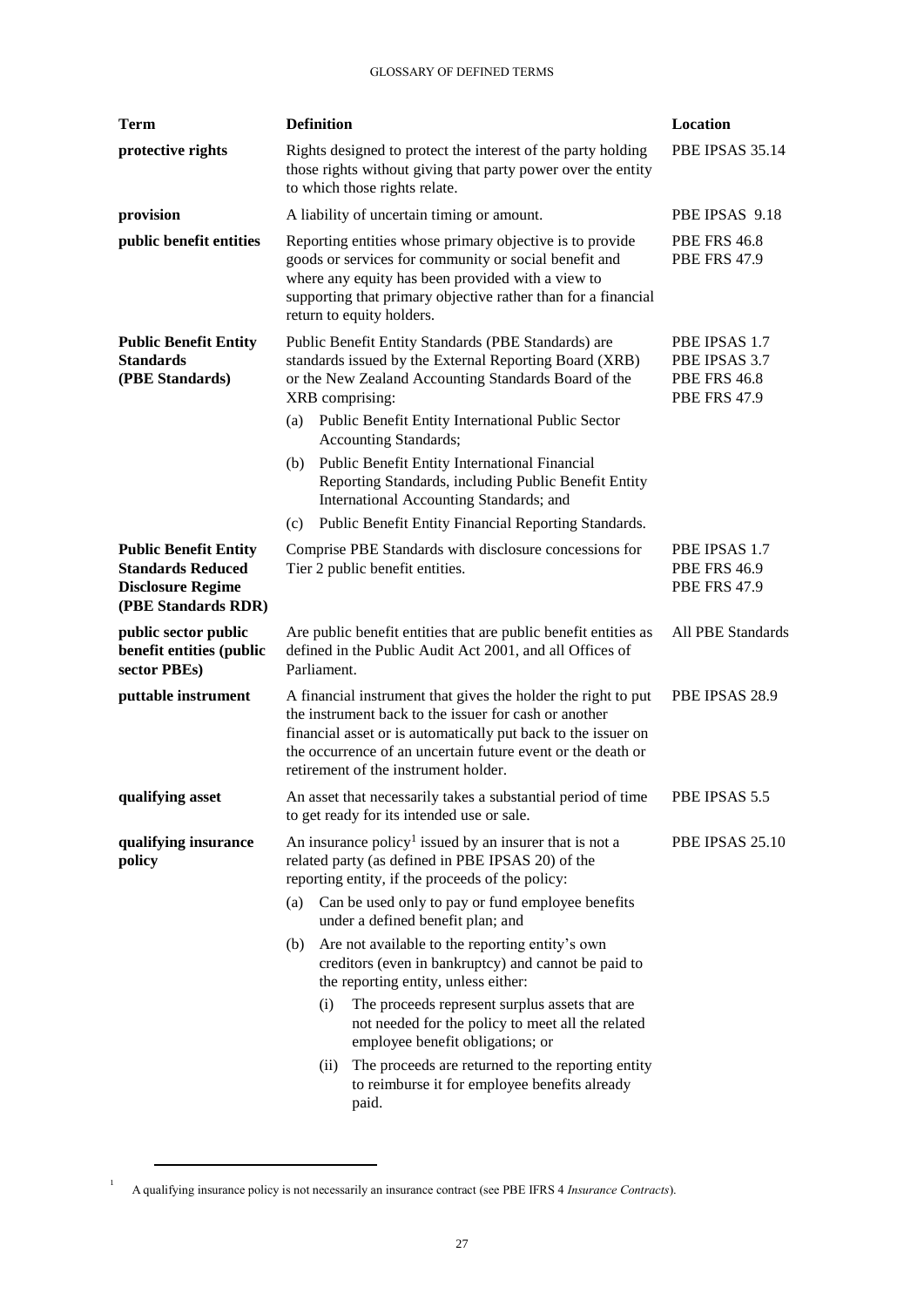| Term                                                              |                                                                                                                                                                                                                                                                                                                                                      | <b>Definition</b>                                                                                                                                                                                                              | Location                             |
|-------------------------------------------------------------------|------------------------------------------------------------------------------------------------------------------------------------------------------------------------------------------------------------------------------------------------------------------------------------------------------------------------------------------------------|--------------------------------------------------------------------------------------------------------------------------------------------------------------------------------------------------------------------------------|--------------------------------------|
| reclassification<br>adjustments                                   |                                                                                                                                                                                                                                                                                                                                                      | Amounts reclassified to surplus or deficit in the current<br>period that were recognised in other comprehensive<br>revenue and expense in the current or previous periods.                                                     | PBE IPSAS 1.7                        |
| recoverable amount<br>(of an asset or a cash-<br>generating unit) |                                                                                                                                                                                                                                                                                                                                                      | The higher of an asset's or a cash-generating unit's fair<br>value less costs to sell and its value in use.                                                                                                                    | PBE IPSAS 26.13<br>(PBE IFRS 5.5B.1) |
| recoverable amount<br>(of property, plant,<br>and equipment)      |                                                                                                                                                                                                                                                                                                                                                      | The higher of a cash-generating asset's fair value less costs<br>to sell and its value in use.                                                                                                                                 | PBE IPSAS 17.13                      |
| recoverable service<br>amount                                     |                                                                                                                                                                                                                                                                                                                                                      | The higher of a non-cash-generating asset's fair value less<br>costs to sell and its value in use.                                                                                                                             | PBE IPSAS 21.14                      |
| regular way purchase<br>or sale                                   |                                                                                                                                                                                                                                                                                                                                                      | A purchase or sale of a financial asset under a contract<br>whose terms require delivery of the asset within the time<br>frame established generally by regulation or convention in<br>the marketplace concerned.              | PBE IPSAS 29.10                      |
| reinsurance assets                                                | contract.                                                                                                                                                                                                                                                                                                                                            | A cedant's net contractual rights under a reinsurance                                                                                                                                                                          | <b>PBE IFRS 4.12.1</b>               |
| reinsurance contract                                              |                                                                                                                                                                                                                                                                                                                                                      | An insurance contract issued by one insurer (the reinsurer)<br>to compensate another insurer (the cedant) for losses on<br>one or more contracts issued by the cedant.                                                         | <b>PBE IFRS 4.12.1</b>               |
| related party                                                     | Parties are considered to be related if one party has the<br>PBE IPSAS 20.4<br>ability to (a) control the other party, or (b) exercise<br>significant influence over the other party in making<br>financial and operating decisions, or if the related party<br>entity and another entity are subject to common control.<br>Related parties include: |                                                                                                                                                                                                                                |                                      |
|                                                                   | (a)                                                                                                                                                                                                                                                                                                                                                  | Entities that directly, or indirectly through one or<br>more intermediaries, control, or are controlled by, the<br>reporting entity;                                                                                           |                                      |
|                                                                   | (b)                                                                                                                                                                                                                                                                                                                                                  | Associates (see PBE IPSAS 36 Investments in<br>Associates and Joint Ventures);                                                                                                                                                 |                                      |
|                                                                   | (c)                                                                                                                                                                                                                                                                                                                                                  | Individuals owning, directly or indirectly, an interest<br>in the reporting entity that gives them significant<br>influence over the entity, and close members of the<br>family of any such individual;                        |                                      |
|                                                                   | (d)                                                                                                                                                                                                                                                                                                                                                  | Key management personnel, and close members of<br>the family of key management personnel;                                                                                                                                      |                                      |
|                                                                   | (e)                                                                                                                                                                                                                                                                                                                                                  | Entities, or any member of an economic entity of<br>which such entities are a part, which provide key<br>management personnel services to the reporting<br>entity or to the controlling entity of the reporting<br>entity; and |                                      |
|                                                                   | (f)                                                                                                                                                                                                                                                                                                                                                  | Entities in which a substantial ownership interest is<br>held, directly or indirectly, by any person described in<br>$(c)$ or $(d)$ , or over which such a person is able to<br>exercise significant influence.                |                                      |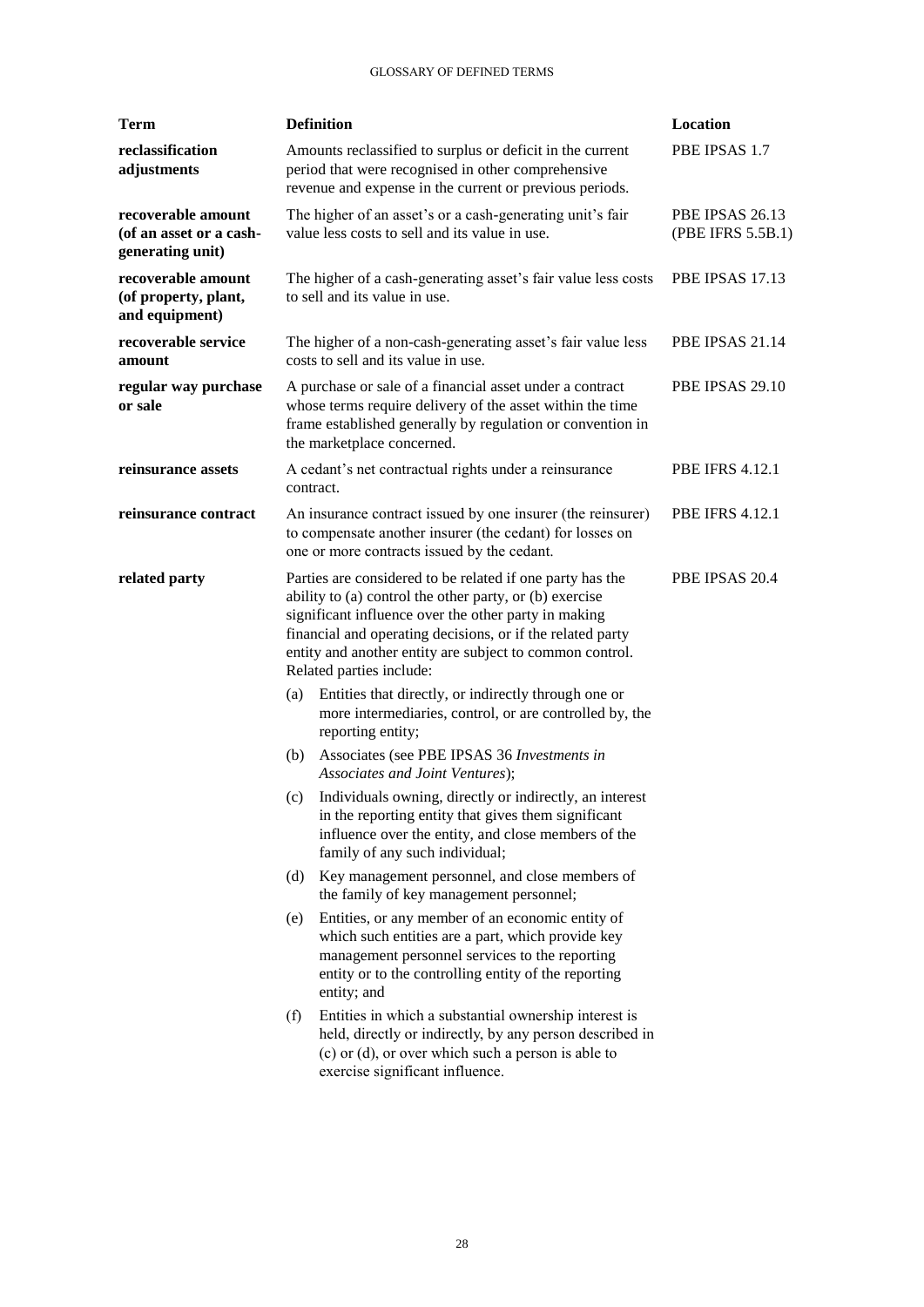| <b>Term</b>                                                                        | <b>Definition</b>                                                                                                                                                                                                                                                                                                                                                                          | Location               |
|------------------------------------------------------------------------------------|--------------------------------------------------------------------------------------------------------------------------------------------------------------------------------------------------------------------------------------------------------------------------------------------------------------------------------------------------------------------------------------------|------------------------|
| related party<br>transaction                                                       | A transfer of resources or obligations between related<br>parties, regardless of whether a price is charged. Related<br>party transactions exclude transactions with any other<br>entity that is a related party solely because of its economic<br>dependence on the reporting entity or the government of<br>which it forms part.                                                         | PBE IPSAS 20.4         |
| relevant activities (for<br>consolidated financial<br>statements)                  | Activities of the potentially controlled entity that<br>significantly affect the nature or amount of the benefits<br>that an entity receives from its involvement with that other<br>entity                                                                                                                                                                                                | PBE IPSAS 35.14        |
| removal rights                                                                     | Rights to deprive the decision maker of its decision-<br>making authority.                                                                                                                                                                                                                                                                                                                 | PBE IPSAS 35.14        |
| remuneration of key<br>management<br>personnel                                     | Any consideration or benefit derived directly or indirectly<br>by key management personnel from the reporting entity for<br>services provided in their capacity as members of the<br>governing body, or otherwise as employees of the<br>reporting entity.                                                                                                                                 | PBE IPSAS 20.4         |
| reporting date                                                                     | The date of the last day of the reporting period to which<br>the financial statements relate.                                                                                                                                                                                                                                                                                              | PBE IPSAS 2.8          |
| research                                                                           | Original and planned investigation undertaken with the<br>prospect of gaining new scientific or technical knowledge<br>and understanding.                                                                                                                                                                                                                                                  | <b>PBE IPSAS 31.16</b> |
| residual value (of<br>property, plant, and<br>equipment or an<br>intangible asset) | The estimated amount that an entity would currently obtain<br>from disposal of the asset, after deducting the estimated<br>costs of disposal, if the asset were already of the age and in<br>the condition expected at the end of its useful life.                                                                                                                                         | <b>PBE IPSAS 17.13</b> |
| restrictions on<br>transferred assets                                              | Stipulations that limit or direct the purposes for which a<br>transferred asset may be used, but do not specify that<br>future economic benefits or service potential is required to<br>be returned to the transferor if not deployed as specified.                                                                                                                                        | PBE IPSAS 23.7         |
| restructuring                                                                      | A program that is planned and controlled by management,<br>and materially changes either:                                                                                                                                                                                                                                                                                                  | <b>PBE IPSAS 19.18</b> |
|                                                                                    | The scope of an entity's activities; or<br>(a)                                                                                                                                                                                                                                                                                                                                             |                        |
|                                                                                    | The manner in which those activities are carried out.<br>(b)                                                                                                                                                                                                                                                                                                                               |                        |
| retrospective<br>application                                                       | Applying a new accounting policy to transactions, other<br>events, and conditions as if that policy had always been<br>applied.                                                                                                                                                                                                                                                            | PBE IPSAS 3.7          |
| retrospective<br>restatement                                                       | Correcting the recognition, measurement and disclosure of<br>amounts of elements of financial statements as if a prior<br>period error had never occurred.                                                                                                                                                                                                                                 | PBE IPSAS 3.7          |
| return on plan assets                                                              | The interest, dividends or similar distributions and other<br>revenue derived from the plan assets, together with<br>realised and unrealised gains or losses on the plan assets,<br>less any costs of administering the plan (other than those<br>included in the actuarial assumptions used to measure the<br>defined benefit obligation) and less any tax payable by the<br>plan itself. | PBE IPSAS 25.10        |
| revenue                                                                            | The gross inflow of economic benefits or service potential<br>during the reporting period when those inflows result in an<br>increase in net assets/equity, other than increases relating<br>to contributions from owners.                                                                                                                                                                 | PBE IPSAS 1.7          |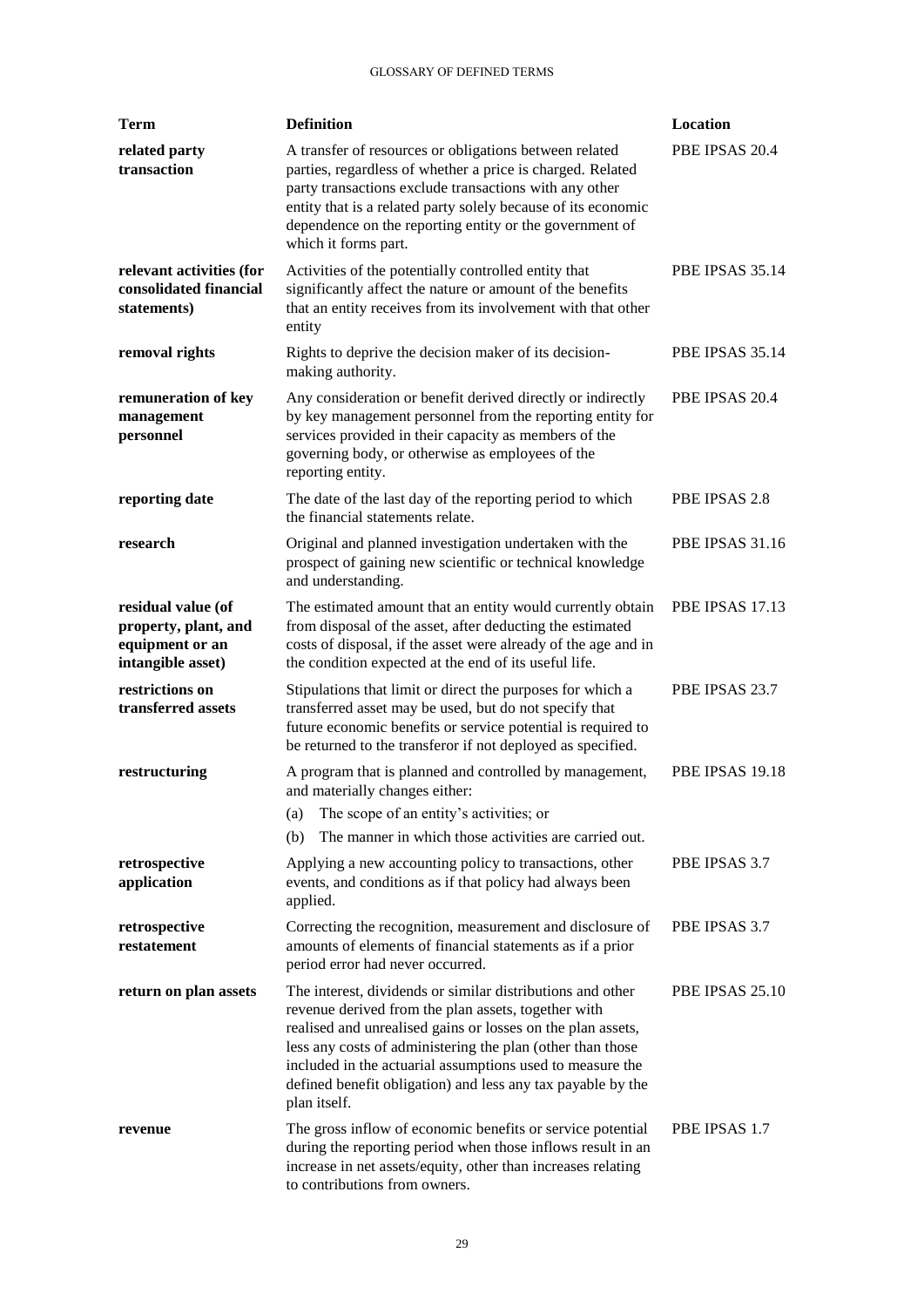| Term                                                                                         | <b>Definition</b>                                                                                                                                                                                                                                                                                                                                                                                                                                                                                                                                                           | Location                                |  |
|----------------------------------------------------------------------------------------------|-----------------------------------------------------------------------------------------------------------------------------------------------------------------------------------------------------------------------------------------------------------------------------------------------------------------------------------------------------------------------------------------------------------------------------------------------------------------------------------------------------------------------------------------------------------------------------|-----------------------------------------|--|
| revenue from a<br>structured entity (for<br>interests in other<br>entities)                  | Includes, but is not limited to, recurring and non-recurring<br>fees, interest, dividends or similar distributions, gains or<br>losses on the remeasurement or derecognition of interests<br>in structured entities and gains or losses from the transfer<br>of assets and liabilities to the structured entity.                                                                                                                                                                                                                                                            | PBE IPSAS 38.7                          |  |
| separate financial<br>statements                                                             | Those financial statements presented by an entity, in which<br>the entity could elect, subject to the requirements in<br>PBE IPSAS 34, to account for its investments in controlled<br>entities, joint ventures and associates either at cost, in<br>accordance with PBE IPSAS 29 Financial Instruments:<br>Recognition and Measurement or using the equity method<br>as described in PBE IPSAS 36 Investments in Associates<br>and Joint Ventures.                                                                                                                         | PBE IPSAS 34.6                          |  |
| separate vehicle                                                                             | A separately identifiable financial structure, including<br>separate legal entities or entities recognised by statute,<br>regardless of whether those entities have a legal<br>personality.                                                                                                                                                                                                                                                                                                                                                                                 | PBE IPSAS 37.7                          |  |
| service concession<br>arrangement                                                            | A binding arrangement between a grantor and an operator<br>in which:                                                                                                                                                                                                                                                                                                                                                                                                                                                                                                        | PBE IPSAS 32.8<br><b>PBE FRS 45.8.1</b> |  |
|                                                                                              | The operator uses the service concession asset to<br>(a)<br>provide a public service on behalf of the grantor for a<br>specified period of time; and                                                                                                                                                                                                                                                                                                                                                                                                                        |                                         |  |
|                                                                                              | The operator is compensated for its services over the<br>(b)<br>period of the service concession arrangement.                                                                                                                                                                                                                                                                                                                                                                                                                                                               |                                         |  |
| service concession<br>asset                                                                  | An asset used to provide public services in a service<br>concession arrangement that:                                                                                                                                                                                                                                                                                                                                                                                                                                                                                       | PBE IPSAS 32.8<br><b>PBE FRS 45.8.1</b> |  |
|                                                                                              | Is provided by the operator which:<br>(a)                                                                                                                                                                                                                                                                                                                                                                                                                                                                                                                                   |                                         |  |
|                                                                                              | The operator constructs, develops, or acquires<br>(i)<br>from a third party; or                                                                                                                                                                                                                                                                                                                                                                                                                                                                                             |                                         |  |
|                                                                                              | Is an existing asset of the operatory; or<br>(i)                                                                                                                                                                                                                                                                                                                                                                                                                                                                                                                            |                                         |  |
|                                                                                              | Is provided by the grantor which:<br>(b)                                                                                                                                                                                                                                                                                                                                                                                                                                                                                                                                    |                                         |  |
|                                                                                              | (ii) Is an existing asset of the grantor; or                                                                                                                                                                                                                                                                                                                                                                                                                                                                                                                                |                                         |  |
|                                                                                              | (iii) Is an upgrade to an existing asset of the grantor.                                                                                                                                                                                                                                                                                                                                                                                                                                                                                                                    |                                         |  |
| short-term employee<br>benefits                                                              | PBE IPSAS 25.10<br>Employee benefits (other than termination benefits) that<br>are due to be settled within twelve months after the end of<br>the period in which the employees render the related<br>service.                                                                                                                                                                                                                                                                                                                                                              |                                         |  |
| significant influence<br>(relating to<br>investments in<br>associates and joint<br>ventures) | The power to participate in the financial and operating<br>PBE IPSAS 36.8.<br>policy decisions of another entity but not is control or joint<br>control of those policies.                                                                                                                                                                                                                                                                                                                                                                                                  |                                         |  |
| significant influence<br>(relating to related<br>party transactions)                         | The power to participate in the financial and operating<br>PBE IPSAS 20.4<br>policy decisions of an entity, but not control those policies.<br>Significant influence may be exercised in several ways,<br>usually by representation on the board of directors or<br>equivalent governing body but also by, for example,<br>participation in (a) the policy making process, (b) material<br>transactions between entities within an economic entity,<br>(c) interchange of managerial personnel, or (d) dependence<br>on technical information. Significant influence may be |                                         |  |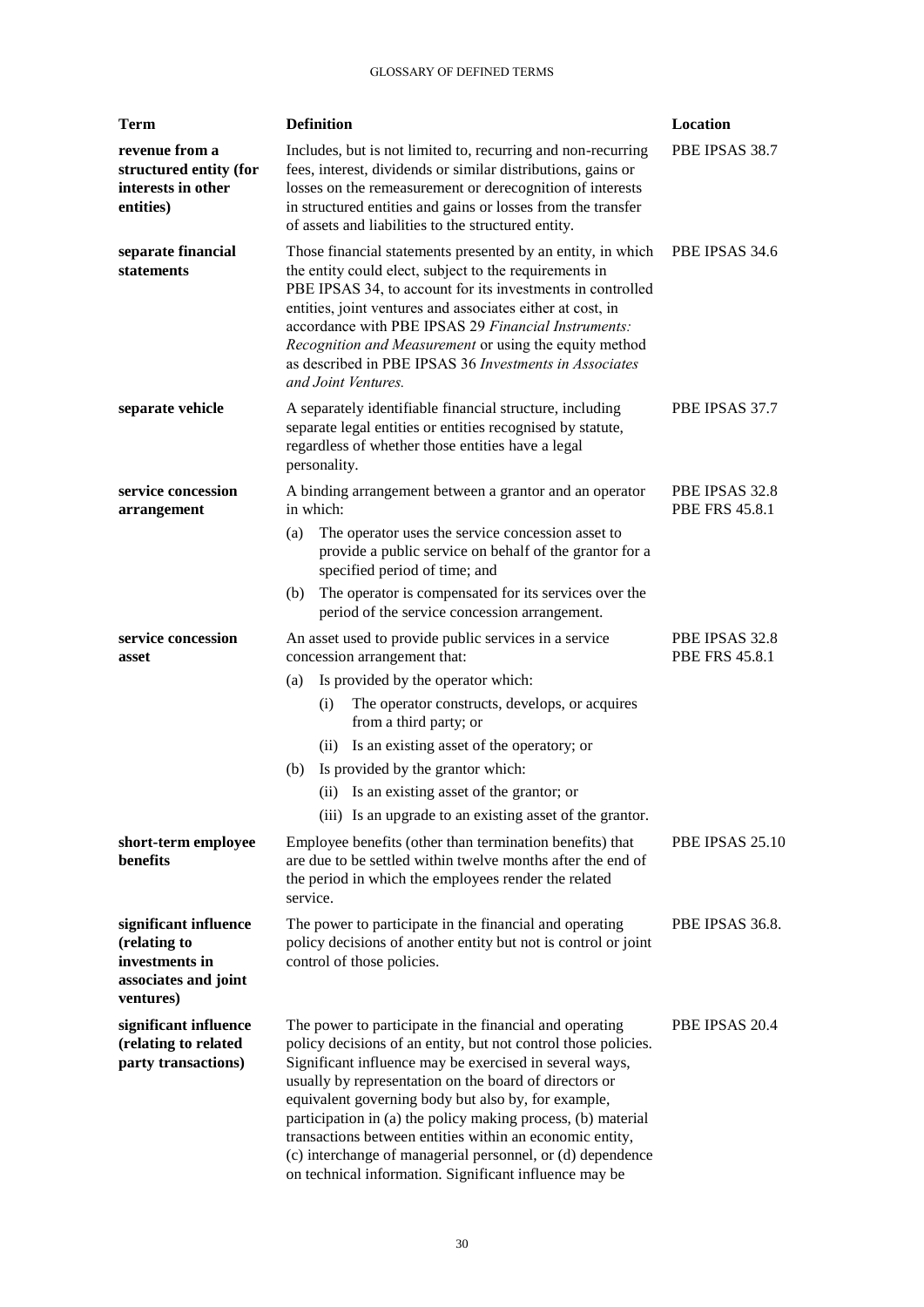| Term                                  | <b>Definition</b>                                                                                                                                                                                                                                                                                                                                                                                                                                                                                                 | Location              |
|---------------------------------------|-------------------------------------------------------------------------------------------------------------------------------------------------------------------------------------------------------------------------------------------------------------------------------------------------------------------------------------------------------------------------------------------------------------------------------------------------------------------------------------------------------------------|-----------------------|
|                                       | gained by an ownership interest, statute, or agreement.<br>With regard to an ownership interest, significant influence<br>is presumed in accordance with the definition contained in<br>PBE IPSAS 36.                                                                                                                                                                                                                                                                                                             |                       |
| spot exchange rate                    | The exchange rate for immediate delivery.                                                                                                                                                                                                                                                                                                                                                                                                                                                                         | PBE IPSAS 4.10        |
| state plans                           | Plans other than composite social security programs<br>established by legislation that operate as if they are multi-<br>employer plans for all entities in economic categories laid<br>down in legislation.                                                                                                                                                                                                                                                                                                       | PBE IPSAS 25.10       |
| stipulations on<br>transferred assets | Terms in laws or regulation, or a binding arrangement,<br>imposed upon the use of a transferred asset by entities<br>external to the reporting entity.                                                                                                                                                                                                                                                                                                                                                            | PBE IPSAS 23.7        |
| structured entity                     | Is:<br>In the case of entities where administrative<br>(a)<br>arrangements or legislation are normally the dominant<br>factors in deciding who has control of an entity, an<br>entity that has been designed so that administrative<br>arrangements or legislation are not the dominant<br>factors in deciding who controls the entity, such as<br>when binding arrangements are significant to<br>determining control of the entity and relevant activities<br>are directed by means of binding arrangements; or | PBE IPSAS 38.7        |
|                                       | In the case of entities where voting or similar rights<br>(b)<br>are normally the dominant factor in deciding who has<br>control of an entity, an entity that has been designed<br>so that voting or similar rights are not the dominant<br>factor in deciding who controls the entity, such as<br>when any voting rights relate to administrative tasks<br>only and the relevant activities are directed by means<br>of binding arrangements.                                                                    |                       |
| summary financial<br>statements       | Financial statements covering an annual reporting period<br>that:<br>Are prepared for the users of the general purpose<br>(a)<br>financial statements of an entity; and                                                                                                                                                                                                                                                                                                                                           | <b>PBE FRS 43.8.1</b> |
|                                       | Present a summary of the information contained in<br>(b)<br>the full financial statements for the same period.                                                                                                                                                                                                                                                                                                                                                                                                    |                       |
| surplus or deficit                    | The total of revenue less expenses, excluding the<br>components of other comprehensive income.                                                                                                                                                                                                                                                                                                                                                                                                                    | PBE IPSAS 1.7         |
| tax base                              | The tax base of an asset or liability is the amount attributed<br>to that asset or liability for tax purposes.                                                                                                                                                                                                                                                                                                                                                                                                    | <b>PBE IAS 12.5</b>   |
| tax expenditures                      | Preferential provisions of the tax law that provide certain<br>taxpayers with concessions that are not available to others.                                                                                                                                                                                                                                                                                                                                                                                       | PBE IPSAS 23.7        |
| tax expense (tax<br>income)           | The aggregate amount included in the determination of<br>surplus or deficit for the period in respect of current tax<br>and deferred tax.                                                                                                                                                                                                                                                                                                                                                                         | <b>PBE IAS 12.5</b>   |
| taxable event                         | The event that the government, legislature, or other<br>authority has determined will be subject to taxation.                                                                                                                                                                                                                                                                                                                                                                                                     | PBE IPSAS 23.7        |
| taxable profit (tax<br>loss)          | The profit (loss) for a period, determined in accordance<br>with the rules established by the taxation authorities, upon<br>which income taxes are payable (recoverable).                                                                                                                                                                                                                                                                                                                                         | <b>PBE IAS 12.5</b>   |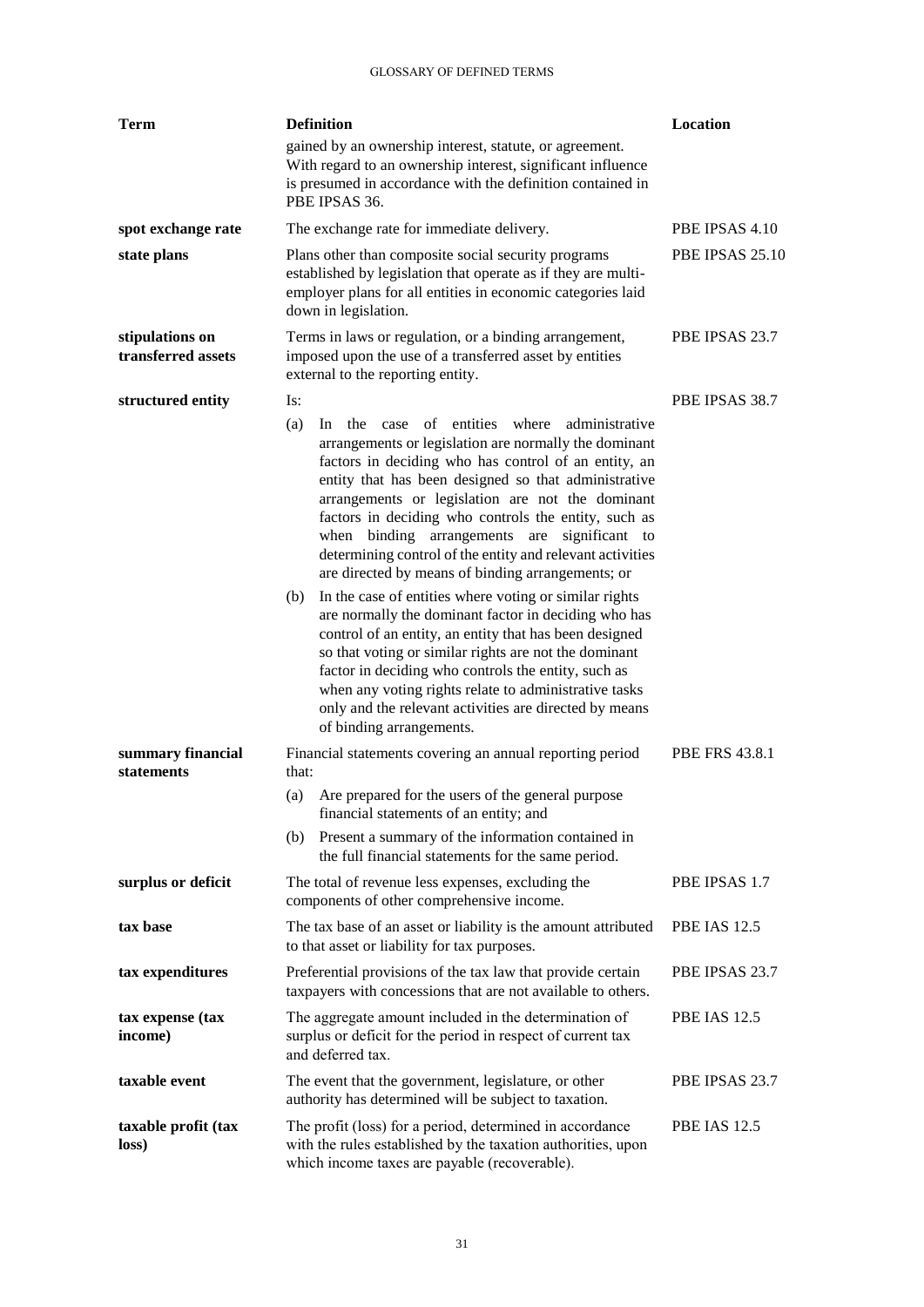| <b>Term</b>                                | <b>Definition</b>                                                                                                                                                                                                                                                                                                                              | Location              |
|--------------------------------------------|------------------------------------------------------------------------------------------------------------------------------------------------------------------------------------------------------------------------------------------------------------------------------------------------------------------------------------------------|-----------------------|
| taxable temporary<br>differences           | Temporary differences that will result in taxable amounts<br>in determining taxable profit (tax loss) of future periods<br>when the carrying amount of the asset or liability is<br>recovered or settled                                                                                                                                       | <b>PBE IAS 12.5</b>   |
| taxes                                      | Economic benefits or service potential compulsorily paid<br>or payable to public sector entities, in accordance with<br>laws and/or regulations, established to provide revenue to<br>the government. Taxes do not include fines or other<br>penalties imposed for breaches of the law.                                                        | PBE IPSAS 23.7        |
| temporary differences                      | Differences between the carrying amount of an asset or<br>liability in the statement of financial position and its tax<br>base. Temporary differences may be either:<br>Taxable temporary differences; or<br>(a)                                                                                                                               | <b>PBE IAS 12.5</b>   |
|                                            | (b)<br>Deductible temporary differences.                                                                                                                                                                                                                                                                                                       |                       |
| termination benefits                       | Employee benefits payable as a result of either:<br>(a)<br>An entity's decision to terminate an employee's<br>employment before the normal retirement date; or                                                                                                                                                                                 | PBE IPSAS 25.10       |
|                                            | (b)<br>An employee's decision to accept voluntary<br>redundancy in exchange for those benefits.                                                                                                                                                                                                                                                |                       |
| total comprehensive<br>revenue and expense | The change in net assets/equity during a period resulting<br>from transactions and other events, other than those<br>changes resulting from transactions with owners in their<br>capacity as owners.                                                                                                                                           | PBE IPSAS 1.7         |
| transaction costs                          | Incremental costs that are directly attributable to the<br>acquisition, issue or disposal of a financial asset or<br>financial liability (see [PBE IPSAS 29] Appendix A<br>paragraph AG26). An incremental cost is one that would<br>not have been incurred if the entity had not acquired,<br>issued or disposed of the financial instrument. | PBE IPSAS 29.10       |
| transfers                                  | Inflows of future economic benefits or service potential<br>from non-exchange transactions, other than taxes.<br>Transfers include grants, forgiveness of debts, fines,<br>bequests, gifts, donations, fundraising proceeds, volunteer<br>labour, goods and services in-kind.                                                                  | PBE IPSAS 23.7        |
| unbundle                                   | To account for the components of a contract as if they<br>were separate contracts.                                                                                                                                                                                                                                                             | <b>PBE IFRS4.12.1</b> |
| unearned finance<br>revenue                | The difference between:<br>(a)<br>The gross investment in the lease; and<br>The net investment in the lease.<br>(b)                                                                                                                                                                                                                            | PBE IPSAS 13.8        |
| unguaranteed residual<br>value             | That portion of the residual value of the leased asset, the<br>realisation of which by the lessor is not assured or is<br>guaranteed solely by a party related to the lessor.                                                                                                                                                                  | PBE IPSAS 13.8        |
| useful life (of a lease)                   | The estimated remaining period, from the commencement<br>of the lease term, without limitation by the lease term, over<br>which the economic benefits or service potential embodied<br>in the asset are expected to be consumed by the entity.                                                                                                 | PBE IPSAS 13.8        |